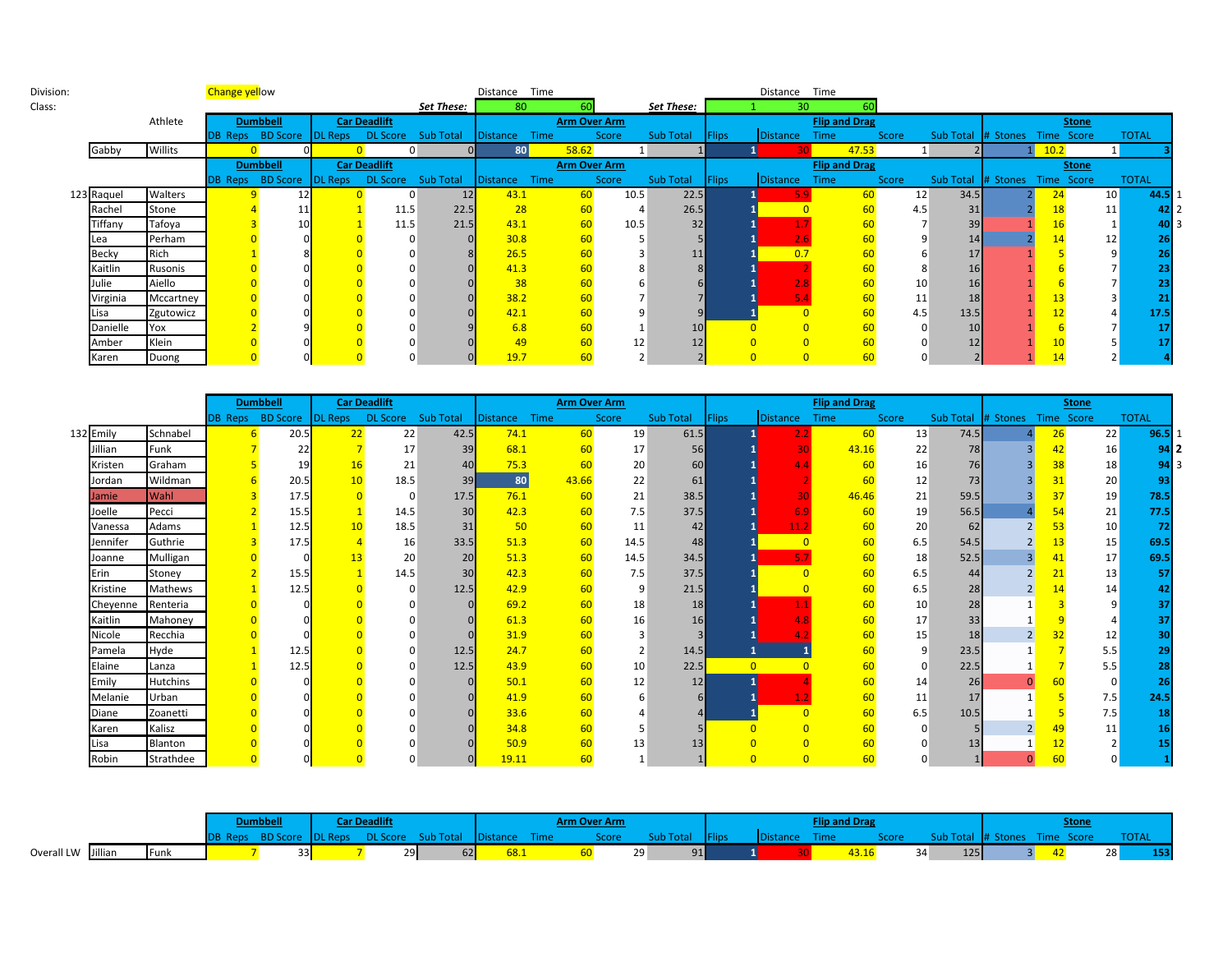| Emily        | Schnabel        | 31.5 | 22             | 34             | 65.5     | 74.1  | 60    | 31             | 96.5 | 1              | 2.2            | 60    | 21          | 117.5         |                | 26             | 34              | 151.5 |
|--------------|-----------------|------|----------------|----------------|----------|-------|-------|----------------|------|----------------|----------------|-------|-------------|---------------|----------------|----------------|-----------------|-------|
| Kristen      | Graham          | 30   | 16             | 33             | 63       | 75.3  | 60    | 32             | 95   |                | 4.4            | 60    | 26          | 121           | $\overline{3}$ | 38             | 30 <sup>°</sup> | 151   |
| Jordan       | Wildman         | 31.5 | 10             | 30.5           | 62       | 80    | 43.66 | 34             | 96   |                |                | 60    | 19.5        | 115.5         | $\overline{3}$ | 31             | 32              | 147.5 |
| Joelle       | Pecci           | 24   | $\mathbf{1}$   | 25.5           | 49.5     | 42.3  | 60    | 16.5           | 66   |                | 6.9            | 60    | 31          | 97            | $\overline{a}$ | 54             | 33              | 130   |
| Vanessa      | Adams           | 20   | 10             | 30.5           | 50.5     | 50    | 60    | 23             | 73.5 |                | 11.2           | 60    | 32          | 105.5         | $\overline{2}$ | 53             | 19              | 124.5 |
| Jamie        | Wahl            | 27   | $\Omega$       | $\mathbf 0$    | 27       | 76.1  | 60    | 33             | 60   |                | 30             | 46.46 | 33          | 93            | $\overline{3}$ | 37             | 31              | 124   |
| Jennifer     | Guthrie         | 27   |                | 28             | 55       | 51.3  | 60    | 26.5           | 81.5 |                | $\overline{0}$ | 60    | 10.5        | 92            | $\overline{2}$ | 13             | 27              | 119   |
| Joanne       | Mulligan        | O    | 13             | 32             | 32       | 51.3  | 60    | 26.5           | 58.5 |                | 5.7            | 60    | 29          | 87.5          | $\overline{3}$ | 41             | 29              | 116.5 |
| Raquel       | Walters         | 34   | $\overline{0}$ | $\Omega$       | 34       | 43.1  | 60    | 19.5           | 53.5 |                | 5.9            | 60    | 30          | 83.5          | $\overline{2}$ | 24             | 22              | 105.5 |
| Erin         | Stoney          | 24   | $\mathbf{1}$   | 25.5           | 49.5     | 42.3  | 60    | 16.5           | 66   |                | $\overline{0}$ | 60    | 10.5        | 76.5          | $\overline{2}$ | 21             | 23              | 99.5  |
| Rachel       | Stone           | 29   | $\mathbf{1}$   | 25.5           | 54.5     | 28    | 60    | 6              | 60.5 |                | $\overline{0}$ | 60    | 10.5        | 71            | $\overline{2}$ | 18             | 24              | 95    |
| Tiffany      | Tafoya          | 27   |                | 25.5           | 52.5     | 43.1  | 60    | 19.5           | 72   |                |                | 60    | 18          | 90            |                | 16             | 3               | 93    |
| Kristine     | <b>Mathews</b>  | 20   | $\Omega$       | $\overline{0}$ | 20       | 42.9  | 60    | 18             | 38   |                | $\overline{0}$ | 60    | 10.5        | 48.5          | $\overline{2}$ | 14             | 25.5            | 74    |
| Cheyenne     | Renteria        |      |                |                | $\Omega$ | 69.2  | 60    | 30             | 30   |                |                | 60    | 16          | 46            |                | $\overline{3}$ | 18              | 64    |
| Kaitlin      | Mahoney         |      |                |                | $\Omega$ | 61.3  | 60    | 28             | 28   |                |                | 60    | 27          | 55            |                | 9              | 9               | 64    |
| <b>Becky</b> | Rich            | 20   |                |                | 20       | 26.5  | 60    |                | 25   |                | 0.7            | 60    | 14          | 39            |                | 5              | 16              | 55    |
| Lea          | Perham          |      |                |                | $\Omega$ | 30.8  | 60    |                |      |                | 2.6            | 60    | 22          | 29            | $\overline{2}$ | 14             | 25.5            | 54.5  |
| Nicole       | Recchia         |      |                |                |          | 31.9  | 60    | 8              |      |                | 4.2            | 60    | 25          | 33            | $\overline{2}$ | 32             | 21              | 54    |
| Elaine       | Lanza           | 20   |                |                | 20       | 43.9  | 60    | 21             | 41   | $\overline{0}$ | $\overline{0}$ | 60    | $\mathbf 0$ | 41            | $\mathbf{1}$   | $\overline{7}$ | 10.5            | 51.5  |
| Pamela       | Hyde            | 20   |                |                | 20       | 24.7  | 60    | $\overline{4}$ | 24   | $\mathbf{1}$   |                | 60    | 15          | 39            |                | $\overline{7}$ | 10.5            | 49.5  |
| Emily        | <b>Hutchins</b> |      |                |                |          | 50.1  | 60    | 24             | 24   |                |                | 60    | 24          | 48            | $\mathbf{0}$   | 60             | $\overline{0}$  | 48    |
| Julie        | Aiello          |      |                |                |          | 38    | 60    | 11             | 11   |                |                | 60    | 23          | 34            | $\mathbf{1}$   | 6              | 13              | 47    |
| Melanie      | Urban           |      |                |                |          | 41.9  | 60    | 14             | 14   |                |                | 60    | 17          | 31            |                | -5             | 16              | 47    |
| Kaitlin      | Rusonis         |      |                |                |          | 41.3  | 60    | 13             | 13   |                |                | 60    | 19.5        | 32.5          |                | 6              | 13              | 45.5  |
| Virginia     | Mccartney       |      |                |                |          | 38.2  | 60    | 12             | 12   |                |                | 60    | 28          | 40            |                | 13             | 5               | 45    |
| Danielle     | Yox             | 24   |                |                | 24       | 6.8   | 60    | $\mathbf{1}$   | 25   | $\Omega$       | $\overline{0}$ | 60    | $\Omega$    | 25            |                | 6              | 13              | 38    |
| Diane        | Zoanetti        |      |                |                | $\Omega$ | 33.6  | 60    | 9              |      |                | $\overline{0}$ | 60    | 10.5        | 19.5          |                | -5             | 16              | 35.5  |
| Lisa         | Zgutowicz       |      |                |                |          | 42.1  | 60    | 15             | 15   |                | $\overline{0}$ | 60    | 10.5        | 25.5          |                | 12             | 6.5             | 32    |
| Lisa         | Blanton         |      |                |                |          | 50.9  | 60    | 25             | 25   | $\Omega$       | $\Omega$       | 60    | $\Omega$    | 25            |                | 12             | 6.5             | 31.5  |
| Amber        | Klein           |      |                |                |          | 49    | 60    | 22             | 22   | $\overline{0}$ | $\Omega$       | 60    |             | 22            |                | 10             | 8               | 30    |
| Karen        | Kalisz          |      |                |                |          | 34.8  | 60    | 10             | 10   | $\Omega$       | $\Omega$       | 60    |             | 10            | $\overline{2}$ | 49             | 20              | 30    |
| Karen        | Duong           |      |                |                |          | 19.7  | 60    | 3              |      | $\Omega$       | $\overline{0}$ | 60    |             |               |                | 14             |                 |       |
| Robin        | Strathdee       |      |                |                | $\Omega$ | 19.11 | 60    | $\overline{2}$ |      | $\Omega$       | $\overline{0}$ | 60    | $\Omega$    | $\mathcal{P}$ | $\Omega$       | 60             |                 |       |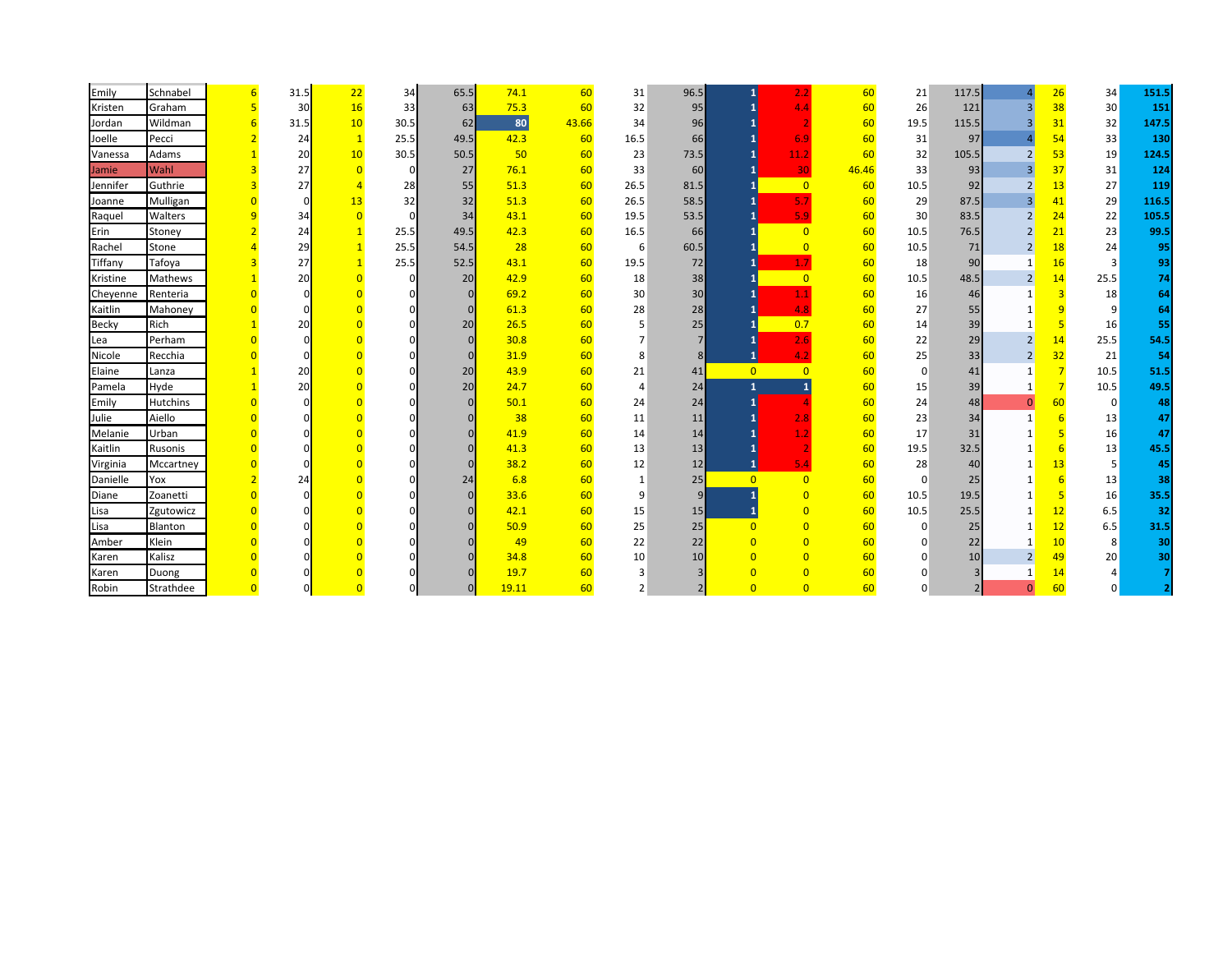| Division: |           |              | Change yellow |                                 |    |                     |            | Distance Time |                     |                          |            |              | Distance Time |                      |       |      |                               |                    |                 |              |
|-----------|-----------|--------------|---------------|---------------------------------|----|---------------------|------------|---------------|---------------------|--------------------------|------------|--------------|---------------|----------------------|-------|------|-------------------------------|--------------------|-----------------|--------------|
| Class:    |           |              |               |                                 |    |                     | Set These: | 80            |                     |                          | Set These: |              | 30            |                      |       |      |                               |                    |                 |              |
|           |           | Athlete      |               | <b>Dumbbell</b>                 |    | <b>Car Deadlift</b> |            |               | <b>Arm Over Arm</b> |                          |            |              |               | <b>Flip and Drag</b> |       |      |                               |                    | <b>Stone</b>    |              |
|           |           |              |               | <b>DB Reps</b> BD Score DL Reps |    | DL Score Sub Total  |            | Distance      | Time                | Score                    | Sub Total  | <b>Flips</b> | Distance      | <b>Time</b>          | Score |      | Sub Total # Stones Time Score |                    |                 | <b>TOTAL</b> |
|           | 148 Laura | Anderson     |               | 12                              | 12 | 11.5                | 23.5       | 45.7          | 60                  | 10                       | 33.5       |              | 20.           |                      | 12    | 45.5 |                               | 34.5               | 13              | 58.5         |
|           | Kristen   | Boulay       |               | 13                              | 12 | 11.5                | 24.5       | 12.9          | 60                  |                          | 29.5       |              | 12.1          |                      | 11    | 40.5 |                               | 35.7               | 12              | 52.5         |
|           | Mead      | Jackson      |               |                                 |    |                     | 18         | 47.9          | 60                  | 12                       | 30         |              |               |                      |       | 34   |                               | 14                 | 9               | 43           |
|           | Danielle  | Hertaus      |               |                                 |    | 9.5                 | 9.5        | 54.7          | 60                  | 13                       | 22.5       |              | $\mathbf{Q}$  |                      | 10    | 32.5 | 2 <sub>l</sub>                | 15.5               | 8               | 40.5         |
|           | Catherine | Grygorcewicz |               |                                 |    |                     |            | 47.1          | 60                  | 11                       | 15         |              |               | 54.29                | 13    | 28   |                               | 33.3               | 11              | 39           |
|           | Brandy    | Grill        |               | 10                              |    | 9.5                 | 19.5       | 12.4          | 60                  | $\overline{4}$           | 23.5       |              |               |                      | 9     | 32.5 |                               | 7.49               | 3 <sup>1</sup>  | 35.5         |
|           | Ashley    | Bader        |               |                                 | 15 | 13                  | 13         | 13.8          | 60                  |                          | 19         |              | 6.            |                      |       | 26   | $2^{\bullet}$                 | 25.4               |                 |              |
|           | Chieh Ju  | Liao         |               |                                 |    | 5.5                 | 5.5        | 19.9          | 60                  | $\overline{\phantom{a}}$ | 12.5       |              |               |                      |       | 18.5 | 3 <sup>1</sup>                | 46.4               | 10 <sup>°</sup> | 28.5         |
|           | Aniesa    | Caraveo      |               |                                 |    |                     |            | 27.1          | 60                  |                          |            |              |               |                      |       | 17   |                               | 8.37               |                 | 19           |
|           | Erica     | Jackson      |               |                                 |    |                     |            | 21.9          | 60                  |                          | 16         |              |               |                      |       | 16   |                               | 12.6               |                 |              |
|           | Amanda    | Unz          |               |                                 |    | 5.5                 | 5.5        | 1.2           |                     |                          | 7.5        |              |               |                      |       | 10.5 |                               | 28.8               |                 | 14.5         |
|           | Michele   | Fettner      |               |                                 |    |                     |            | 0.8           |                     |                          |            |              |               |                      |       |      |                               | 21.4               |                 |              |
|           | Jessica   | Rossway      |               |                                 |    |                     |            | 9.3           | 60                  |                          |            |              |               |                      |       |      |                               | $2 \frac{24.1}{ }$ |                 |              |

|          |           |                | <b>Dumbbell</b> |              | <b>Car Deadlift</b> |                                                           |      |    | <b>Arm Over Arm</b> |           |              |                   | <b>Flip and Drag</b> |       |      |                               | <b>Stone</b> |                 |
|----------|-----------|----------------|-----------------|--------------|---------------------|-----------------------------------------------------------|------|----|---------------------|-----------|--------------|-------------------|----------------------|-------|------|-------------------------------|--------------|-----------------|
|          |           |                |                 |              |                     | DB Reps BD Score DL Reps DL Score Sub Total Distance Time |      |    | Score               | Sub Total | <b>Flips</b> | Distance          | Time                 | Score |      | Sub Total # Stones Time Score |              | <b>TOTAL</b>    |
| 165 Jodi |           | Kennedy        | 20              | 22           | 23                  | 43                                                        | 70   | 60 | 23                  | 66        |              | 16.1              | 60                   | 18    | 84   |                               | 31.9         | 22<br>106       |
|          | Sarah     | Lanzillo       | 23              | 12           | 17                  | 40                                                        | 64.1 | 60 | 22                  | 62        |              | 13.9              | 60                   | 17    | 79   |                               | 28.1         | 23<br>102       |
|          | Cara      | <b>Brennan</b> | 21.5            | 16           | 20.5                | 42                                                        | 48.9 | 60 | 18                  | 60        |              | 30                | 54.37                | 21    | 81   | R                             | 14.9         | 21<br>102       |
|          | Maria     | Losapio        | 18.5            | 16           | 20.5                | 39                                                        | 46.6 | 60 | 17                  | 56        |              | 18.8              | 60                   | 19    | 75   |                               | 33           | 16<br>91        |
|          | Catherine | Toniatti       | 21.5            |              | 10                  | 31.5                                                      | 45.2 | 60 | 16                  | 47.5      |              | 30                | 50.01                | 22    | 69.5 |                               | 27.8         | 17<br>86.5      |
|          | Cynthia   | Wright         |                 |              | 12                  | 28                                                        | 60   | 60 | 21                  | 49        |              | $\overline{19.1}$ | 60                   | 20    | 69   | 3                             | 50.7         | 14              |
|          | Sondra    | Wells-Wheeler  |                 | 12           | 17                  | 17                                                        | 52.3 | 60 | 20                  | 37        |              | 30                | 47.7                 | 23    | 60   | 3                             | 26.4         | 19              |
|          | Lindsey   | Haggerty       | 18.5            | $\mathbf{8}$ | 14.5                | 33                                                        | 44   | 60 | 15                  | 48        |              |                   | 60                   | 15    | 63   |                               | 20.3         | 10 <sup>°</sup> |
|          | Raeanne   | Pemberton      | 13.5            | 20           | 22                  | 35.5                                                      | 12   | 60 | 2.5                 | 38        |              |                   | 60                   | 13    | 51   | 3                             | 26.4         | 18              |
|          | Kellie    | New            |                 | 13           | 19                  | 35                                                        | 18.3 | 60 |                     | 41        |              | 4.6               | 60                   | 12    |      |                               | 43           | 15              |
|          | Beka      | Ruse           |                 | 12           | 17                  | 17                                                        | 32.9 | 60 | 10                  | 27        |              | 11.8              | 60                   | 16    | 43   | 3                             | 18.3         | 20              |
|          | Tamra     | Gingold        |                 |              | 14.5                | 30.5                                                      | 12.9 | 60 |                     | 34.5      |              |                   | 60                   | 10    | 44.5 | $\overline{2}$                | 17.3         | 12<br>56.5      |
|          | Allie     | Baker          |                 |              | 12                  | 12                                                        | 50.5 | 60 | 19                  | 31        |              |                   | 60                   | 6.5   | 37.5 | $\overline{2}$                | 28.8         | 44.5            |
|          | Miranda   | Marshall       | 13.1            |              | 5.5                 | 19                                                        | 35.1 | 60 | 11                  | 30        |              |                   | 60                   | 8     | 38   |                               | 6.02         |                 |
|          | Anitra    | Sopronyi       |                 |              | 5.5                 | 5.5                                                       | 40.1 | 60 | 13                  | 18.5      |              |                   | 60                   | 10    | 28.5 |                               | 22.6         | 36.5            |
|          | Shannon   | Handlon        |                 |              | 12                  |                                                           | 17   | 60 |                     | 17        |              |                   | 60                   |       | 22   | $\overline{2}$                | 13.6         | 13              |
|          | Jamie     | Navarro        |                 |              |                     |                                                           | 42.3 | 60 | 14                  | 14        |              |                   | 60                   | 14    | 28   |                               | 6.43         |                 |
|          | Suzanne   | Witt           |                 |              |                     |                                                           | 22.9 | 60 |                     | 14        |              |                   | 60                   |       | 18   |                               | 21.7         |                 |
|          | Katherine | Carlino        |                 |              | 8.5                 | 8.5                                                       | 30.6 | 60 |                     | 16.5      |              | 3.1               | 60                   | 6.5   | 23   |                               |              |                 |
|          | Jennifer  | Rusnell        |                 |              | 8.5                 | 8.5                                                       | 12   | 60 | 2.5                 | 11        | $\Omega$     |                   |                      |       | 11   | 2                             | 19.5         | 11              |
|          | Deanna    | Ivanusa        |                 |              |                     |                                                           | 31.5 | 60 |                     |           |              |                   | 60                   | 10    |      |                               |              |                 |
|          | Cassandra | Ellison        |                 |              |                     |                                                           | 36.2 | 60 | 12                  | 12        |              |                   | 60                   |       |      |                               |              |                 |
|          | Alyssa    | Zauderer       |                 |              |                     |                                                           | 9.9  | 60 |                     |           |              | 1.9               | 60                   |       |      |                               | 6.83         |                 |

|                 |       |          | <b>Dumbbell</b>                 | Car Deadlift |      |                                  | <b>Arm Over Arm</b> |       |                  |               |                  | <b>Flip and Drag</b> |       |                               |      | <b>Stone</b> |              |
|-----------------|-------|----------|---------------------------------|--------------|------|----------------------------------|---------------------|-------|------------------|---------------|------------------|----------------------|-------|-------------------------------|------|--------------|--------------|
|                 |       |          | <b>DB Reps</b> BD Score DL Reps |              |      | DL Score Sub Total Distance Time |                     | Score | <b>Sub Total</b> | <b>IFlips</b> | <b>IDistance</b> | Time                 | Score | Sub Total # Stones Time Score |      |              | <b>TOTAL</b> |
| Overall MW Jodi |       | Kennedy  | 32.5                            | 36           | 68.5 | $70^{\circ}$                     |                     | 36    | 104.5            |               |                  |                      | 29    | 133.5                         | 31.9 | 35           | 168.5        |
|                 | Sarah | Lanzillo | 36                              | 28           |      | 64.1                             |                     | 35    | 99               |               |                  |                      | 28    | 127                           | 28.1 | 36           | 163          |
|                 | Cara  | Brennan  |                                 | 33.5         | 68   | 48.9                             |                     | 30    | 98               |               |                  | 54.37                | 33    | 131                           | 14.9 | 32           | 163          |
|                 | Laura | Anderson | 31                              | 28           | 59   | 45.7                             |                     | 26    | 85               |               |                  |                      |       | <b>117</b><br>32              | 34.5 | 34           | 151          |
|                 | Maria | Losapio  | 29.5                            | 33.5         | 63   | 46.6                             |                     | 27    | 90               |               |                  |                      | 30    | 120                           |      | 27           |              |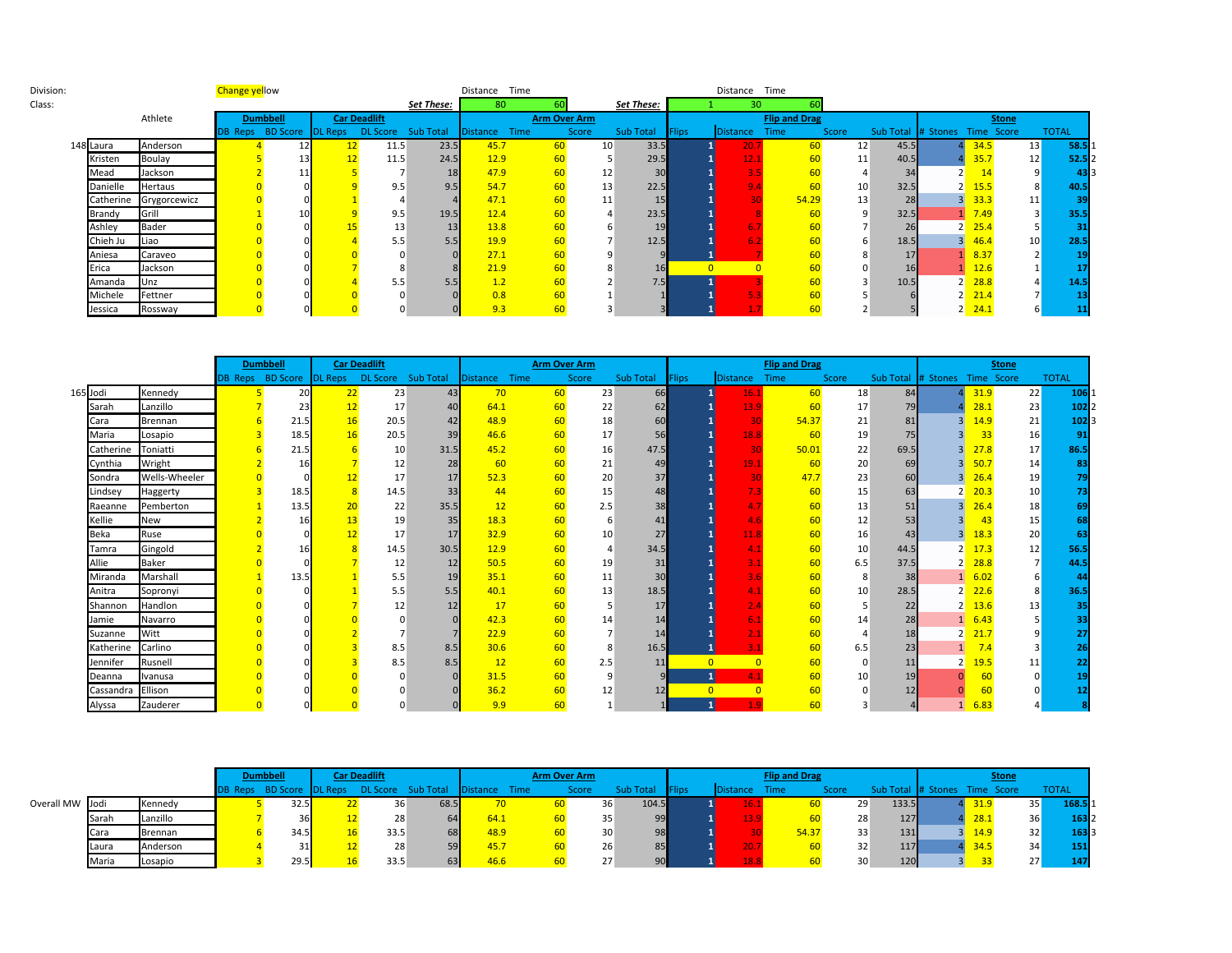| Catherine   | Toniatti       | 34.5 |                | 17   | 51.5 | 45.2          | 60 | 25             | 76.5 |                | 30                        | 50.01 | 35       | 111.5 | $\overline{3}$ | 27.8 | 28       | 139.5 |
|-------------|----------------|------|----------------|------|------|---------------|----|----------------|------|----------------|---------------------------|-------|----------|-------|----------------|------|----------|-------|
| Cynthia     | Wright         | 26.5 |                | 19.5 | 46   | 60            | 60 | 34             | 80   |                | 19.1                      | 60    | 31       | 111   | $\overline{3}$ | 50.7 | 23       | 134   |
| Kristen     | Boulay         | 32.5 | 12             | 28   | 60.5 | 12.9          | 60 | 8.5            | 69   |                | 12.1                      | 60    | 27       | 96    |                | 35.7 | 33       | 129   |
| Sondra      | Wells-Wheeler  |      | 12             | 28   | 28   | 52.3          | 60 | 32             | 60   |                | 30                        | 47.7  | 36       | 96    | 3              | 26.4 | 30       | 126   |
| Lindsey     | Haggerty       | 29.5 | $\overline{8}$ | 22.5 | 52   | 44            | 60 | 24             | 76   |                | 7.3                       | 60    | 23       | 99    | $\overline{2}$ | 20.3 | 17       | 116   |
| Kellie      | New            | 26.5 | 13             | 31   | 57.5 | 18.3          | 60 | 12             | 69.5 |                | 4.6                       | 60    | 16       | 85.5  | 3              | 43   | 25       | 110.5 |
| Raeanne     | Pemberton      | 23   | 20             | 35   | 58   | 12            | 60 | 5.5            | 63.5 |                | 4.7                       | 60    | 17       | 80.5  | 3 <sup>1</sup> | 26.4 | 29       | 109.5 |
| <b>Beka</b> | Ruse           |      | 12             | 28   | 28   | 32.9          | 60 | 19             | 47   |                | 11.8                      | 60    | 26       | 73    | 3              | 18.3 | 31       | 104   |
| Mead        | Jackson        | 26.5 |                | 16   | 42.5 | 47.9          | 60 | 29             | 71.5 |                | 3.5                       | 60    | 11       | 82.5  | $\overline{2}$ | 14   | 21       | 103.5 |
| Danielle    | <b>Hertaus</b> |      | q              | 24.5 | 24.5 | 54.7          | 60 | 33             | 57.5 |                | 9.4                       | 60    | 25       | 82.5  | 2              | 15.5 | 20       | 102.5 |
| Catherine   | Grygorcewicz   |      |                | 9    |      | 47.1          | 60 | 28             | 37   |                | 30                        | 54.29 | 34       | 71    | $\overline{3}$ | 33.3 | 26       | 97    |
| Tamra       | Gingold        | 26.5 |                | 22.5 | 49   | 12.9          | 60 | 8.5            | 57.5 |                | 4.1                       | 60    | 14       | 71.5  | $\overline{2}$ | 17.3 | 19       | 90.5  |
| Brandy      | Grill          | 23   | -9             | 24.5 | 47.5 | 12.4          | 60 |                | 54.5 |                |                           | 60    | 24       | 78.5  | $1\vert$       | 7.49 | 5        | 83.5  |
| Ashley      | Bader          |      |                | 32   | 32   | 13.8          | 60 | 10             | 42   |                | 6.7                       | 60    | 21       | 63    | 2              | 25.4 | 12       | 75    |
| Miranda     | Marshall       |      |                | q    | 32   | 35.1          | 60 | 20             | 52   |                | 3.6                       | 60    | 12       | 64    |                | 6.02 | 9        | 73    |
| Chieh Ju    | Liao           |      |                | 14.5 | 14.5 | 19.9          | 60 | 13             | 27.5 |                | 6.2                       | 60    | 20       | 47.5  | 3              | 46.4 | 24       | 71.5  |
| Allie       | <b>Baker</b>   |      |                | 19.5 | 19.5 | 50.5          | 60 | 31             | 50.5 |                | $\overline{\mathbf{3.1}}$ | 60    | 9.5      | 60    | $\overline{2}$ | 28.8 | 10       | 70    |
| Shannon     | Handlon        |      |                | 19.5 | 19.5 | <sup>17</sup> | 60 | 11             | 30.5 |                | 2.4                       | 60    |          | 37.5  | 2              | 13.6 | 22       | 59.5  |
| Anitra      | Sopronyi       |      |                |      |      | 40.1          | 60 | 22             | 31   |                | 4.1                       | 60    | 14       | 45    | $\overline{2}$ | 22.6 | 14       | 59    |
| Jamie       | Navarro        |      |                |      |      | 42.3          | 60 | 23             | 23   |                | 6.1                       | 60    | 19       | 42    | $1\vert$       | 6.43 | 8        | 50    |
| Suzanne     | Witt           |      |                | 11   | 11   | 22.9          | 60 | 15             | 26   |                | 2.1                       | 60    | 6        | 32    | $\overline{2}$ | 21.7 | 15       | 47    |
| Katherine   | Carlino        |      |                | 12.5 | 12.5 | 30.6          | 60 | 17             | 29.5 |                | 3.1                       | 60    | 9.5      | 39    |                | 7.4  | 6        | 45    |
| Aniesa      | Caraveo        |      |                | C    |      | 27.1          | 60 | 16             | 16   |                |                           | 60    | 22       | 38    |                | 8.37 |          | 42    |
| Erica       | Jackson        |      |                | 19.5 | 19.5 | 21.9          | 60 | 14             | 33.5 | $\overline{0}$ | $\Omega$                  | 60    | $\Omega$ | 33.5  | 1              | 12.6 | 3        | 36.5  |
| Jennifer    | Rusnell        |      |                | 12.5 | 12.5 | 12            | 60 | 5.5            | 18   | $\overline{0}$ |                           | 60    | $\Omega$ | 18    | 2              | 19.5 | 18       | 36    |
| Amanda      | Unz            |      |                | 14.5 | 14.5 | 1.2           | 60 | $\overline{2}$ | 16.5 |                |                           | 60    | 8        | 24.5  | 2              | 28.8 | 11       | 35.5  |
| Michele     | Fettner        |      |                |      |      | 0.8           | 60 | -1             |      |                | 5.3                       | 60    | 18       | 19    | $\overline{2}$ | 21.4 | 16       | 35    |
| Deanna      | Ivanusa        |      |                |      |      | 31.5          | 60 | 18             | 18   |                | 4.1                       | 60    | 14       | 32    | n              | 60   | $\Omega$ | 32    |
| Cassandra   | Ellison        |      |                |      |      | 36.2          | 60 | 21             | 21   | $\overline{0}$ | $\overline{0}$            | 60    |          | 21    | O              | 60   | $\Omega$ | 21    |
| Jessica     | Rossway        |      |                |      |      | 9.3           | 60 |                |      |                |                           | 60    |          |       | $\overline{2}$ | 24.1 | 13       | 20    |
| Alyssa      | Zauderer       |      |                |      |      | 9.9           | 60 |                |      |                |                           | 60    |          |       | $1\vert$       | 6.83 |          | 16    |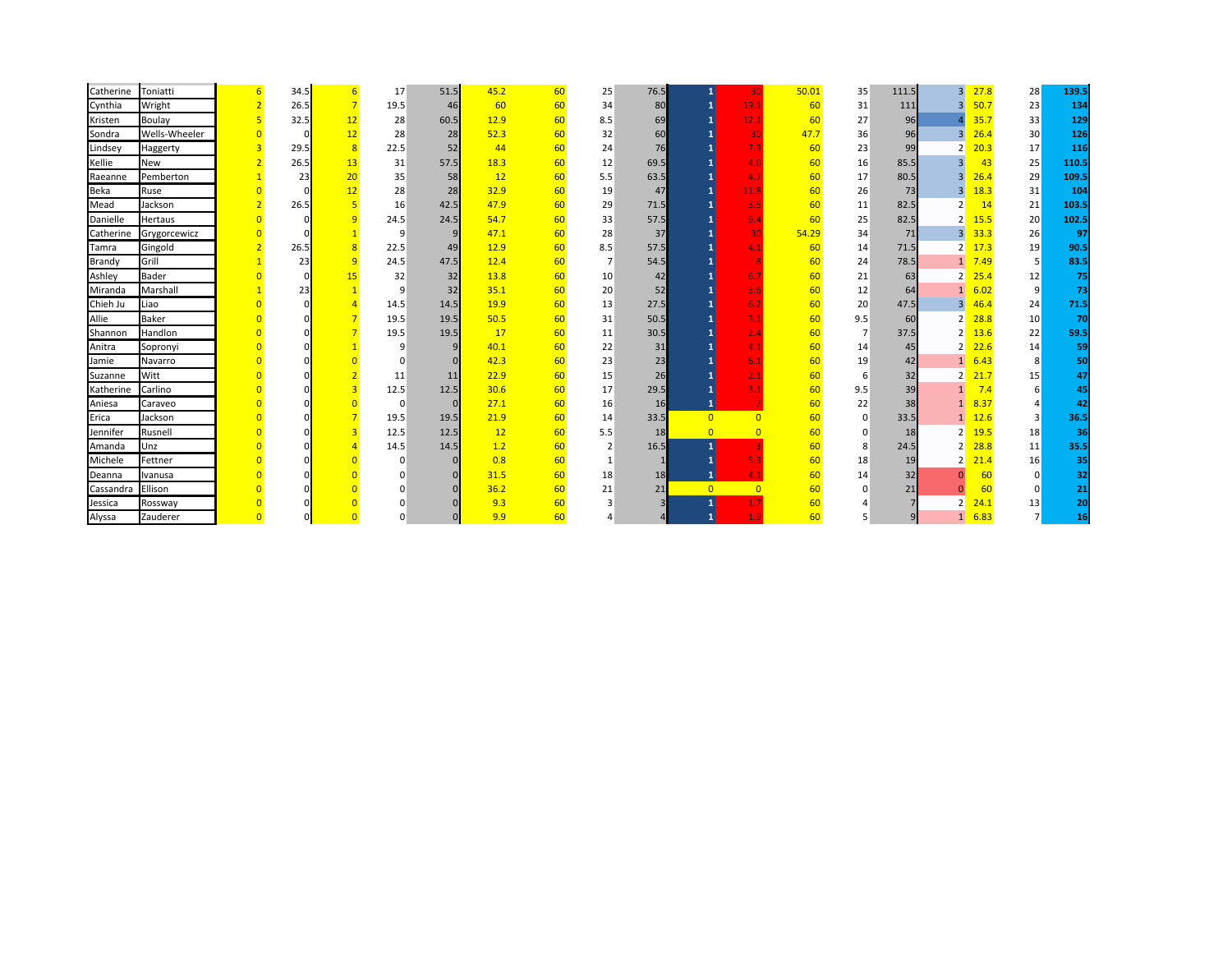| Division: |                |              | <b>Change yellow</b> |                 |                                             |                 |                | Distance Time    |       |                     |                 |                 |              | Distance Time   |                      |                |      |                               |                |                 |              |    |
|-----------|----------------|--------------|----------------------|-----------------|---------------------------------------------|-----------------|----------------|------------------|-------|---------------------|-----------------|-----------------|--------------|-----------------|----------------------|----------------|------|-------------------------------|----------------|-----------------|--------------|----|
| Class:    |                |              |                      |                 |                                             |                 | Set These:     | 80               | 60    |                     |                 | Set These:      |              | 30 <sup>°</sup> |                      |                |      |                               |                |                 |              |    |
|           |                | Athlete      |                      | <b>Dumbbell</b> | <b>Car Deadlift</b>                         |                 |                |                  |       | <b>Arm Over Arm</b> |                 |                 |              |                 | <b>Flip and Drag</b> |                |      |                               |                | <b>Stone</b>    |              |    |
|           |                |              |                      |                 | DB Reps BD Score DL Reps DL Score Sub Total |                 |                | Distance Time    |       | Rank<br>Score       |                 | Sub Total       | <b>Flips</b> | Distance Time   |                      | Score          |      | Sub Total # Stones Time Score |                |                 | <b>TOTAL</b> |    |
|           | <b>181 Kim</b> | <b>Derks</b> |                      | 10 <sup>1</sup> |                                             | 10 <sup>1</sup> | 20             | 71.8             | 60    |                     | 10 <sup>1</sup> | 30 <sup>l</sup> |              |                 | 40.97                | $\overline{7}$ | 37   |                               | 39.3           | 10 <sup>°</sup> |              |    |
|           | Linden         | Reed         |                      |                 |                                             | a               | 17             | 48.7             | 60    |                     | 8               | 25              |              |                 | 38.62                |                | 34   | $\overline{\mathbf{a}}$       | 18.3           |                 |              |    |
|           | Kristal        | Renaudette   |                      |                 |                                             |                 |                | 49.4             | 60    |                     | 9               | 18              |              |                 | 41.44                |                | 24   |                               | 26.7           |                 |              |    |
|           | Nicole         | Walters      |                      |                 |                                             |                 |                | 46.7             | 60    |                     |                 | 13              |              |                 | 40.32                | 8              | 21   |                               | 30.1           |                 |              |    |
|           | Julia          | Dalton       |                      |                 |                                             |                 |                | 47.1             | 60    |                     |                 |                 |              |                 | 36.88                | 10             | 16   | ∍                             | 35.5           |                 |              |    |
|           | Cristi         | Lawless      |                      |                 |                                             |                 |                | 47.9             | 60    |                     |                 |                 |              |                 | 60                   |                |      |                               |                |                 |              |    |
|           | Julie          | McNulty      |                      |                 |                                             |                 |                | 39.2             | 60    |                     |                 |                 |              |                 | 50.18                |                |      |                               |                |                 |              |    |
|           | Ryan           | McCarthy     |                      |                 |                                             |                 |                | 42.8             | 60    |                     |                 |                 |              |                 | 60                   |                |      |                               |                |                 |              |    |
|           | Kelly          | Cobb         |                      |                 |                                             |                 |                | 21.4             | 60    |                     |                 |                 |              |                 |                      |                |      |                               |                |                 |              |    |
|           | Amanda Cann    |              |                      |                 |                                             |                 |                | 29.3             | 60    | 9                   |                 |                 |              | 0.9             | 60                   |                |      |                               |                |                 |              |    |
|           |                |              |                      |                 |                                             |                 |                |                  |       |                     |                 |                 |              |                 |                      |                |      |                               |                |                 |              |    |
|           |                |              |                      |                 |                                             |                 |                |                  |       |                     |                 |                 |              |                 |                      |                |      |                               |                |                 |              |    |
|           |                |              |                      |                 |                                             |                 |                |                  |       |                     |                 |                 |              |                 |                      |                |      |                               |                |                 |              |    |
|           |                |              |                      |                 |                                             |                 |                |                  |       |                     |                 |                 |              |                 |                      |                |      |                               |                |                 |              |    |
|           |                |              |                      | <b>Dumbbell</b> | <b>Car Deadlift</b>                         |                 |                |                  |       | <b>Arm Over Arm</b> |                 |                 |              |                 | <b>Flip and Drag</b> |                |      |                               |                | <b>Stone</b>    |              |    |
|           |                |              |                      |                 | DB Reps BD Score DL Reps DL Score Sub Total |                 |                | Time<br>Distance |       | Score<br>Rank       |                 | Sub Total       | <b>Flips</b> | Distance Time   |                      | Score          |      | Sub Total # Stones Time Score |                |                 | <b>TOTAL</b> |    |
|           | 198 Jessica    | Putland      |                      |                 |                                             |                 | 11             | 80               | 52.62 |                     | 9               | 20              |              |                 | 35.78                | 8              | 28   |                               | 37.1           | 9               |              | 37 |
|           | Vivian         | Nguyen       |                      |                 |                                             |                 | 13             | 56.5             | 60    |                     |                 | 19              |              |                 | 34.59                |                | 28   |                               | 45.1           |                 |              | 36 |
|           | Emily          | Pernice      |                      | 8.5             |                                             | 8               | 16.5           | 51.6             | 60    |                     |                 | 20.5            |              | 10.9            | 60                   |                | 24.5 | З                             | 20             |                 | 31.5         |    |
|           | Andrea         | Dowling      |                      | 8.5             |                                             | $\Omega$        | 8.5            | 66.1             | 60    |                     | 8               | 16.5            |              | 30              | 55.34                |                | 22.5 | $\mathcal{D}$                 | 42.6           |                 | 24.5         |    |
|           | Morgan Ruf     |              |                      | 6.5             |                                             |                 | 6.5            | 57.5             | 60    |                     |                 | 13.5            |              | 30              | 42.84                |                | 20.5 |                               | 26.5           |                 | 23.5         |    |
|           | Nancy          | Plank        |                      |                 |                                             |                 | $\overline{a}$ | 8.2              | 60    |                     |                 |                 |              | 15.8            | 60                   |                | 10   | $\overline{3}$                | 26.1           |                 |              |    |
|           | Rachel         | Bjurstrom    |                      |                 |                                             |                 | 6.5            | 47.7             | 60    |                     |                 | 9.5             |              |                 | 60                   | 1.5            | 11   | 3                             | 36.4           |                 |              |    |
|           | Loran          | Dominguez    |                      |                 |                                             |                 |                | 36.2             | 60    |                     |                 |                 |              |                 |                      | 3              |      | 2 <sup>1</sup>                | 16.9           |                 |              |    |
|           | Rebecca Snyder |              |                      |                 |                                             |                 |                | 55.8             | 60    |                     |                 |                 |              |                 | 60                   | 1.5            | 6.5  |                               | $1 \quad 29.1$ |                 |              |    |

|                |                |            | <b>Dumbbell</b> | <b>Car Deadlift</b>                         |      |               |           | <b>Arm Over Arm</b> |       |                         |              |                        | <b>Flip and Drag</b> |       |                               |                |                     | <b>Stone</b>             |              |
|----------------|----------------|------------|-----------------|---------------------------------------------|------|---------------|-----------|---------------------|-------|-------------------------|--------------|------------------------|----------------------|-------|-------------------------------|----------------|---------------------|--------------------------|--------------|
|                |                |            |                 | DB Reps BD Score DL Reps DL Score Sub Total |      | Distance Time |           | Rank                | Score | Sub Total               | <b>Flips</b> | Distance Time          |                      | Score | Sub Total # Stones Time Score |                |                     |                          | <b>TOTAL</b> |
| Overall HV Kim |                | Derks      | 19              | 19                                          | 38   | 71.8          | 60        |                     |       | 18<br>56                |              |                        | 40.97                | 14    | 70                            |                | 39.3                | 18                       |              |
|                | Jessica        | Putland    | 11              | 14.5                                        | 25.5 | 80            | 52.62     |                     |       | 19<br>44.5              |              |                        | 35.78                | 18    | 62.5                          |                | 37.1                | 19                       | 81.5         |
|                | Vivian         | Nguyen     |                 | 18                                          | 29   | 56.5          | <b>60</b> |                     |       | 15<br>44                |              |                        | 34.59                | 19    | 63                            |                | 45.1                | 17                       |              |
|                | Linden         | Reed       | 15              | 16                                          | 31   | 48.7          | 60        |                     |       | 11<br>42                |              |                        | 38.62                | 16    | 58                            | 3              | 18.3                | 16                       |              |
|                | Emily          | Pernice    | 16.5            | 17                                          | 33.5 | 51.6          | 60        |                     |       | 13<br>46.5              |              | 10.9                   | 60                   |       | 53.5                          |                | 20                  | 15                       | 68.5         |
|                | Kristal        | Renaudette | 18              |                                             | 18   | 49.4          |           |                     |       | 12<br>30                |              |                        | 41.44                | 13    | 43                            |                | 26.7                | 13                       |              |
|                | Andrea Dowling |            | 16.5            |                                             | 16.5 | 66.1          |           |                     |       | 17<br>33.5              |              |                        | 55.34                | 10    | 43.5                          |                | $2 \frac{42.6}{ }$  | $\overline{\phantom{a}}$ | 50.5         |
|                | Morgan Ruf     |            | 13.5            |                                             | 13.5 | 57.5          |           |                     |       | 29.5<br>16 <sub>1</sub> |              |                        | 42.84                | 12    | 41.5                          |                | $2 \overline{26.5}$ |                          | 50.5         |
|                | Nicole         | Walters    |                 | 14.5                                        | 14.5 | 46.7          |           | 13                  |       | 21.5                    |              |                        | 40.32                | 15    | 36.5                          | 3 <sup>1</sup> | 30.1                | 12                       | 48.5         |
|                | Nancy          | Plank      |                 |                                             | 11   | 8.2           | 60        | 19                  |       | 12                      |              | 15.8                   | 60                   | 9     | 21                            |                | 26.1                | 14                       |              |
|                | Rachel         | Bjurstrom  | 13.5            |                                             | 13.5 | 47.7          | 60        |                     |       | 22.5                    |              |                        | 60                   | 1.5   | 24                            |                | 36.4                | 11                       |              |
|                | Julia          | Dalton     |                 |                                             |      | 47.1          | 60        | 12                  |       | 8<br>8 <sup>1</sup>     |              |                        | 36.88                | 17    | 25                            |                | 35.5                |                          |              |
|                | Rebecca Snyder |            |                 |                                             |      | 55.8          | 60        |                     |       | 14<br>14                |              |                        | 60                   | 1.5   | 15.5                          |                | $1 - 29.1$          |                          | 21.5         |
|                | Loran          | Dominguez  |                 |                                             |      | 36.2          |           |                     |       |                         |              |                        | 60                   |       |                               |                | 16.9                | 10                       |              |
|                | Julie          | McNulty    |                 |                                             |      | 39.2          |           | 15                  |       |                         |              |                        | 50.18                | 11    |                               |                |                     |                          |              |
|                | Cristi         | Lawless    |                 |                                             |      | 47.9          |           | 10                  |       | 10<br>10                |              |                        | 60                   |       |                               |                |                     |                          |              |
|                | Ryan           | McCarthy   |                 |                                             |      | 42.8          |           | 14                  |       |                         |              |                        | 60                   |       | 12                            |                |                     |                          |              |
|                | Kelly          | Cobb       |                 |                                             |      | 21.4          |           | 18                  |       |                         |              | $\mathbf{14}^{\prime}$ |                      |       | 10                            |                |                     |                          |              |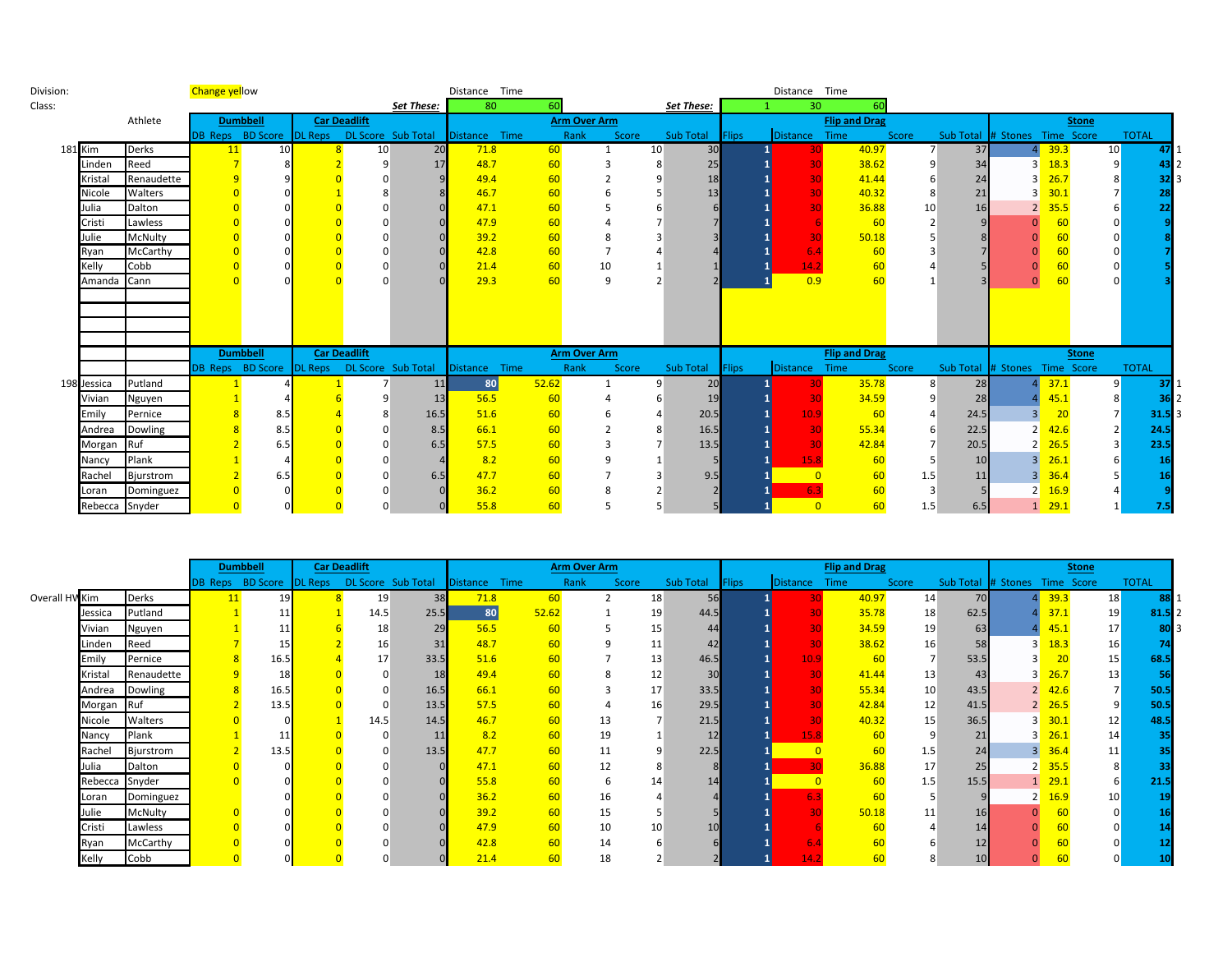| Amanda Cann | $\mathbf{O}$ |  |  |  |  |  |  |  |  | 01 |  |
|-------------|--------------|--|--|--|--|--|--|--|--|----|--|
|             |              |  |  |  |  |  |  |  |  |    |  |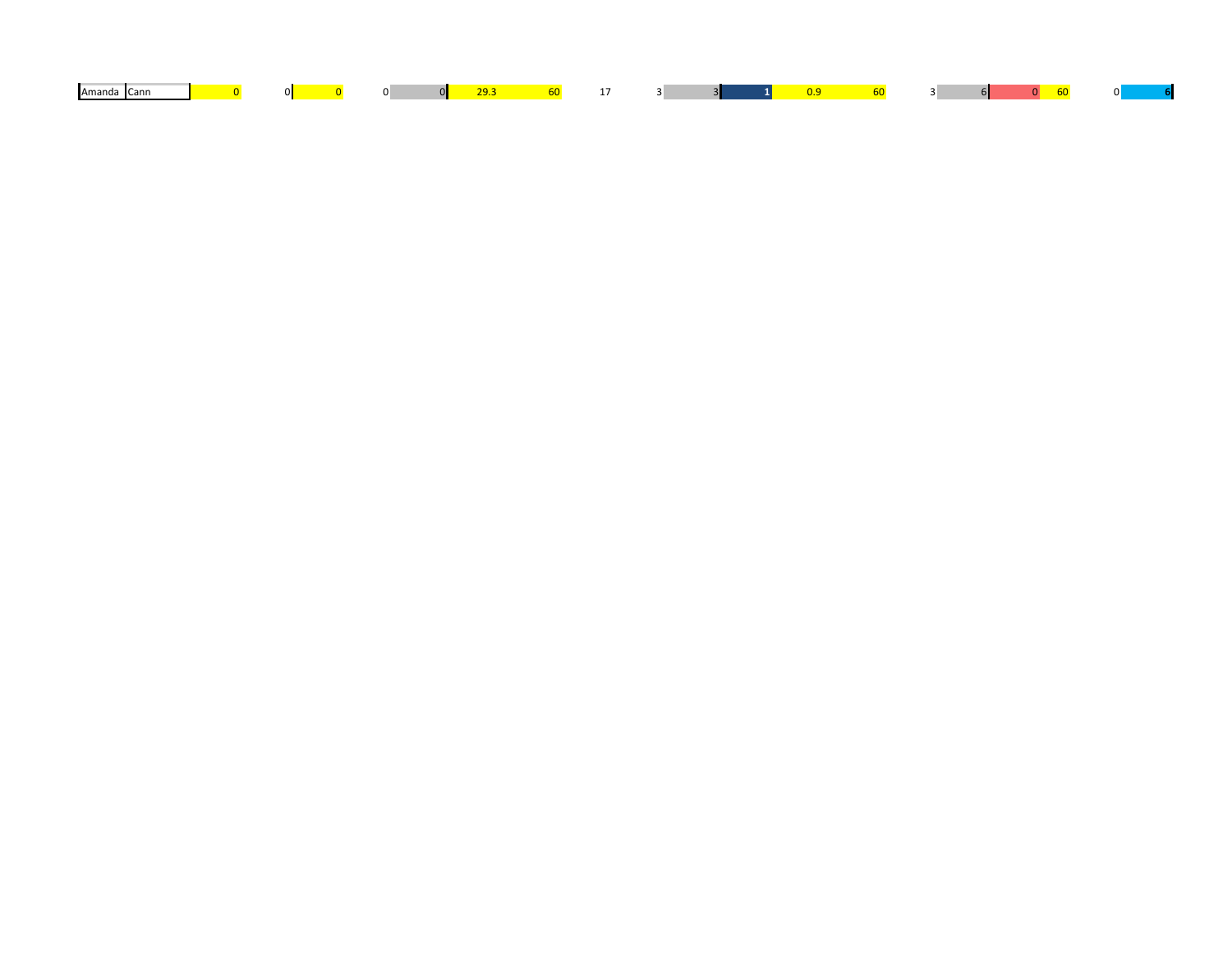| Division: | <b>Change yellow</b> |              |  |                                             |  | Distance Time       |                                                           |          |      |                     |     | Distance Time |              |                 |                      |       |      |                               |                    |              |              |  |
|-----------|----------------------|--------------|--|---------------------------------------------|--|---------------------|-----------------------------------------------------------|----------|------|---------------------|-----|---------------|--------------|-----------------|----------------------|-------|------|-------------------------------|--------------------|--------------|--------------|--|
| Class:    |                      |              |  |                                             |  |                     | Set These:                                                | 80       |      |                     |     | Set These:    |              | 30              |                      |       |      |                               |                    |              |              |  |
|           |                      | Athlete      |  | <b>Dumbbell</b>                             |  | <b>Car Deadlift</b> |                                                           |          |      | <b>Arm Over Arm</b> |     |               |              |                 | <b>Flip and Drag</b> |       |      |                               |                    | <b>Stone</b> |              |  |
|           |                      |              |  |                                             |  |                     | DB Reps BD Score DL Reps DL Score Sub Total Distance Time |          |      | Score               |     | Sub Total     | <b>Flips</b> | Distance        | Time                 | Score |      | Sub Total # Stones Time Score |                    |              | <b>TOTAL</b> |  |
| $242 -$   | Melissa              | Edwards      |  |                                             |  |                     | 10                                                        | 54       |      | 60                  |     | 14            |              |                 | 33.63                |       | 19   |                               | <b>18.2</b>        |              | 51           |  |
|           | Fahran Robb          |              |  |                                             |  |                     |                                                           | 52.2     |      | 60                  |     |               |              |                 | 52.69                |       |      |                               | 18                 |              |              |  |
|           | Lacee                | Carr         |  |                                             |  |                     |                                                           | 36       |      | 60                  |     |               |              |                 | 60                   |       |      |                               | 31.3               |              |              |  |
|           | Lindsay Jean         |              |  |                                             |  |                     |                                                           | 28       |      | 60                  |     |               |              | 30              | 43.56                |       |      |                               | $2 - 20.2$         |              |              |  |
|           | Martina Engel        |              |  |                                             |  |                     |                                                           | 55       |      | 60                  |     |               |              | 0.5             | -60                  |       |      |                               |                    |              |              |  |
|           |                      |              |  |                                             |  |                     |                                                           |          |      |                     |     |               |              |                 |                      |       |      |                               |                    |              |              |  |
|           |                      |              |  |                                             |  |                     |                                                           |          |      |                     |     |               |              |                 |                      |       |      |                               |                    |              |              |  |
|           |                      |              |  |                                             |  |                     |                                                           |          |      |                     |     |               |              |                 |                      |       |      |                               |                    |              |              |  |
|           |                      |              |  |                                             |  |                     |                                                           |          |      |                     |     |               |              |                 |                      |       |      |                               |                    |              |              |  |
|           |                      |              |  |                                             |  |                     |                                                           |          |      |                     |     |               |              |                 |                      |       |      |                               |                    |              |              |  |
|           |                      |              |  | <b>Dumbbell</b>                             |  | <b>Car Deadlift</b> |                                                           |          |      | <b>Arm Over Arm</b> |     |               |              |                 | <b>Flip and Drag</b> |       |      |                               |                    | <b>Stone</b> |              |  |
|           |                      |              |  | DB Reps BD Score DL Reps DL Score Sub Total |  |                     |                                                           | Distance | Time | Score               |     | Sub Total     | <b>Flips</b> | <b>Distance</b> | Time                 | Score |      | Sub Total # Stones Time Score |                    |              | <b>TOTAL</b> |  |
| $242+$    | Taylor               | Ray          |  |                                             |  |                     |                                                           | 78       |      | 60                  |     | 10            |              | 30.             | 28.56                | 4.5   | 14.5 |                               | $2 \frac{18.8}{ }$ |              | 18.5         |  |
|           | Mekayla Breland      |              |  |                                             |  |                     |                                                           | 45       |      | 60                  | 1.5 | 6.5           |              |                 | 43.4                 | 2.5   |      |                               | 17.8               |              |              |  |
|           | Laurie               | Middleswarth |  |                                             |  |                     |                                                           | 52       |      | 60                  |     |               |              |                 | 36.06                | 3.5   | 10.5 |                               | $2 \frac{25.5}{ }$ |              | 13.5         |  |
|           | Autumn Bloss         |              |  |                                             |  |                     |                                                           | 68       |      | 60                  |     |               |              |                 | -60                  |       |      |                               | $1 \quad 8.18$     |              |              |  |
|           | Billie               | Burcume      |  |                                             |  |                     |                                                           | 45       |      | 60                  | 1.5 | 1.5           |              |                 | 60                   | 1.5   |      |                               | $1 \quad 10.2$     |              |              |  |

|             |                 |                | <b>Dumbbell</b><br><b>Car Deadlift</b><br>DB Reps BD Score DL Reps DL Score Sub Total |  |     |                  |                 | <b>Arm Over Arm</b> |           |                 |                 |              | <b>Flip and Drag</b> |       |              |                               |                | <b>Stone</b>        |                 |              |
|-------------|-----------------|----------------|---------------------------------------------------------------------------------------|--|-----|------------------|-----------------|---------------------|-----------|-----------------|-----------------|--------------|----------------------|-------|--------------|-------------------------------|----------------|---------------------|-----------------|--------------|
|             |                 |                |                                                                                       |  |     |                  | Distance        | Time                | Score     |                 | Sub Total       | <b>Flips</b> | <b>Distance</b>      | Time  | <b>Score</b> | Sub Total # Stones Time Score |                |                     |                 | <b>TOTAL</b> |
| Overall SHW | Melissa         | Edwards        | 9.5                                                                                   |  | 9.5 |                  | 54              |                     |           |                 | 26              |              |                      | 33.63 |              | 35                            |                | 18.2                |                 |              |
|             | <b>I</b> Ray    | Taylor         |                                                                                       |  | 9.5 | 9.5              | 78              |                     |           | 10 <sup>1</sup> | 19.5            |              |                      | 28.56 | 10           | 29.5                          |                | $2 \overline{18.8}$ |                 | 36.51        |
|             | Mekayla Breland |                | 9.5                                                                                   |  |     | 9.5 <sub>h</sub> | 45              |                     |           | 3.5             | 13              |              |                      | 43.4  |              | 20 <sub>l</sub>               |                | 17.8                | 10 <sup>1</sup> | 30I          |
|             | Laurie          | Middleswarth   |                                                                                       |  |     |                  | 52              |                     |           |                 | 13 <sub>h</sub> |              |                      | 36.06 |              | 21                            |                | $2 \overline{25.5}$ |                 |              |
|             | Fahran          | Robb           |                                                                                       |  |     |                  | 52.2            |                     | <b>60</b> |                 |                 |              |                      | 52.69 |              |                               | 2 <sub>1</sub> |                     |                 |              |
|             | Lacee           | Carr           |                                                                                       |  |     |                  | 36              |                     |           |                 | 10              |              |                      |       |              |                               |                | $2 \overline{31.3}$ |                 |              |
|             | Autumn          | <b>Bloss</b>   |                                                                                       |  |     |                  | 68              |                     |           |                 |                 |              |                      |       |              |                               |                | 1 8.18              |                 |              |
|             | Lindsay         | Jean           |                                                                                       |  |     |                  | 28              |                     |           |                 |                 |              |                      | 43.56 |              |                               |                | $2 \, 20.2$         |                 |              |
|             | <b>Billie</b>   | <b>Burcume</b> |                                                                                       |  |     |                  | 45 <sub>1</sub> |                     |           | 3.5             | 3.5             |              |                      |       |              | 7.5                           |                | 10.2                |                 |              |
|             | Martina Engel   |                |                                                                                       |  |     |                  |                 |                     |           | $\circ$         |                 |              |                      |       |              |                               |                |                     |                 |              |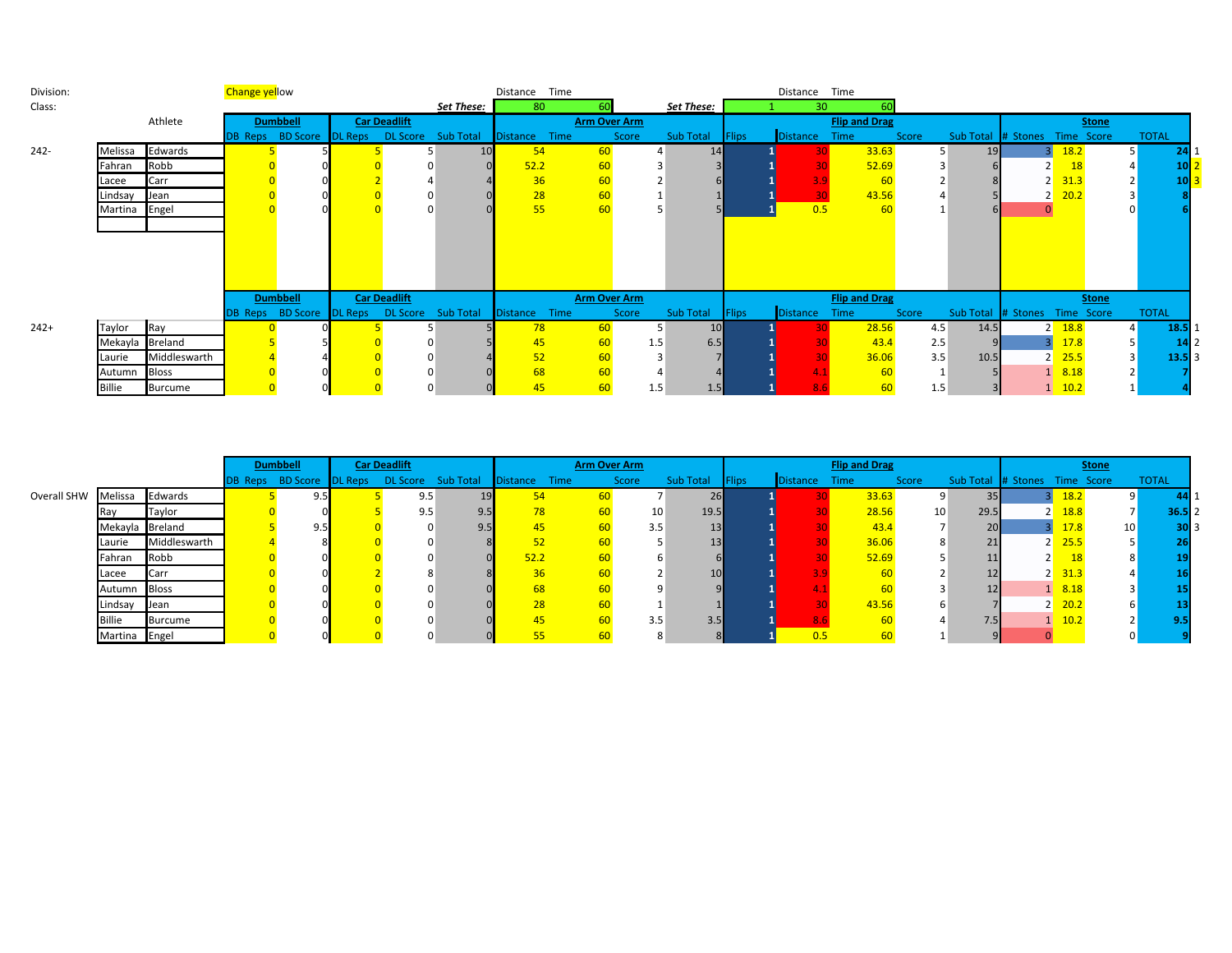| Division:       | <b>Change yellow</b> |                  |    |                 |  |                     | Distance Time                                             |           |                     |       | Distance Time   |                            |                      |                |                               |   |              |              |     |
|-----------------|----------------------|------------------|----|-----------------|--|---------------------|-----------------------------------------------------------|-----------|---------------------|-------|-----------------|----------------------------|----------------------|----------------|-------------------------------|---|--------------|--------------|-----|
| Class:          |                      |                  |    |                 |  |                     | Set These:                                                | 80        | 60                  |       | Set These:      | 30 <sup>°</sup>            |                      |                |                               |   |              |              |     |
|                 |                      | Athlete          |    | <b>Dumbbell</b> |  | <b>Car Deadlift</b> |                                                           |           | <b>Arm Over Arm</b> |       |                 |                            | <b>Flip and Drag</b> |                |                               |   | <b>Stone</b> |              |     |
|                 |                      |                  |    |                 |  |                     | DB Reps BD Score DL Reps DL Score Sub Total Distance Time |           |                     | Score | Sub Total Flips | Distance Time              |                      | Score          | Sub Total # Stones Time Score |   |              | <b>TOTAL</b> |     |
| Mstr 148 Regina |                      | Benfante         |    |                 |  | 0                   |                                                           | 65.8      | 60                  |       |                 | $\Omega$                   | 60                   |                |                               |   |              | <b>10</b>    |     |
|                 | Rebecca              | Liquari          |    |                 |  |                     |                                                           | 59.6      | 60                  |       |                 | $\Omega$                   | 60                   |                |                               |   |              |              | 612 |
|                 | Shannon              | Hammett          |    |                 |  |                     |                                                           | 43.9      | 60                  |       |                 |                            | 60                   | 0              |                               |   | 27           |              |     |
|                 | Myrna (MA) Velez     |                  |    |                 |  | $\Omega$            |                                                           | 22.5      | 60                  |       |                 | $\overline{0}$<br>$\Omega$ | 60                   |                |                               |   | 16           |              |     |
|                 |                      |                  |    |                 |  |                     |                                                           |           |                     |       |                 |                            |                      |                |                               |   |              |              |     |
|                 |                      |                  |    |                 |  |                     |                                                           |           |                     |       |                 |                            |                      |                |                               |   |              |              |     |
|                 |                      |                  |    | <b>Dumbbell</b> |  | <b>Car Deadlift</b> |                                                           |           | <b>Arm Over Arm</b> |       |                 |                            | <b>Flip and Drag</b> |                |                               |   | <b>Stone</b> |              |     |
|                 |                      |                  |    |                 |  |                     | DB Reps BD Score DL Reps DL Score Sub Total Distance Time |           |                     | Score | Sub Total Flips | Distance Time              |                      | Score          | Sub Total # Stones Time Score |   |              | <b>TOTAL</b> |     |
| Mstr 165 Sue    |                      | Metcalf          | 15 |                 |  |                     | 8.                                                        | <b>80</b> | 46.97               |       | 12              |                            | 40.97                | 4              | <b>16</b>                     |   |              | <b>20</b>    |     |
|                 | Sara                 | Hernandez        |    | 2.5             |  |                     | 4.5                                                       | 80        | 53.38               |       | 7.5             | 28.2                       | 60                   | 3              | 10.5                          |   | 32           | $13.5$ 2     |     |
|                 | Erin                 | Ummer            |    |                 |  |                     |                                                           | 49.1      | $-60$               |       |                 | 4.8                        | 60                   |                |                               |   | 28           |              | 813 |
|                 | Jennifer             | Orecchio Shimsky |    | 2.5             |  |                     | 3.5                                                       | 80        | 57.78               |       | 5.5             | 10.8                       | 60                   | $\overline{2}$ | 7.5                           | 2 | 15           | 8.5          |     |
|                 |                      |                  |    |                 |  |                     |                                                           |           |                     |       |                 |                            |                      |                |                               |   |              |              |     |
|                 |                      |                  |    |                 |  |                     |                                                           |           |                     |       |                 |                            |                      |                |                               |   |              |              |     |
|                 |                      |                  |    |                 |  |                     |                                                           |           |                     |       |                 |                            |                      |                |                               |   |              |              |     |
|                 |                      |                  |    |                 |  |                     |                                                           |           |                     |       |                 |                            |                      |                |                               |   |              |              |     |
|                 |                      |                  |    |                 |  |                     |                                                           |           |                     |       |                 |                            |                      |                |                               |   |              |              |     |
|                 |                      |                  |    |                 |  |                     |                                                           |           |                     |       |                 |                            |                      |                |                               |   |              |              |     |
|                 |                      |                  |    |                 |  |                     |                                                           |           |                     |       |                 |                            |                      |                |                               |   |              |              |     |
|                 |                      |                  |    |                 |  |                     |                                                           |           |                     |       |                 |                            |                      |                |                               |   |              |              |     |

|                   |                  |                  |  | <b>Dumbbell</b> | <b>Car Deadlift</b> |                                                           |      |       | <b>Arm Over Arm</b> |                 |                 | <b>Flip and Drag</b> |       |      |                               | <b>Stone</b> |              |
|-------------------|------------------|------------------|--|-----------------|---------------------|-----------------------------------------------------------|------|-------|---------------------|-----------------|-----------------|----------------------|-------|------|-------------------------------|--------------|--------------|
| Overall W MW Mstr |                  |                  |  |                 |                     | DB Reps BD Score DL Reps DL Score Sub Total Distance Time |      |       | Score               | Sub Total Flips | <b>Distance</b> | Time                 | Score |      | Sub Total # Stones Time Score |              | <b>TOTAL</b> |
|                   | <b>Sue</b>       | Metcalf          |  |                 | $\circ$             | 16V                                                       |      | 46.97 |                     | 24              |                 | 40.97                |       |      |                               |              | 40 I         |
|                   | Sara             | Hernandez        |  |                 |                     | 12.5                                                      |      | 53.38 |                     | 19.5            | 28.             |                      |       | 26.5 |                               |              | 33.512       |
|                   | Jennifer         | Orecchio Shimsky |  |                 |                     | 11.5                                                      |      | 57.78 |                     | 17.5            |                 |                      |       | 23.5 |                               |              | $28.5$ 3     |
|                   | Erin             | Ummer            |  |                 |                     |                                                           | 49.1 |       |                     | 15              |                 |                      |       |      |                               |              |              |
|                   | Regina           | <b>Benfante</b>  |  |                 |                     |                                                           | 65.8 |       |                     |                 |                 |                      |       |      |                               |              |              |
|                   | Rebecca          | Liquari          |  |                 |                     |                                                           | 59.6 |       |                     |                 |                 |                      |       |      |                               |              |              |
|                   | Shannon          | Hammett          |  |                 |                     |                                                           | 43.9 |       |                     |                 |                 |                      |       |      |                               |              |              |
|                   | Myrna (MA) Velez |                  |  |                 |                     |                                                           | 22.5 |       |                     |                 |                 |                      |       |      |                               |              |              |

|                   |           |            | <b>Dumbbell</b> | <b>Car Deadlift</b> |                                                           |       | Arm Over Arm |                 |                |               | <b>Flip and Drag</b> |       |                               | <b>Stone</b>   |                |     |
|-------------------|-----------|------------|-----------------|---------------------|-----------------------------------------------------------|-------|--------------|-----------------|----------------|---------------|----------------------|-------|-------------------------------|----------------|----------------|-----|
|                   |           |            |                 |                     | DB Reps BD Score DL Reps DL Score Sub Total Distance Time |       | Score        | Sub Total Flips |                | Distance Time |                      | Score | Sub Total # Stones Time Score |                | <b>TOTAL</b>   |     |
| Mstr 165+ Melanie |           | Costantino |                 |                     |                                                           | 65.1  |              |                 |                |               |                      |       |                               |                |                |     |
|                   | KarrieAnn | Davis      |                 |                     |                                                           | 60.5  |              |                 |                |               |                      |       |                               |                |                | 612 |
|                   | Melissa   | Brown      |                 |                     |                                                           | 77.5  |              |                 |                |               |                      |       |                               |                | $\overline{0}$ | 612 |
|                   |           |            |                 |                     |                                                           |       |              |                 |                |               |                      |       |                               |                |                |     |
|                   |           |            |                 |                     |                                                           |       |              |                 |                |               |                      |       |                               |                |                |     |
|                   |           |            |                 |                     |                                                           |       |              |                 |                |               |                      |       |                               |                |                |     |
|                   |           |            | <b>Dumbbell</b> | <b>Car Deadlift</b> |                                                           |       | Arm Over Arm |                 |                |               | <b>Flip and Drag</b> |       |                               | <b>Stone</b>   |                |     |
|                   |           |            |                 |                     | DB Reps BD Score DL Reps DL Score Sub Total Distance Time |       | Score        | Sub Total       | <b>I</b> Flips | Distance Time |                      | Score | Sub Total # Stones Time Score |                | <b>TOTAL</b>   |     |
| $50+$             | Renee     | Harden     |                 |                     |                                                           | 47.9  |              |                 |                |               |                      |       |                               |                |                |     |
|                   | Carole    | Bonhomme   |                 |                     |                                                           | 57.11 |              |                 |                | 0             |                      |       |                               | $\overline{A}$ |                |     |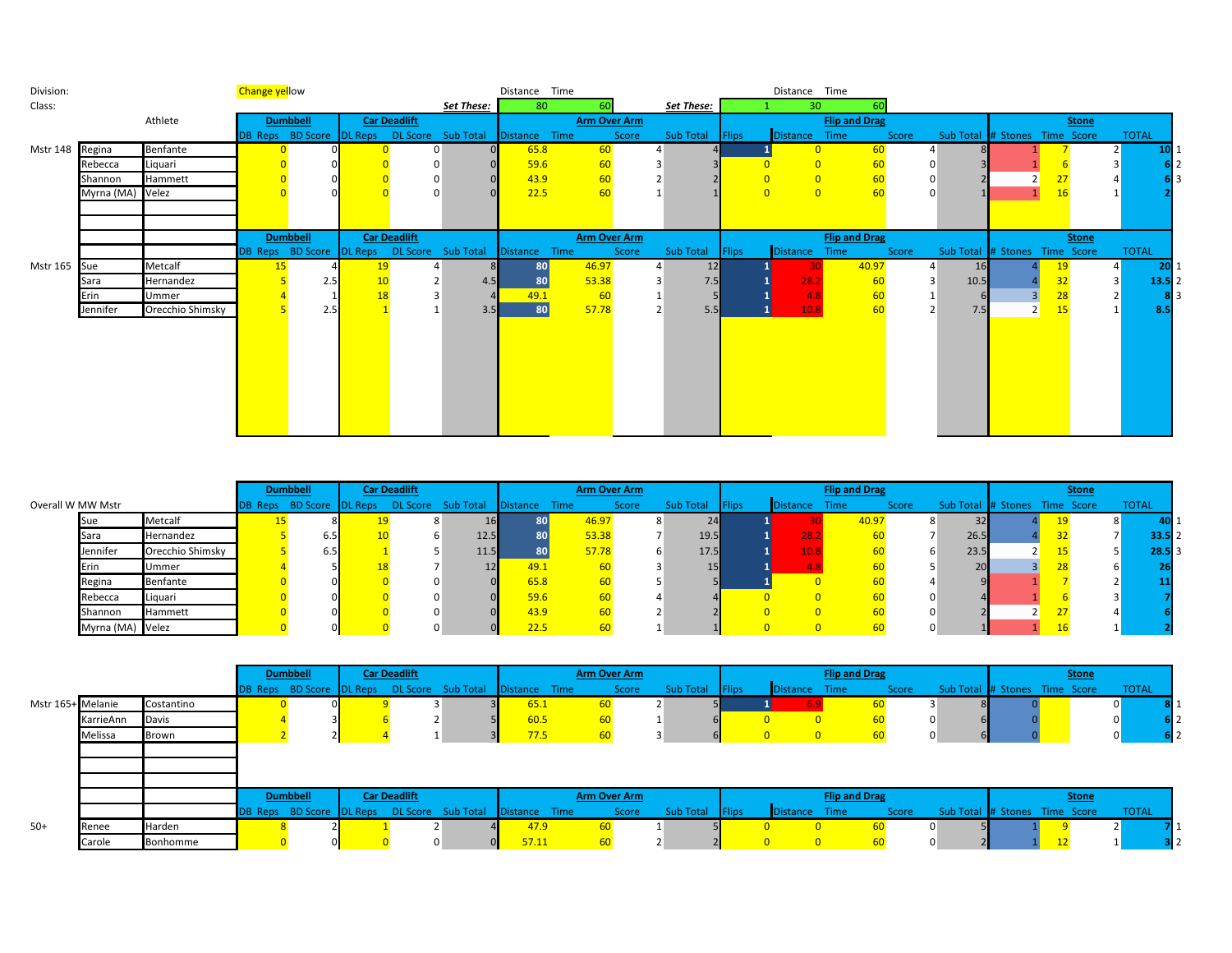| Division: |          |                 | <b>Change yellow</b> |                 |  |                     |                                                           | Distance | Time  |              |                   |               | Distance Time   |                      |       |      |                               |                     |              |
|-----------|----------|-----------------|----------------------|-----------------|--|---------------------|-----------------------------------------------------------|----------|-------|--------------|-------------------|---------------|-----------------|----------------------|-------|------|-------------------------------|---------------------|--------------|
| Class:    |          |                 |                      |                 |  |                     | Set These:                                                | 80       |       |              | <b>Set These:</b> |               |                 |                      |       |      |                               |                     |              |
|           |          | Athlete         |                      | <b>Dumbbell</b> |  | <b>Car Deadlift</b> |                                                           |          |       | Arm Over Arm |                   |               |                 | <b>Flip and Drag</b> |       |      |                               | <b>Stone</b>        |              |
|           |          |                 |                      |                 |  |                     | DB Reps BD Score DL Reps DL Score Sub Total Distance Time |          |       | Score        | Sub Total         | <b>IFlips</b> | <b>Distance</b> | Time                 | Score |      | Sub Total # Stones Time Score |                     | <b>TOTAL</b> |
|           | Mitchell | Griffin         |                      | 6.5             |  |                     | 11.5                                                      |          |       |              | 16.5              |               |                 | 33.06                |       | 19.5 |                               | $3 \overline{31.2}$ | 25.5         |
|           | Joseph   | Cooney          |                      |                 |  |                     |                                                           |          | 41.65 |              | 11                |               |                 | 22.25                |       |      |                               | $3 \quad 19.5$      |              |
|           | Graham   | Steffes-Clayton |                      | 6.5             |  |                     | 12.5                                                      | 80       | 57.03 |              | 16.5              |               |                 | 33.01                |       | 20.5 |                               | $2 \quad 19.3$      | 24.5 B       |
|           | Anthony  | Eckerson        |                      |                 |  |                     |                                                           |          | 49.07 |              | 15                |               |                 | 29.6                 |       | 20   |                               | $\sqrt{5.43}$       |              |
|           | Chandler | Caudill         |                      |                 |  |                     |                                                           | 75.4     | 60    |              | 11                |               |                 | 35.9                 |       |      |                               | $3 - 48.9$          |              |
|           | Steve    | Ramos Jr        |                      |                 |  |                     |                                                           | 63.5     | 60    |              |                   |               |                 | 27.25                |       |      |                               | 1 8.53              |              |
|           | Corey    | Katrancha       |                      |                 |  |                     |                                                           | 62.8     | 60    |              |                   |               |                 | 44.56                |       |      |                               |                     |              |

|        |             | <b>Dumbbell</b> | Car Deadlift |                                                      |      |      | <b>Arm Over Arm</b> |                  |               |                 | <b>Flip and Drag</b> |       |      |                    |            | <b>Stone</b> |              |
|--------|-------------|-----------------|--------------|------------------------------------------------------|------|------|---------------------|------------------|---------------|-----------------|----------------------|-------|------|--------------------|------------|--------------|--------------|
|        |             |                 |              | DB Reps BD Score DL Reps DL Score Sub Total Distance |      | Time | Score               | <b>Sub Total</b> | <b>NFlips</b> | <b>Distance</b> | Time                 |       |      | Sub Total # Stones | Time Score |              | <b>TOTAL</b> |
| Steven | Stockslager |                 |              | 4.5 <sub>1</sub>                                     | 80   |      |                     | 7.5              |               |                 |                      |       | 13.5 |                    | 54.9       |              | 15.51        |
| Dalton | Buckman     |                 |              |                                                      | 75.7 |      |                     |                  |               |                 |                      |       |      |                    | 12.8       |              |              |
| Nolan  | Toti        |                 |              |                                                      | 68.9 |      |                     | 4.5              |               |                 |                      | 55.22 |      |                    | 38.8       |              | 12.51        |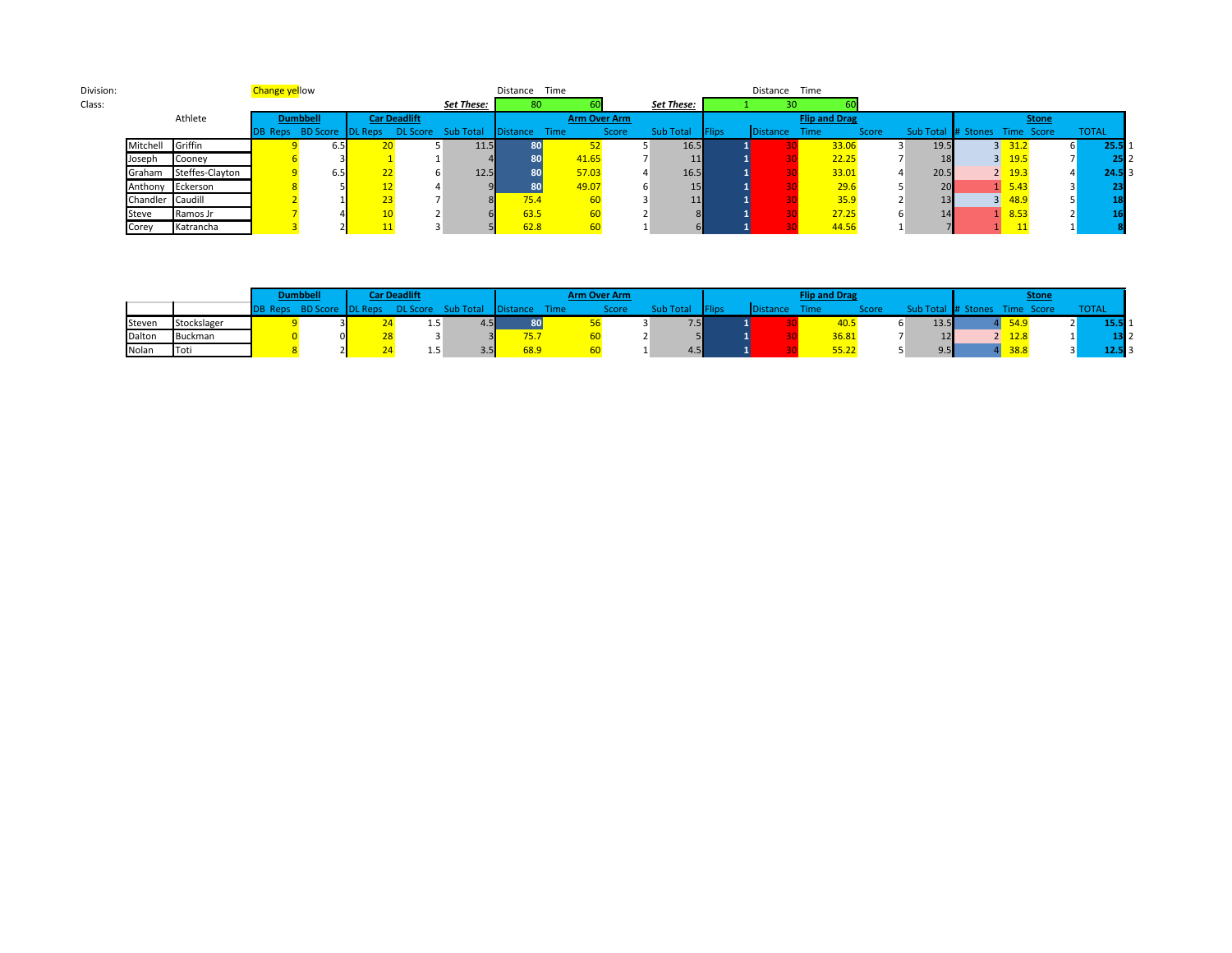| Division:  |             |                   | <b>Change yellow</b>             |                                 |                                  |                               |                | Distance Time       |                     |                |                    |        | Distance Time            |                              |                |                    |                                        |                                       |                     |              |                |
|------------|-------------|-------------------|----------------------------------|---------------------------------|----------------------------------|-------------------------------|----------------|---------------------|---------------------|----------------|--------------------|--------|--------------------------|------------------------------|----------------|--------------------|----------------------------------------|---------------------------------------|---------------------|--------------|----------------|
| Class:     |             |                   |                                  |                                 |                                  |                               | Set These:     | 80                  | 60                  |                | <b>Set These:</b>  |        | 30                       | 60                           |                |                    |                                        |                                       |                     |              |                |
|            |             | Athlete           |                                  | <b>Dumbbell</b>                 | <b>Car Deadlift</b>              |                               |                |                     | <b>Arm Over Arm</b> |                |                    |        |                          | <b>Flip and Drag</b>         |                |                    |                                        |                                       | <b>Stone</b>        |              |                |
| 165        |             |                   |                                  | DB Reps BD Score                | <b>DL Reps</b>                   | DL Score Sub Total            |                | Distance Time       |                     | Score          | Sub Total          | Flips: | Distance Time            |                              | Score          | Sub Total          | # Stones Time Score                    |                                       |                     | <b>TOTAL</b> |                |
|            | Tommy       | Lovell            | -6                               |                                 | 21                               | 10                            | 19             | 66.5                | 60                  |                | 26                 |        | $\mathbf{1}$<br>30       | 27.31                        | 10             | 36                 |                                        | $3 - 14.2$                            | 10 <sub>2</sub>     | 46           |                |
|            | Matt        | Leblanc           | 9                                | 10                              | $\overline{4}$                   | 5                             | 15             | 47.3                | 60                  | 3              | 18                 |        | $\mathbf{1}$<br>30       | 32.47                        | $\overline{7}$ | 25                 |                                        | $2 \frac{32.8}{ }$                    | 7                   |              | 32 2 Countback |
|            | lason       | Teitelbaum        | $\overline{A}$<br>$\overline{2}$ |                                 | 17                               | 9                             | 16             | 54                  | 60                  | 5              | 21                 |        | 30<br>$\mathbf{1}$       | 48.53                        | $\overline{2}$ | 23                 |                                        | $3 - 24.7$                            | q                   | 32           |                |
|            | Bernie      | Gorvet            |                                  | 5.5<br>$\mathbf{R}$             | $\overline{7}$                   | 6                             | 11.5           | 76.5                | 60                  | 10             | 21.5               |        | 30<br>$\mathbf{1}$       | 40.56                        | $\overline{4}$ | 25.5               |                                        | $1\quad 5.08$                         | 6                   | 29.5         |                |
|            | Chris       | Harris            | 5<br>$\overline{1}$              |                                 | $\overline{0}$                   | $\mathbf 0$<br>$\overline{7}$ | $\mathbf{R}$   | 65.7                | 60                  | 6              | 14                 |        | 30                       | 30.09                        | 9              | 23                 |                                        | $2 \frac{34.7}{ }$                    |                     | 29           |                |
|            | PK          | Thorstenn         | $\Omega$                         | 3.5                             | 10<br>$\overline{1}$             | 3                             | 10.5           | 73<br>75            | 60<br>60            | 8<br>9         | 18.5<br>12         |        | 30<br>$\mathbf{1}$<br>30 | 57.63                        | 1<br>8         | 19.5               |                                        | $2 \overline{13.4}$<br>$1 \quad 9.68$ | 8<br>$\overline{2}$ | 27.5<br>22   |                |
|            | Ben<br>Dave | Stone<br>Bellanca | $\mathbf{1}$                     | 3.5                             | 16                               | 8                             | 11.5           | 44.6                | 60                  | 1              | 12.5               |        | $\mathbf{1}$<br>30       | 31.81<br>45.97               | 3              | 20<br>15.5         |                                        | $1 \quad 4.55$                        |                     | 20.5         |                |
|            | Curtis      | Holmes            | $\overline{2}$                   | 5.5                             | $\overline{\mathbf{3}}$          | 4                             | 9.5            | 46                  | 60                  | $\overline{2}$ | 11.5               |        | 30<br>$\mathbf{1}$       | 38.94                        | 5              | 16.5               |                                        | $1 \quad 8.99$                        | $\mathbf{a}$        | 19.5         |                |
|            | lames       | Smith             | $\overline{0}$                   |                                 | $\overline{0}$                   | $\Omega$                      |                | 50                  | 60                  | $\overline{4}$ |                    |        | $\mathbf{1}$<br>30       | 35.88                        | 6              | 10                 |                                        | $1 \quad 13.8$                        |                     | 11           |                |
|            |             |                   |                                  |                                 |                                  |                               |                |                     |                     |                |                    |        |                          |                              |                |                    |                                        |                                       |                     |              |                |
|            |             |                   |                                  | <b>Dumbbell</b>                 | <b>Car Deadlift</b>              |                               |                |                     | <b>Arm Over Arm</b> |                |                    |        |                          | <b>Flip and Drag</b>         |                |                    |                                        |                                       | <b>Stone</b>        |              |                |
| 181        |             |                   | DB Reps                          | <b>BD</b> Score                 | <b>DL Reps</b>                   | DL Score Sub Total            |                | Distance Time       |                     | <b>Score</b>   | <b>Sub Total</b>   | Flips  | <b>Distance</b>          | Time                         | Score          | <b>Sub Total</b>   | # Stones                               | Time Score                            |                     | <b>TOTAL</b> |                |
|            | Nate        | Greene            |                                  | 24.5                            | 24                               | 26                            | 50.5           | 80                  | 58                  | 19             | 69.5               |        |                          | 24.75                        | 23             | 92.5               |                                        | 27.6                                  | 27                  | 119.5        |                |
|            | Feizal      | Suleiman          | 8                                | 26                              | 22                               | 25                            | 51             | 73.6                | 60                  | 13             | 64                 |        | $\mathbf{1}$<br>30       | 20.56                        | 27             | 91                 | 3 <sup>1</sup>                         | 21.6                                  | 25                  | 116          |                |
|            | Josh        | Kowalewski        | 6                                | 21.5                            | <b>18</b>                        | 20                            | 41.5           | 80                  | 53.5                | 22             | 63.5               |        | $\mathbf{1}$<br>30       | 25.1                         | 22             | 85.5               | 3 <sup>l</sup>                         | 29                                    | 24                  | 109.5        |                |
|            | Richard     | Stout             | 9                                | 27                              | 21                               | 23.5                          | 50.5           | 58                  | 60                  | 3              | 53.5               |        | $\mathbf{1}$<br>30       | 24.13                        | 25             | 78.5               | 3 <sup>l</sup>                         | 14.7                                  | 26                  | 104.5        |                |
|            | Ross        | Remillard         | 6                                | 21.5                            | 18                               | 20                            | 41.5           | 77.6                | 60                  | 16.5           | 58                 |        | 30                       | 23.84                        | 26             | 84                 | 2                                      | 10.8                                  | 18                  | 102          |                |
|            | Quint       | Zambon            | $\overline{7}$                   | 24.5                            | 19                               | 22                            | 46.5           | 69                  | 60                  | 9.5            | 56                 |        | $\mathbf{1}$<br>30       | 26.38                        | 18             | 74                 | 3 <sup>l</sup>                         | 45.4                                  | 21                  | 95           |                |
|            | Charles     | Tipton            |                                  | 9.5                             | 13                               | 15.5                          | 25             | 80                  | 44.4                | 26             | 51                 |        | $\mathbf{1}$<br>30       | 31                           | 13             | 64                 | 3 <sup>l</sup>                         | 36.8                                  | 23                  | 87           |                |
|            | Timothy     | Gay               | $\overline{4}$                   | 17                              | 11                               | 13.5                          | 30.5           | 70                  | 60                  | 12             | 42.5               |        | 30<br>$\mathbf{1}$       | 27.94                        | 17             | 59.5               | 2                                      | 9.9                                   | 19                  | 78.5         |                |
|            | Paul (drew) | Price             | 6                                | 21.5                            | $\overline{\mathbf{3}}$          | 5                             | 26.5           | 80                  | 48.35               | 25             | 51.5               |        | $\mathbf{1}$<br>30       | 26.28                        | 19             | 70.5               | $\ddot{\textbf{v}}$                    | 5.81                                  | $\overline{7}$      | 77.5         |                |
|            | Ryan        | Fincham           | $\Omega$                         |                                 | 18                               | 20                            | 20             | 80                  | 55.44               | 21             | 41                 |        | $\mathbf{1}$<br>30       | 26.25                        | 20             | 61                 | 2                                      | 16.2                                  | 14                  | 75           |                |
|            | Peter       | Redmond           | $\Omega$                         |                                 | $\overline{\mathbf{8}}$          | 11                            | 11             | 80                  | 49.53               | 24             | 35                 |        | $\mathbf{1}$<br>30       | 24.16                        | 24             | 59                 | 2                                      | 11.9                                  | 16                  | 75           |                |
|            | Casey       | Day               | $\overline{2}$                   | 12                              | 21                               | 23.5                          | 35.5           | 69                  | 60                  | 9.5            | 45                 |        | $\mathbf{1}$<br>30       | 35.4                         | 9              | 54                 | $\overline{2}$                         | 6.9                                   | 20                  | 74           |                |
|            | lan         | McKenzie          | $\overline{4}$                   | 17                              | 25                               | 27                            | 44             | 53                  | 60                  | $\overline{2}$ | 46                 |        | 30                       | 37                           | 8              | 54                 | 2                                      | 11.4                                  | 17                  | 71           |                |
|            | Travis      | Klinghagen        | $6\overline{6}$                  | 21.5                            | 9                                | 12                            | 33.5           | 61                  | 60                  | 5.5            | 39                 |        | $\mathbf{1}$<br>30       | 25.88                        | 21             | 60                 | $\overline{2}$                         | 54                                    | 10                  | 70           |                |
|            | Brandon     | Nurnberger        | $\overline{0}$                   |                                 | $6\overline{6}$                  | 8                             |                | 80                  | 42.84               | 27             | 35                 |        | $\mathbf{1}$<br>30       | 29.67                        | 16             | 51                 | 2                                      | 12.5                                  | 15                  | 66           |                |
|            | Jonathan    | Ricardo           | $\overline{\mathbf{3}}$          | 14.5                            | $\overline{\mathbf{3}}$          | 5 <sup>1</sup>                | 19.5           | 79.3                | 60                  | 18             | 37.5               |        | 30<br>$\mathbf{1}$       | 43.53                        | 5              | 42.5               | 3 <sup>l</sup>                         | 37.2                                  | 22                  | 64.5         |                |
|            | Cory        | Eddy              | 5                                | 19                              | $\overline{4}$                   | $\overline{7}$                | 26             | 77                  | 60                  | 15             | 41                 |        | $\mathbf{1}$<br>30       | 31.32                        | 11             | 52                 |                                        | $2 \frac{20.8}{ }$                    | 11                  | 63           |                |
|            | Zach        | Kellogg           | $\overline{A}$                   | 17                              | $\overline{\mathbf{3}}$          | 5                             | 22             | 77.6                | 60                  | 16.5           | 38.5               |        | $\mathbf{1}$<br>30       | 31.22                        | 12             | 50.5               |                                        | $1 - 4.05$                            | 8                   | 58.5         |                |
|            | Steve       | Carter            | $\overline{0}$                   |                                 | 17                               | 18                            | 18             | 80                  | 53.34               | 23             | 41                 |        | $\mathbf{1}$<br>30       | 59.3                         | $\overline{2}$ | 43                 |                                        | $2 \overline{20.8}$                   | 12                  | 55           |                |
|            | Anthony     | Shields           | $\overline{0}$                   |                                 | 11                               | 13.5                          | 13.5           | 80                  | 55.6                | 20             | 33.5               |        | $\mathbf{1}$<br>30       | 30.94                        | 14             | 47.5               |                                        | $1 \quad 8.35$                        | 5                   | 52.5         |                |
|            | <b>Bret</b> | Wray              |                                  | 12                              | $\overline{0}$                   | $\Omega$                      | 12             | 66.5                | 60                  | 8              | 20                 |        | 30                       | 29.9                         | 15             | 35                 |                                        | $2 \frac{19.1}{ }$                    | 13                  | 48           |                |
|            | William     | King              | $\overline{3}$                   | 14.5                            | $\overline{7}$                   | 9.5                           | 24             | 69.7                | 60                  | 11             | 35                 |        | $\mathbf{1}$<br>30       | 41.87                        | $\overline{7}$ | 42                 |                                        | $1 \quad 9.02$                        | $\overline{4}$      | 46           |                |
|            | Aaron       | Dallmann          | $\overline{2}$                   | 12                              | 14                               | 17                            | 29             | 60                  | 60                  | $\overline{4}$ | 33                 |        | 30                       | 55.56                        | $\overline{3}$ | 36                 | 1                                      | 5.98                                  | 6                   | 42           |                |
|            | Drake       | Zimmer            | $\overline{1}$                   | 9.5                             | $\overline{\mathbf{0}}$          | 0                             | 9.5            | 63                  | 60                  | $\overline{7}$ | 16.5               |        | $\mathbf{1}$<br>30       | 31.46                        | 10             | 26.5               | $\overline{2}$                         | 60                                    | -9                  | 35.5         |                |
|            | Shawn       | Parisi            | $\overline{0}$                   |                                 | 13                               | 15.5                          | 15.5           | 50                  | 60                  | $\mathbf{1}$   | 16.5               |        | $\mathbf{1}$<br>30       | 43.47                        | 6              | 22.5               | $\overline{1}$                         | 11                                    | $\overline{3}$      | 25.5         |                |
|            | Matt        | Ballman           | $\overline{0}$                   |                                 | $\overline{0}$                   | $\Omega$                      | $\overline{0}$ | 76.7                | 60                  | 14             | 14                 |        | $\mathbf{1}$<br>30       | 49.72                        | $\overline{a}$ | 18                 |                                        | $1 \quad 16.5$                        |                     | 19           |                |
|            | Marco       | Becerra           | $\overline{0}$                   |                                 | $\overline{7}$                   | 9.5                           | 9.5            | 61                  | 60                  | 5.5            | 15                 |        | $\mathbf{1}$<br>19       | 60                           | $\mathbf{1}$   | 16                 |                                        | $1 - 11.5$                            |                     | 18           |                |
|            |             |                   |                                  |                                 |                                  |                               |                |                     |                     |                |                    |        |                          |                              |                |                    |                                        |                                       |                     |              |                |
|            |             |                   |                                  |                                 |                                  |                               |                |                     |                     |                |                    |        |                          |                              |                |                    |                                        |                                       |                     |              |                |
|            |             |                   |                                  |                                 |                                  |                               |                |                     |                     |                |                    |        |                          |                              |                |                    |                                        |                                       |                     |              |                |
|            |             |                   |                                  |                                 |                                  |                               |                |                     |                     |                |                    |        |                          |                              |                |                    |                                        |                                       |                     |              |                |
|            |             |                   |                                  | <b>Dumbbell</b>                 | <b>Car Deadlift</b>              |                               |                |                     | <b>Arm Over Arm</b> |                |                    |        | <b>Distance</b>          | <b>Flip and Drag</b><br>Time |                |                    |                                        |                                       | <b>Stone</b>        | <b>TOTAL</b> |                |
| Overall LW | Nate        | Greene            | 7                                | <b>DB Reps BD Score</b><br>34.5 | DL Reps DL Score Sub Total<br>24 | 37                            | 71.5           | Distance Time<br>80 | 58                  | Score<br>30    | Sub Total<br>101.5 | iips:  | 1                        | 24.75                        | Score<br>34    | Sub Total<br>135.5 | # Stones Time Score<br>$\vert 4 \vert$ | 27.6                                  | 38                  | 173.5        |                |
|            | Feizal      | Suleiman          | $\overline{8}$                   | 36                              | 22                               | 36                            | 72             | 73.6                | 60                  | 22             | 94                 |        | $\mathbf{1}$<br>30       | 20.56                        | 38             | 132                | 3 <sup>l</sup>                         | 21.6                                  | 35                  | 167          |                |
|            | losh        | Kowalewski        | 6                                | 31                              | 18                               | 30                            | 61             | 80                  | 53.5                | 33             | 94                 |        | $\mathbf{1}$<br>30       | 25.1                         | 33             | 127                | $\overline{\mathbf{3}}$                | 29                                    | 33                  | 160          |                |
|            | Richard     | Stout             | 9                                | 37.5                            | 21                               | 34                            | 71.5           | 58                  | 60                  | 9              | 80.5               |        | $\mathbf{1}$<br>30       | 24.13                        | 36             | 116.5              | 3 <sup>1</sup>                         | 14.7                                  | 36                  | 152.5        |                |
|            | Ross        | Remillard         | 6                                | 31                              | 18                               | 30                            | 61             | 77.6                | 60                  | 27.5           | 88.5               |        | $\mathbf{1}$<br>30       | 23.84                        | 37             | 125.5              |                                        | $2 - 10.8$                            | 27                  | 152.5        |                |
|            |             |                   |                                  |                                 |                                  |                               |                |                     |                     |                |                    |        |                          |                              |                |                    |                                        |                                       |                     |              |                |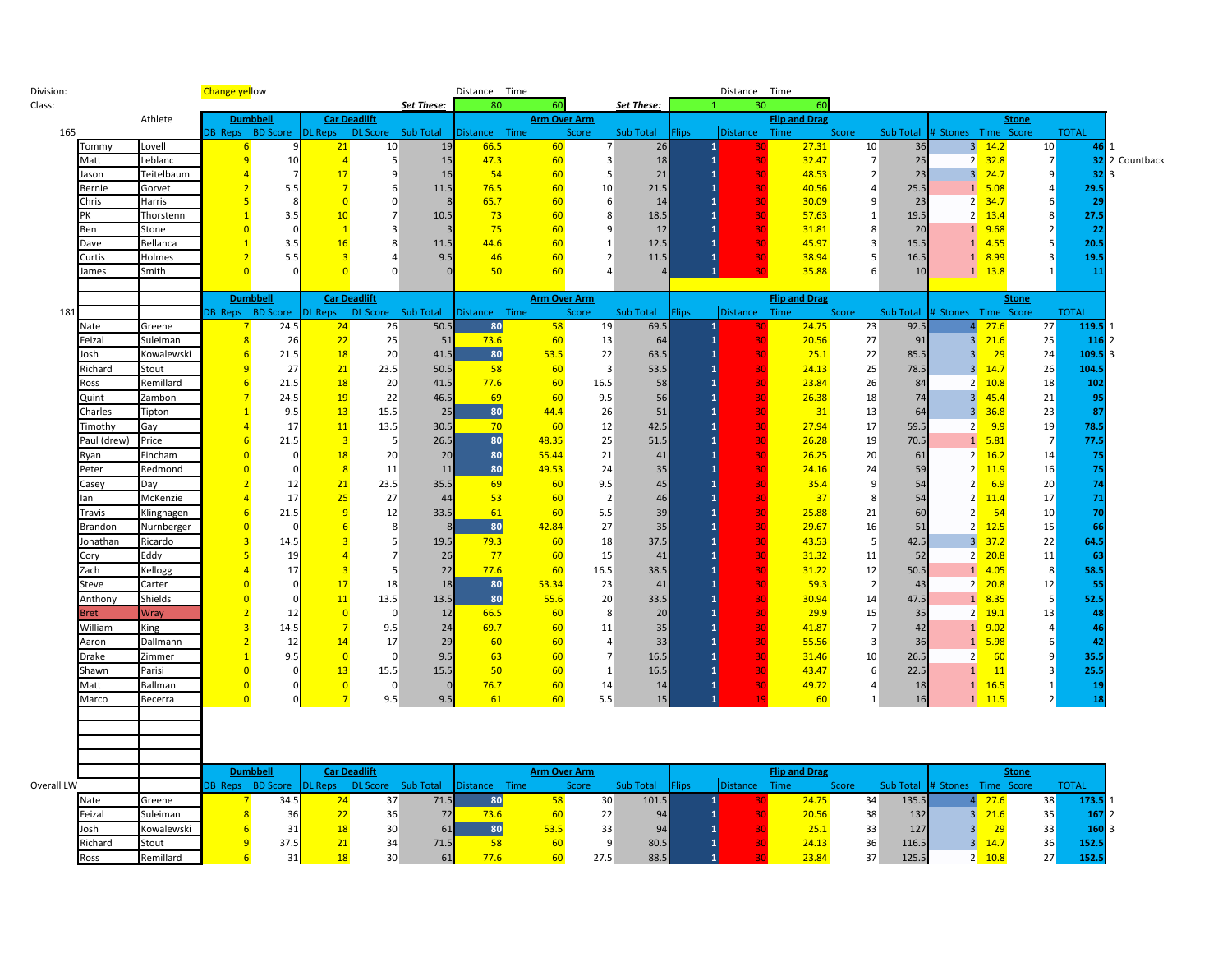| Tommy          | Lovell          |                | 31   | 21             | 34             | 65   | 66.5           | 60    | 15.5           | 80.5         | 1              | 30              | 27.31 | 28             | 108.5    | 3 <sup>1</sup> | 14.2 | 37              | 145.5 |
|----------------|-----------------|----------------|------|----------------|----------------|------|----------------|-------|----------------|--------------|----------------|-----------------|-------|----------------|----------|----------------|------|-----------------|-------|
| Quint          | Zambon          |                | 34.5 | 19             | 32             | 66.5 | 69             | 60    | 17.5           | 84           |                | 30              | 26.38 | 29             | 113      | 3              | 45.4 | 30 <sup>°</sup> | 143   |
| Charles        | Tipton          |                | 13.5 | 13             | 23.5           | 37   | 80             | 44.4  | 37             | 74           |                | 30 <sup>1</sup> | 31    | 22             | 96       | $\overline{3}$ | 36.8 | 32              | 128   |
| Timothy        | Gay             |                | 24.5 | 11             | 21.5           | 46   | 70             | 60    | 20             | 66           |                | 30 <sup>1</sup> | 27.94 | 27             | 93       | $\overline{2}$ | 9.9  | 28              | 121   |
| Paul (drew)    | Price           |                | 31   | $\overline{3}$ | 9.5            | 40.5 | 80             | 48.35 | 36             | 76.5         |                | 30 <sup>1</sup> | 26.28 | 30             | 106.5    |                | 5.81 | 11              | 117.5 |
| Ryan           | Fincham         |                |      | 18             | 30             | 30   | 80             | 55.44 | 32             | 62           |                | 30              | 26.25 | 31             | 93       | $\overline{2}$ | 16.2 | 22              | 115   |
| Casey          | Day             |                | 18   | 21             | 34             | 52   | 69             | 60    | 17.5           | 69.5         |                | 30 <sup>1</sup> | 35.4  | 16             | 85.5     | $\overline{2}$ | 6.9  | 29              | 114.5 |
| Peter          | Redmond         |                |      | $\overline{8}$ | 18             | 18   | 80             | 49.53 | 35             | 53           |                | 30 <sup>1</sup> | 24.16 | 35             | 88       |                | 11.9 | 25              | 113   |
| Travis         | Klinghagen      |                | 31   | $\overline{q}$ | 19             | 50   | 61             | 60    | 11.5           | 61.5         |                | 30              | 25.88 | 32             | 93.5     |                | 54   | 16              | 109.5 |
| lan            | McKenzie        |                | 24.5 | 25             | 38             | 62.5 | 53             | 60    | $\overline{7}$ | 69.5         |                | 30              | 37    | 14             | 83.5     |                | 11.4 | 26              | 109.5 |
| Cory           | Eddy            | 5              | 27.5 | $\overline{A}$ | 12.5           | 40   | 77             | 60    | 26             | 66           |                | 30 <sup>1</sup> | 31.32 | 20             | 86       |                | 20.8 | 19              | 105   |
| <b>Brandon</b> | Nurnberger      |                |      | 6              | 14             | 14   | 80             | 42.84 | 38             | 52           |                | 30 <sup>1</sup> | 29.67 | 26             | 78       |                | 12.5 | 24              | 102   |
| Jason          | Teitelbaum      |                | 24.5 | 17             | 27.5           | 52   | 54             | 60    | 8              | 60           |                | 30              | 48.53 | 7              | 67       | 3              | 24.7 | 34              | 101   |
| Jonathan       | Ricardo         | 3              | 21.5 |                | 9.5            | 31   | 79.3           | 60    | 29             | 60           |                | 30 <sup>1</sup> | 43.53 | 9              | 69       | 3              | 37.2 | 31              | 100   |
| Zach           | Kellogg         | $\overline{4}$ | 24.5 |                | 9.5            | 34   | 77.6           | 60    | 27.5           | 61.5         |                | 30 <sup>1</sup> | 31.22 | 21             | 82.5     |                | 4.05 | 14              | 96.5  |
| Matt           | Leblanc         | $\overline{9}$ | 37.5 | $\overline{A}$ | 12.5           | 50   | 47.3           | 60    | 4              | 54           |                | 30 <sup>1</sup> | 32.47 | 17             | 71       |                | 32.8 | 18              | 89    |
| Anthony        | Shields         |                |      | 11             | 21.5           | 21.5 | 80             | 55.6  | 31             | 52.5         |                | 30              | 30.94 | 23             | 75.5     |                | 8.35 | 9               | 84.5  |
| Steve          | Carter          |                |      | 17             | 27.5           | 27.5 | 80             | 53.34 | 34             | 61.5         |                | 30              | 59.3  | $\overline{3}$ | 64.5     |                | 20.8 | 20              | 84.5  |
| Chris          | Harris          |                | 27.5 |                | $\overline{0}$ | 27.5 | 65.7           | 60    | 14             | 41.5         |                | 30 <sup>1</sup> | 30.09 | 24             | 65.5     | 2              | 34.7 | 17              | 82.5  |
| Bernie         | Gorvet          |                | 18   |                | 16             | 34   | 76.5           | 60    | 24             | 58           |                | 30 <sup>1</sup> | 40.56 | 12             | 70       |                | 5.08 | 12              | 82    |
| PK             | Thorstenn       |                | 13.5 | 10             | 20             | 33.5 | 73             | 60    | 21             | 54.5         |                | 30              | 57.63 | $\overline{4}$ | 58.5     | 2              | 13.4 | 23              | 81.5  |
| <b>Bret</b>    | Wray            |                | 18   |                | $\overline{0}$ | 18   | 66.5           | 60    | 15.5           | 33.5         |                | 30              | 29.9  | 25             | 58.5     |                | 19.1 | 21              | 79.5  |
| William        | King            |                | 21.5 |                | 16             | 37.5 | 69.7           | 60    | 19             | 56.5         |                | 30 <sup>1</sup> | 41.87 | 11             | 67.5     |                | 9.02 | 7               | 74.5  |
| Aaron          | Dallmann        |                | 18   | 14             | 25             | 43   | 60             | 60    | 10             | 53           |                | 30 <sup>1</sup> | 55.56 | 5              | 58       |                | 5.98 | 10              | -68   |
| Dave           | Bellanca        |                | 13.5 | 16             | 26             | 39.5 | 44.6           | 60    | $\overline{2}$ | 41.5         |                | 30 <sup>1</sup> | 45.97 | 8              | 49.5     |                | 4.55 | 13              | 62.5  |
| Drake          | Zimmer          |                | 13.5 |                | $\Omega$       | 13.5 | 63             | 60    | 13             | 26.5         |                | 30              | 31.46 | 19             | 45.5     | $\overline{2}$ | 60   | 15              | 60.5  |
| Ben            | Stone           |                |      |                | 7              |      | 75             | 60    | 23             | 30           |                | 30 <sup>1</sup> | 31.81 | 18             | 48       |                | 9.68 | 6               | -54   |
| Curtis         | Holmes          |                | 18   | $\overline{3}$ | 9.5            | 27.5 | 46             | 60    | 3              | 30.5         |                | 30 <sup>1</sup> | 38.94 | 13             | 43.5     |                | 8.99 | 8               | 51.5  |
| Shawn          | Parisi          |                |      | 13             | 23.5           | 23.5 | 50             | 60    | 5.5            | 29           |                | 30 <sup>1</sup> | 43.47 | 10             | 39       |                | 11   | 5               | 44    |
| Marco          | <b>Becerra</b>  |                |      |                | 16             | 16   | 61             | 60    | 11.5           | 27.5         |                | 19              | 60    | $\overline{2}$ | 29.5     |                | 11.5 | Δ               | 33.5  |
| Matt           | Ballman         |                |      |                | $\Omega$       |      | 76.7           | 60    | 25             | 25           |                | 30 <sup>1</sup> | 49.72 | 6              | 31       |                | 16.5 | $\overline{2}$  | 33    |
| James          | Smith           |                |      |                |                |      | 50             | 60    | 5.5            | 5.5          | $\mathbf{1}$   | 30              | 35.88 | 15             | 20.5     |                | 13.8 | 3               | 23.5  |
| Raymond        | <b>Phillips</b> |                |      |                | $\Omega$       |      | $\overline{0}$ | 60    | $\mathbf 0$    | $\mathbf{0}$ | $\overline{0}$ | $\overline{0}$  | 60    | $\Omega$       | $\Omega$ | $\mathbf{0}$   |      | $\Omega$        |       |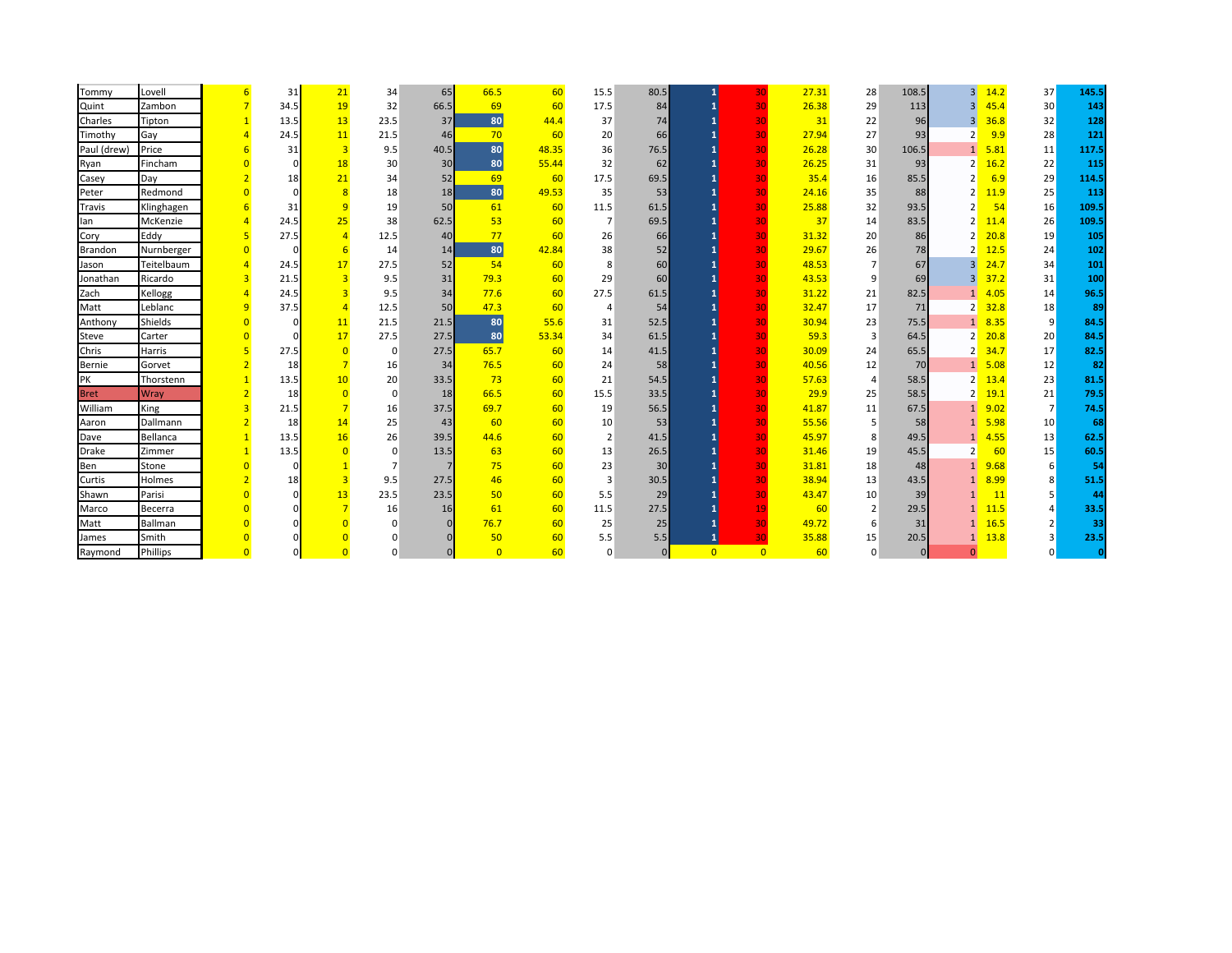| Division: |          |             | <b>Change yellow</b>    |                         |                |                     |            | Distance Time  |                     |                  |            |        | Distance Time        |                          |                         |           |                               |            |              |                |       |
|-----------|----------|-------------|-------------------------|-------------------------|----------------|---------------------|------------|----------------|---------------------|------------------|------------|--------|----------------------|--------------------------|-------------------------|-----------|-------------------------------|------------|--------------|----------------|-------|
| Class:    |          |             |                         |                         |                |                     | Set These: | 35             | 60                  |                  | Set These: |        |                      | 30<br>60                 |                         |           |                               |            |              |                |       |
|           |          | Athlete     |                         | <b>Dumbbell</b>         |                | <b>Car Deadlift</b> |            |                | <b>Arm Over Arm</b> |                  |            |        |                      | <b>Flip and Drag</b>     |                         |           |                               |            | <b>Stone</b> |                |       |
| 198       |          |             |                         | <b>DB Reps BD Score</b> | <b>DL Reps</b> | DL Score Sub Total  |            | Distance Time  |                     | Score            | Sub Total  | lips:  | Distance Time        |                          | Score                   | Sub Total | Stones Time Score             |            |              | <b>TOTAL</b>   |       |
|           | Mike     | Lusby       | 6                       | 20                      | 5              | 18.5                | 38.5       | 35             | 19.69               | 17               | 55.5       |        | $\mathbf{1}$         | 26.68<br>30              | 21                      | 76.5      |                               | $3 - 13.5$ |              | 18             | 94.5  |
|           | Aaron    | Fondry      | $\overline{2}$          | 16.5                    | 6              | 20                  | 36.5       | 35             | 20                  | 16               | 52.5       |        | $\mathbf{1}$         | 30<br>27.4               | 20                      | 72.5      | 3 <sup>1</sup>                | 10.2       |              | 20             | 92.5  |
|           | Devon    | Reese       | 6                       | 20                      |                | 21                  | 41         | 35             | 26.6                | 11               | 52         |        |                      | 19<br>60                 | 6                       | 58        | 3 <sup>1</sup>                | 14.4       |              | 17             | 75    |
|           | Lawrence | Perna       | 5                       | 18                      | $\overline{4}$ | 16                  | 34         | 35             | 18.53               | 19               | 53         |        |                      | 30<br>36.12              | 14                      | 67        | 3 <sup>1</sup>                | 31.4       |              | 8              | 75    |
|           | Dylan    | Darmstadter | $\Omega$                | $\Omega$                | 5              | 18.5                | 18.5       | 35             | 18.96               | 18               | 36.5       |        | 1                    | 30<br>33.68              | 16                      | 52.5      | 3 <sup>1</sup>                | 10.4       |              | 19             | 71.5  |
|           | Shane    | Oakley      | $\overline{0}$          |                         | $\overline{0}$ | $\mathbf 0$         |            | 35             | 16.78               | 20               | 20         |        | $\mathbf{1}$         | 30<br>28.28              | 18                      | 38        | $\overline{\mathbf{3}}$       | 9.7        |              | 21             | 59    |
|           | Adam     | Miller      | $\overline{1}$          | 14.5                    | $\Omega$       | $\Omega$            | 14.5       | 35             | 16.03               | 21               | 35.5       |        | 25.1                 | 60                       | 8                       | 43.5      | 3 <sup>1</sup>                | 25.1       |              | 13             | 56.5  |
|           | Justin   | Garcia      | 6                       | 20                      | $\overline{0}$ | $\Omega$            | 20         | 35             | 28.6                | 9                | 29         |        |                      | 30<br>27.88              | 19                      | 48        | 3 <sup>1</sup>                | 52.2       |              | 7              | 55    |
|           | Timmothy | Kovach      | $\Omega$                | $\Omega$                | $\overline{A}$ | 16                  | 16         | 35             | 35.75               | $6 \overline{6}$ | 22         |        |                      | 30<br>36.09              | 15                      | 37        | 3 <sup>1</sup>                | 15.5       |              | 16             | 53    |
|           | Michael  | Remieres    | $\overline{2}$          | 16.5                    | $\overline{4}$ | 16                  | 32.5       | 35             | 57.44               | $\overline{3}$   | 35.5       |        |                      | 60                       | $\mathbf{1}$            | 36.5      | 3 <sup>1</sup>                | 28.7       |              | 11             | 47.5  |
|           | Eddie    | Long        | $\overline{1}$          | 14.5                    | $\overline{0}$ | $\mathbf{0}$        | 14.5       | 35             | 47.37               | $\overline{4}$   | 18.5       |        |                      | 30<br>55.81              | 11                      | 29.5      | 3 <sup>1</sup>                | 19.9       |              | 14             | 43.5  |
|           | Trevor   | Smith       | $\overline{0}$          | $\overline{0}$          | $\overline{0}$ | $\Omega$            |            | 35             | 20.79               | 15               | 15         |        |                      | 30<br>57.69              | 10                      | 25        | 3 <sup>1</sup>                | 26.3       |              | 12             | 37    |
|           | Dylan    | Piazza      | $\overline{0}$          |                         | $\Omega$       | $\Omega$            |            | 35             | 27.4                | 10               | 10         |        |                      | 30<br>32.25              | 17                      | 27        | $\overline{3}$                | 30.9       |              | 10             | 37    |
|           | Utah     | Perham      | $\overline{0}$          |                         | $\Omega$       | $\Omega$            |            | 35             | 26.59               | 12               | 12         |        | 28.1<br>1            | 60                       | 9                       | 21        | 3 <sup>1</sup>                | 15.7       |              | 15             | 36    |
|           | Joseph   | Bellanca Jr | $\overline{0}$          |                         | $\mathbf{1}$   | 14                  | 14         | 14.4           | 60                  | 1                | 15         |        | 19.1<br>$\mathbf{1}$ | 60                       | $\overline{7}$          | 22        | $\overline{3}$                | 54.9       |              | 5              | 27    |
|           | Daniel   | Paludi      | $\overline{0}$          |                         | $\overline{0}$ | $\mathbf 0$         |            | 35             | 38.41               | 5 <sup>1</sup>   |            |        | 1                    | 30<br>42.19              | 13                      | 18        | 1                             | 7.77       |              | 4              | 22    |
|           | Anthony  | Overfield   | $\overline{0}$          |                         | $\Omega$       | $\Omega$            |            | 35             | 33.53               | 8                |            |        |                      | 52.07<br>30              | 12                      | 20        | 1                             | 11.8       |              | $\overline{2}$ | 22    |
|           | Mike     | Mccartney   | $\overline{0}$          |                         | $\overline{0}$ | $\Omega$            |            | 35             | 26.34               | 13               | 13         |        | 17.5<br>1            | 60                       | 5                       | 18        | 1                             | 8.65       |              | 3              | 21    |
|           | Mark     | Bruno       | $\overline{0}$          |                         | $\overline{0}$ | $\Omega$            |            | 35             | 21.5                | 14               | 14         |        | 12.7                 | 60                       | $\overline{3}$          | 17        | $\overline{0}$                |            |              | $\overline{0}$ | 17    |
|           | Dane     | Hall        | $\overline{0}$          |                         | $\Omega$       | $\Omega$            |            | 22.1           | 60                  | 2                |            |        | 14.3<br>1            | 60                       | $\overline{4}$          |           | 3 <sup>1</sup>                | 30.9       |              | 9              | 15    |
|           | Miles    | Pruznick    | $\Omega$                |                         | $\Omega$       | $\Omega$            |            | 35             | 33.75               | 7                |            |        | $\mathbf{1}$<br>8.4  | 60                       | $\overline{2}$          | 9         | 3 <sup>1</sup>                | 52.9       |              | 6              | 15    |
|           |          |             |                         |                         |                |                     |            |                |                     |                  |            |        |                      |                          |                         |           |                               |            |              |                |       |
|           |          |             |                         | <b>Dumbbell</b>         |                | <b>Car Deadlift</b> |            |                | Arm Over Arm        |                  |            |        |                      | <b>Flip and Drag</b>     |                         |           |                               |            | <b>Stone</b> |                |       |
| 220       |          |             | <b>B</b> Reps           | <b>BD Score</b>         | DL Reps        | DL Score Sub Total  |            | Distance Time  |                     | Score            | Sub Total  | Flips: | Distance Time        |                          | Score                   |           | Sub Total # Stones Time Score |            |              | <b>TOTAL</b>   |       |
|           | Andy     | Deck        | 5                       | 41.5                    | 9              | 43                  | 84.5       | 35             | 20.56               | 36               | 120.5      |        | $\mathbf{1}$         | 25.46<br>30              | 44                      | 164.5     | 4 <sup>1</sup>                | 30.3       |              | 44             | 208.  |
|           | Matthew  | Cooney      | $\overline{4}$          | 38                      | $\overline{7}$ | 39                  | 77         | 35             | 17.69               | 43               | 120        |        | $\mathbf{1}$         | 30 <sub>l</sub><br>30.81 | 37                      | 157       |                               | $3 - 15.3$ |              | 38             | 195   |
|           | Mike     | Brink       | $\overline{4}$          | 38                      | 13             | 45                  | 83         | 35             | 24.5                | 24               | 107        |        | $\mathbf{1}$         | 30<br>27.47              | 42                      | 149       | 3                             | 12.5       |              | 41             | 190   |
|           | Daniel   | Caraway     | $\overline{1}$          | 26.5                    | 8              | 42                  | 68.5       | 35             | 16.87               | 45               | 113.5      |        |                      | 30<br>34.81              | 25                      | 138.5     | $\overline{4}$                | 26.9       |              | 45             | 183.5 |
|           | Joseph   | Rivera      | $\overline{7}$          | 45                      | 10             | 44                  | 89         | 35             | 26.9                | 14               | 103        |        |                      | 30<br>29.62              | 40                      | 143       | $\overline{\mathbf{3}}$       | 15.1       |              | 39             | 182   |
|           | Jordan   | Pellock     | 6                       | 44                      | 6              | 36                  | 80         | 35             | 30.28               | 10               | 90         |        | 1                    | 30<br>24.19              | 45                      | 135       | 3 <sup>1</sup>                | 18         |              | 36             | 171   |
|           | Derek    | Readler     | 5                       | 41.5                    | $\overline{2}$ | 33                  | 74.5       | 35             | 26.56               | 16               | 90.5       |        |                      | 30<br>30.97              | 35                      | 125.5     | $\overline{4}$                | 40.9       | 43           |                | 168.5 |
|           | Anthony  | San Lorenzo | $\overline{2}$          | 30.5                    | $\mathbf{1}$   | 28                  | 58.5       | 35             | 20.03               | 39               | 97.5       |        |                      | 30<br>30.75              | 38                      | 135.5     | 3 <sup>1</sup>                | 19.2       |              | 33             | 168.5 |
|           | Nick     | Morro       | $\overline{2}$          | 30.5                    | $\overline{7}$ | 39                  | 69.5       | 35             | 18.88               | 40               | 109.5      |        | 1                    | 30<br>39.81              | 14                      | 123.5     | 3 <sup>1</sup>                | 12.7       |              | 40             | 163.5 |
|           | Terrance | Porter      | $\overline{\mathbf{3}}$ | 35                      |                | 33                  | 68         | 35             | 21.03               | 33               | 101        |        |                      | 30<br>34.75              | 26                      | 127       | 3                             | 18.7       |              | 34             | 161   |
|           | sean     | Loy         | $\overline{\mathbf{5}}$ | 41.5                    | $\overline{2}$ | 33                  | 74.5       | 35             | 25.75               | 19               | 93.5       |        | 1                    | 30<br>37.47              | 18                      | 111.5     | 3 <sup>1</sup>                | 10.2       |              | 42             | 153.5 |
|           | Sean     | Brady       | $\overline{2}$          | 30.5                    | $\Omega$       | $\mathbf 0$         | 30.5       | 35             | 18.41               | 41               | 71.5       |        |                      | 30<br>29.97              | 39                      | 110.5     | 3 <sup>1</sup>                | 18.2       |              | 35             | 145.5 |
|           | Tyler    | Cutlip      | $\overline{1}$          | 26.5                    | $\Omega$       | $\Omega$            | 26.5       | 35             | 20.37               | 37               | 63.5       |        |                      | 29<br>30                 | 41                      | 104.5     | 3 <sup>1</sup>                | 15.9       |              | 37             | 141.5 |
|           | Gino     | Severio     | $\overline{0}$          | $\mathbf 0$             | $\overline{3}$ | 35                  | 35         | 35             | 24.63               | 23               | 58         |        | 1                    | 30<br>26.97              | 43                      | 101       | $\overline{\mathbf{3}}$       | 20         |              | 30             | 131   |
|           | Joseph   | Luplow      | $\overline{3}$          | 35                      |                | 28                  | 63         | 35             | 27.26               | 12               | 75         |        |                      | 30<br>32.16              | 32                      | 107       | 3 <sup>1</sup>                | 25.2       |              | 24             | 131   |
|           | Jerry    | Beach       | $\overline{0}$          | $\mathbf 0$             |                | 39                  | 39         | 35             | 20.9                | 35               | 74         |        |                      | 30<br>33.43              | 29                      | 103       | 3 <sup>1</sup>                | 23.4       |              | 27             | 130   |
|           | Bryan    | Pugsley     | $\overline{4}$          | 38                      | $\overline{0}$ | $\mathbf{0}$        | 38         | 35             | 18.25               | 42               | 80         |        |                      | 30<br>33.72              | 27                      | 107       | $\overline{\mathbf{3}}$       | 31.3       |              | 21             | 128   |
|           | Andrew   | Pepiot      | $\Omega$                | $\mathbf 0$             |                | 39                  | 39         | 35             | 23.91               | 25               | 64         |        |                      | 30<br>32.91              | 31                      | 95        | $\overline{\mathbf{3}}$       | 31.5       |              | 20             | 115   |
|           | Michael  | Brown       | $\overline{2}$          | 30.5                    | $\overline{0}$ | $\mathbf 0$         | 30.5       | 35             | 25.12               | 21               | 51.5       |        |                      | 30<br>31.4               | 34                      | 85.5      | $\overline{\mathbf{3}}$       | 25         |              | 25             | 110.5 |
|           | Jonathan | Kaitazoff   | $\overline{5}$          | 41.5                    |                | 39                  | 80.5       | 35             | 36.38               | 5 <sup>1</sup>   | 85.5       |        |                      | 30<br>35.78              | 21                      | 106.5     | $\overline{0}$                |            |              | $\overline{0}$ | 106.5 |
|           | David    | Le Gros     | $\overline{2}$          | 30.5                    | $\overline{1}$ | 28                  | 58.5       | 35             | 31.63               | $\overline{9}$   | 67.5       |        |                      | 30<br>40.47              | 13                      | 80.5      | 3 <sup>1</sup>                | 23.8       |              | 26             | 106.5 |
|           | Zackary  | Daniels     | $\overline{0}$          | $\mathbf 0$             |                | 28                  | 28         | 35             | 28.4                | 11               | 39         |        |                      | 30<br>32.06              | 33                      | 72        | 3 <sup>1</sup>                | 19.6       |              | 32             | 104   |
|           |          |             | $\overline{0}$          | $\mathbf 0$             |                | 28                  | 28         | 35             |                     |                  |            |        |                      | 30                       |                         |           | 3 <sup>1</sup>                |            |              |                |       |
|           | Steve    | Johnson     | 3                       |                         |                |                     |            | 35             | 23.66               | 26               | 54         |        |                      | 33.38<br>30              | 30                      | 84<br>79  |                               | 31.6       |              | 19             | 103   |
|           | Joseph   | Kleiber     | $\overline{2}$          | 35                      | $\overline{0}$ | 28                  | 63         |                | 27.06               | 13               | 76         |        |                      | 60                       | $\overline{\mathbf{3}}$ |           | $\overline{\mathbf{3}}$       | 36.9       |              | 18             | 97    |
|           | 3rian    | rmiter      |                         | 30.5                    |                | $\Omega$            | 30.5       | $\overline{0}$ | 60                  | $\mathbf{0}$     | 30.5       |        |                      | 30<br>35.59              | 22                      | 52.5      | 3                             | 22.6       |              | 28             | 80.5  |
|           | Steven   | Nauman      | $\overline{0}$          | $\mathbf 0$             | $\overline{0}$ | $\Omega$            | 0          | 35             | 17                  | 44               | 44         |        |                      | 30<br>35.94              | 20                      | 64        | 1                             | 8.64       |              | 11             | 75    |
|           | Pavlo    | Ivanusa     | $\overline{0}$          | $\mathbf 0$             | $\overline{0}$ | $\Omega$            | 0          | 35             | 26.23               | 17               | 17         |        |                      | 30<br>30.84              | 36                      | 53        | $\overline{\mathbf{3}}$       | 28         |              | 22             | 75    |
|           | Steven   | Owens       | $\overline{0}$          | $\overline{0}$          | $\overline{0}$ | $\Omega$            | 0          | 35             | 25.65               | 20               | 20         |        | $\mathbf{1}$         | 30<br>35.41              | 23                      | 43        | 3 <sup>1</sup>                | 19.9       |              | 31             | 74    |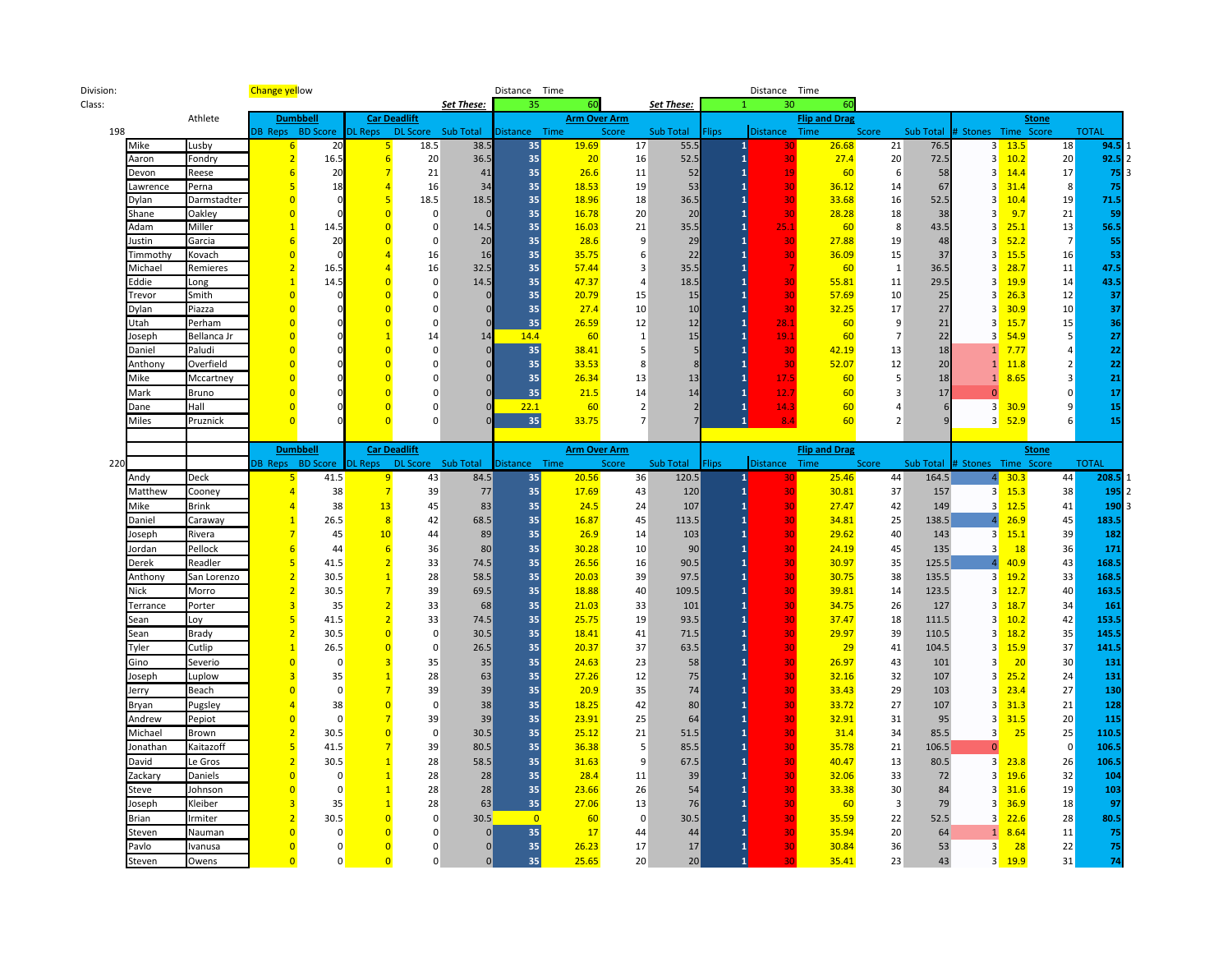| George      | <b>Bullard</b> |  |  | 28 | 28 | 35  | 24.97 | 22 | 50              |                |      | 39.6  | 15                       | 65          |          | 11.2 |                 | 74 |
|-------------|----------------|--|--|----|----|-----|-------|----|-----------------|----------------|------|-------|--------------------------|-------------|----------|------|-----------------|----|
| Kenny       | Olmeda         |  |  |    |    | 35  | 20.25 | 38 | 38              |                |      | 38.19 | 16                       | 54          |          | 38.6 | 17              | 71 |
| Daniel      | Molina         |  |  |    |    | 35  | 22.7  | 27 | 27              |                |      | 33.47 | 28                       | 55          |          | 43.6 | 15              | 70 |
| Anthony     | Collica        |  |  |    |    | 35  | 21.57 | 32 | 32              |                |      | 36    | 19                       | 51          |          | 39.1 | 16              | 67 |
| Hudson      | Osmolinski     |  |  |    |    | 35  | 33.63 |    |                 |                |      | 35.09 | 24                       | 31          |          | 21.4 | 29              | 60 |
| Thomas      | Evans          |  |  |    |    | 35  | 21.73 | 30 | 30 <sup>1</sup> |                |      | 41.19 | 11                       | 41          |          | 45.6 | 14              | 55 |
| Brandon     | Mohr           |  |  |    |    | 35  | 21    | 34 | 34              |                |      | 41.31 | 10                       | 44          |          | 23.9 |                 | 51 |
| <b>Nick</b> | <b>Strauss</b> |  |  |    |    | 35  | 22.69 | 28 | 28              |                |      | 46.41 | $\overline{\phantom{a}}$ | 35          |          | 45.8 | 13              | 48 |
| Matt        | Harper         |  |  |    |    | 35  | 25.84 | 18 | 18              |                |      | 57.72 |                          | 22          |          | 25.8 | 23              | 45 |
| Eric        | Garcia         |  |  |    |    | 35  | 22.59 | 29 | 29              |                |      | 53.5  | h                        | 35          |          | 30.9 |                 | 40 |
| Stephen     | Moore          |  |  |    |    | 35  | 21.59 | 31 | 31              |                |      | 54.03 |                          | 36          | $\Omega$ |      |                 | 36 |
| George      | Kalioras       |  |  |    |    | 35  | 42.34 |    |                 |                |      | 38.09 | 17                       | 21          |          | 7.06 | 12              | 33 |
| Brandon     | Calvin         |  |  |    |    | 35  | 26.81 | 15 | 15              |                |      | 42    | q                        | 24          |          | 21.8 |                 | 32 |
| Remi        | Kaniatobe      |  |  |    |    | 35  | 36.06 |    |                 |                |      | 41.09 | 12                       | 18          |          | 9.81 | 10 <sup>°</sup> | 28 |
| Michael     | Proctor        |  |  |    |    | 0.2 | 60    |    |                 |                |      | 42.18 | 8                        | 11          |          | 27.3 |                 |    |
| Adam        | Doucette       |  |  |    |    | 35  | 32.84 |    |                 |                | 25.6 | 60    |                          | 10          |          |      |                 | 10 |
| Alex        | Sanderson      |  |  |    |    |     | 60    |    |                 | $\overline{0}$ |      |       |                          | $\mathbf 0$ |          |      |                 |    |

|           |          |              |                         | <b>Dumbbell</b> | <b>Car Deadlift</b> |                    |          |               | <b>Arm Over Arm</b> |       |                  |              |               | <b>Flip and Drag</b> |                |       |                               |                      | Stone          |              |
|-----------|----------|--------------|-------------------------|-----------------|---------------------|--------------------|----------|---------------|---------------------|-------|------------------|--------------|---------------|----------------------|----------------|-------|-------------------------------|----------------------|----------------|--------------|
| Overal MW |          |              | <b>DB Reps BD Score</b> |                 | DL Reps             | DL Score Sub Total |          | Distance Time |                     | Score | <b>Sub Total</b> | <b>Flips</b> | Distance Time |                      | Score          |       | Sub Total # Stones Time Score |                      |                | <b>TOTAL</b> |
|           | Andy     | <b>Deck</b>  |                         | 59              | 9                   | 64                 | 123      | 35            | 20.56               | 51    | 174              |              | 30            | 25.46                | 65             | 239   | $\vert$                       | 30.3                 | 65             | 304          |
|           | Mike     | Lusby        |                         | 63.5            | 5                   | 53.5               | 117      | 35            | 19.69               | 56    | 173              |              | 30            | 26.68                | 64             | 237   | $\overline{3}$                | 13.5                 | 57             | 294          |
|           | Matthew  | Cooney       |                         | 55              |                     | 59.5               | 114.5    | 35            | 17.69               | 62    | 176.5            |              | 30            | 30.81                | 54             | 230.5 | 3                             | 15.3                 | 54             | 284.5        |
|           | Aaron    | Fondry       |                         | 46.5            |                     | 55.5               | 102      | 35            | 20                  | 55    | 157              |              | 30            | 27.4                 | 62             | 219   | $\overline{3}$                | 10.2                 | 62             | 281          |
|           | Mike     | <b>Brink</b> |                         | 55              | 13                  | 66                 | 121      | 35            | 24.5                | 38    | 159              |              | 30            | 27.47                | 61             | 220   | 3                             | 12.5                 | <b>59</b>      | 279          |
|           | Daniel   | Caraway      |                         | 40.5            | -8                  | 63                 | 103.5    | 35            | 16.7                | 65    | 168.5            |              | 30            | 34.81                | 40             | 208.5 | 4                             | 26.9                 | 66             | 274.5        |
|           | Joseph   | Rivera       |                         | 66              | 10                  | 65                 | 131      | 35            | 26.9                | 25    | 156              |              | 30            | 29.62                | 57             | 213   | 3                             | 15.1                 | 55             | 268          |
|           | Jordan   | Pellock      |                         | 63.5            | 6                   | 55.5               | 119      | 35            | 30.28               | 19    | 138              |              | 30            | 24.19                | 66             | 204   | 3                             | 18                   | 50             | 254          |
|           | Derek    | Readler      |                         | 59              |                     | 47                 | 106      | 35            | 26.56               | 29    | 135              |              | 30            | 30.97                | 52             | 187   | $\boldsymbol{\Lambda}$        | 40.9                 | 64             | 251          |
|           | Nick     | Morro        |                         | 46.5            |                     | 59.5               | 106      | 35            | 18.88               | 58    | 164              |              | 30            | 39.81                | 27             | 191   | $\overline{3}$                | 12.7                 | 58             | 249          |
|           | Anthony  | San Lorenzo  |                         | 46.5            |                     | 41.5               | 88       | 35            | 20.03               | 54    | 142              |              | 30            | 30.75                | 55             | 197   | 3                             | 19.2                 | 47             | 244          |
|           | Terrance | Porter       |                         | 52              |                     | 47                 | 99       | 35            | 21.03               | 48    | 147              |              | 30            | 34.75                | 41             | 188   | 3                             | 18.7                 | 48             | 236          |
|           | Sean     | Loy          |                         | 59              |                     | 47                 | 106      | 35            | 25.75               | 33    | 139              |              | 30            | 37.47                | 31             | 170   | 3                             | 10.2                 | 61             | 231          |
|           | Lawrence | Perna        |                         | 59              |                     | 51                 | 110      | 35            | 18.53               | 59    | 169              |              | 30            | 36.12                | 32             | 201   | 3                             | 31.4                 | 28             | 229          |
|           | Dylan    | Darmstadter  |                         | $\Omega$        | $\overline{5}$      | 53.5               | 53.5     | 35            | 18.96               | 57    | 110.5            |              | 30            | 33.68                | 43             | 153.5 | $\overline{3}$                | 10.4                 | 60             | 213.5        |
|           | Devon    | Reese        |                         | 63.5            |                     | 59.5               | 123      | 35            | 26.66               | 27    | 150              |              | 19            | 60                   | 7              | 157   | $\overline{3}$                | 14.4                 | 56             | 213          |
|           | Sean     | Brady        |                         | 46.5            |                     | $\Omega$           | 46.5     | 35            | 18.41               | 60    | 106.5            |              | 30            | 29.97                | 56             | 162.5 | 3                             | 18.2                 | 49             | 211.5        |
|           | Tyler    | Cutlip       |                         | 40.5            |                     | $\Omega$           | 40.5     | 35            | 20.37               | 52    | 92.5             |              | 30            | 29                   | 58             | 150.5 | $\overline{3}$                | 15.9                 | 51             | 201.5        |
|           | Joseph   | Luplow       |                         | 52              |                     | 41.5               | 93.5     | 35            | 27.26               | 23    | 116.5            |              | 30            | 32.16                | 49             | 165.5 |                               | $3 \overline{25.2}$  | 36             | 201.5        |
|           | Jerry    | Beach        |                         | $\Omega$        |                     | 59.5               | 59.5     | 35            | 20.9                | 49    | 108.5            |              | 30            | 33.43                | 45             | 153.5 | $\overline{3}$                | 23.4                 | 40             | 193.5        |
|           | Gino     | Severio      |                         | $\Omega$        |                     | 49                 | 49       | 35            | 24.63               | 37    | 86               |              | 30            | 26.97                | 63             | 149   | 3                             | 20                   | 43             | 192          |
|           | Bryan    | Pugsley      |                         | 55              |                     | O                  | 55       | 35            | 18.25               | 61    | 116              |              | 30            | 33.72                | 42             | 158   |                               | $3 \overline{)31.3}$ | 29             | 187          |
|           | Shane    | Oakley       |                         | $\Omega$        |                     | $\Omega$           | $\Omega$ | 35            | 16.78               | 64    | 64               |              | 30            | 28.28                | 59             | 123   | 3                             | 9.7                  | 63             | 186          |
|           | Andrew   | Pepiot       |                         | $\Omega$        | 7                   | 59.5               | 59.5     | 35            | 23.91               | 39    | 98.5             |              | 30            | 32.91                | 47             | 145.5 | 3                             | 31.5                 | 27             | 172.5        |
|           | David    | Le Gros      | $\overline{2}$          | 46.5            |                     | 41.5               | 88       | 35            | 31.63               | 18    | 106              |              | 30            | 40.47                | 26             | 132   | 3                             | 23.8                 | 39             | 171          |
|           | Michael  | Brown        |                         | 46.5            |                     | $\overline{0}$     | 46.5     | 35            | 25.12               | 35    | 81.5             |              | 30            | 31.4                 | 51             | 132.5 | 3                             | 25                   | 38             | 170.5        |
|           | Jonathan | Kaitazoff    |                         | 59              |                     | 59.5               | 118.5    | 35            | 36.38               | 11    | 129.5            |              | 30            | 35.78                | 36             | 165.5 | $\overline{0}$                | 60                   | $\overline{0}$ | 165.5        |
|           | Justin   | Garcia       |                         | 63.5            |                     | $\Omega$           | 63.5     | 35            | 28.6                | 20    | 83.5             |              | 30            | 27.88                | 60             | 143.5 | $\overline{3}$                | 52.2                 | 19             | 162.5        |
|           | Zackary  | Daniels      |                         | $\Omega$        |                     | 41.5               | 41.5     | 35            | 28.4                | 21    | 62.5             |              | 30            | 32.06                | 50             | 112.5 | $\overline{3}$                | 19.6                 | 46             | 158.5        |
|           | Joseph   | Kleiber      |                         | 52              |                     | 41.5               | 93.5     | 35            | 27.06               | 24    | 117.5            |              | 30            | 60                   | 12             | 129.5 | 3                             | 36.9                 | 25             | 154.5        |
|           | Steve    | Johnson      |                         | $\Omega$        |                     | 41.5               | 41.5     | 35            | 23.66               | 40    | 81.5             |              | 30            | 33.38                | 46             | 127.5 | 3                             | 31.6                 | 26             | 153.5        |
|           | Adam     | Miller       |                         | 40.5            |                     | $\Omega$           | 40.5     | 35            | 16.03               | 66    | 106.5            |              | 25.1          | 60                   | 9              | 115.5 | 3                             | 25.1                 | 37             | 152.5        |
|           | Timmothv | Kovach       |                         | $\Omega$        |                     | 51                 | 51       | 35            | 35.75               | 13    | 64               |              | 30            | 36.09                | 33             | 97    | $\overline{3}$                | 15.5                 | 53             | 150          |
|           | Michael  | Remieres     | $\overline{2}$          | 46.5            |                     | 51                 | 97.5     | 35            | 57.44               | 7     | 104.5            |              |               | 60                   | $\overline{2}$ | 106.5 |                               | $3 - 28.7$           | 32             | 138.5        |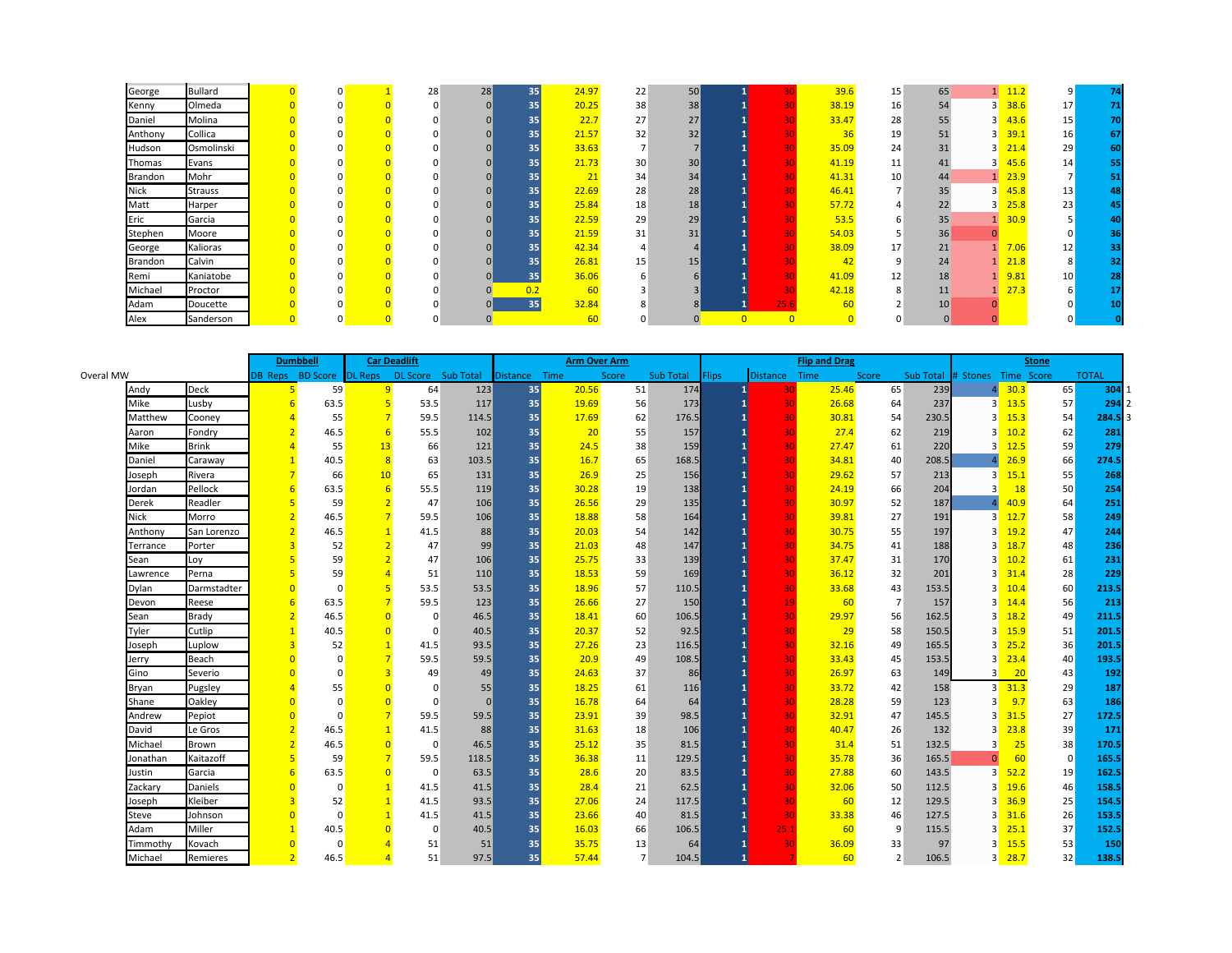| <b>Brian</b>   | Irmiter        | $\overline{2}$          | 46.5         | $\Omega$ | $\overline{0}$ | 46.5           | $\overline{0}$  | 60    | $\overline{0}$ | 46.5            | $\mathbf{1}$   | 30             | 35.59 | 37       | 83.5         | 3              | 22.6 | 41              | 124.5        |
|----------------|----------------|-------------------------|--------------|----------|----------------|----------------|-----------------|-------|----------------|-----------------|----------------|----------------|-------|----------|--------------|----------------|------|-----------------|--------------|
| Pavlo          | Ivanusa        | $\overline{0}$          | $\Omega$     | $\Omega$ | $\Omega$       | 0              | 35              | 26.23 | 31             | 31              | 1              | 30             | 30.84 | 53       | 84           | 3              | 28   | 33              | 117          |
| George         | <b>Bullard</b> | $\overline{0}$          |              |          | 41.5           | 41.5           | 35              | 24.97 | 36             | 77.5            |                | 30             | 39.6  | 28       | 105.5        | $\mathbf{1}$   | 11.2 | 11              | 116.5        |
| Steven         | Owens          | $\Omega$                | <sup>0</sup> |          | $\Omega$       | $\Omega$       | 35 <sub>1</sub> | 25.65 | 34             | 34              |                | 30             | 35.41 | 38       | 72           | 3              | 19.9 | 44              | 116          |
| Steven         | Nauman         | $\overline{0}$          | $\Omega$     |          |                | $\Omega$       | 35              | 17    | 63             | 63              |                | 30             | 35.94 | 35       | 98           | $\mathbf{1}$   | 8.64 | 14              | 112          |
| Eddie          | Long           | $\mathbf{1}$            | 40.5         |          | $\Omega$       | 40.5           | 35 <sub>1</sub> | 47.37 | 8              | 48.5            |                | 30             | 55.81 | 14       | 62.5         | 3              | 19.9 | 45              | 107.5        |
| Daniel         | Molina         | $\overline{0}$          | $\Omega$     | $\Omega$ |                | $\Omega$       | 35              | 22.7  | 41             | 41              |                | 30             | 33.47 | 44       | 85           | 3              | 43.6 | 22              | 107          |
| Kenny          | Olmeda         | $\overline{0}$          |              | $\Omega$ | O              | $\Omega$       | 35              | 20.25 | 53             | 53              |                | 30             | 38.19 | 29       | 82           | 3              | 38.6 | 24              | 106          |
| Anthony        | Collica        | $\overline{0}$          |              |          |                |                | 35              | 21.57 | 46             | 46              |                | 30             | 36    | 34       | 80           | Р              | 39.1 | 23              | 103          |
| Dylan          | Piazza         | $\overline{0}$          |              |          |                | $\Omega$       | 35 <sub>1</sub> | 27.4  | 22             | 22              |                | 30             | 32.25 | 48       | 70           | 3              | 30.9 | 31              | 101          |
| Trevor         | Smith          | $\Omega$                |              | $\Omega$ |                | $\Omega$       | 35 <sub>1</sub> | 20.79 | 50             | 50              |                | 30             | 57.69 | 13       | 63           |                | 26.3 | 34              | 97           |
| Hudson         | Osmolinski     | $\Omega$                |              | $\Omega$ |                | $\Omega$       | 35 <sub>1</sub> | 33.63 | 15             | 15              |                | 30             | 35.09 | 39       | 54           |                | 21.4 | 42              | 96           |
| Utah           | Perham         | $\Omega$                | $\Omega$     | $\Omega$ | n              | $\Omega$       | 35 <sub>1</sub> | 26.59 | 28             | 28              | $\mathbf{1}$   | 28.1           | 60    | 11       | 39           | 3              | 15.7 | 52              | 91           |
| Thomas         | Evans          | $\overline{0}$          |              |          |                | $\Omega$       | 35 <sub>1</sub> | 21.73 | 44             | 44              |                | 30             | 41.19 | 24       | 68           | 3              | 45.6 | 21              | 89           |
| Matt           | Harper         | $\Omega$                |              |          |                | $\Omega$       | 35 <sub>1</sub> | 25.84 | 32             | 32              |                | 30             | 52.72 | 17       | 49           | 3              | 25.8 | 35              | 84           |
| <b>Nick</b>    | <b>Strauss</b> | $\overline{\mathbf{0}}$ |              |          | $\Omega$       | $\Omega$       | 35              | 22.69 | 42             | 42              |                | 30             | 46.41 | 19       | 61           | 3              | 45.8 | 20              | 81           |
| Joseph         | Bellanca Jr    | $\overline{0}$          | O            |          | 41.5           | 41.5           | 14.4            | 60    | $\overline{4}$ | 45.5            | 1              | 19.1           | 60    | 8        | 53.5         | 3              | 54.9 | 17              | 70.5         |
| Eric           | Garcia         | $\overline{0}$          |              | $\Omega$ | $\Omega$       | 0              | 35              | 22.59 | 43             | 43              |                | 30             | 53.5  | 16       | 59           |                | 30.9 | 6               | 65           |
| Stephen        | Moore          | $\Omega$                |              | $\Omega$ |                | <sup>0</sup>   | 35              | 21.59 | 45             | 45              |                | 30             | 54.03 | 15       | 60           |                | 60   | $\Omega$        | 60           |
| <b>Brandon</b> | Calvin         | $\Omega$                | O            |          |                |                | 35              | 26.81 | 26             | 26              |                | 30             | 42    | 22       | 48           | $\mathbf{1}$   | 21.8 | 9               | 57           |
| George         | Kalioras       | $\overline{0}$          | U            |          |                | $\Omega$       | 35              | 42.34 | 9              | 9               |                | 30             | 38.09 | 30       | 39           | $\mathbf{1}$   | 7.06 | 16              | 55           |
| Mark           | Bruno          | $\Omega$                |              | $\Omega$ |                | $\Omega$       | 35 <sub>1</sub> | 21.5  | 47             | 47              | $\mathbf{1}$   | 12.7           | 60    | 4        | 51           | $\Omega$       |      | $\overline{0}$  | 51           |
| Mike           | Mccartney      | $\Omega$                |              | $\Omega$ |                | $\Omega$       | 35 <sub>1</sub> | 26.34 | 30             | 30              | $\mathbf{1}$   | 17.5           | 60    | 6        | 36           |                | 8.65 | 13              | 49           |
| Remi           | Kaniatobe      | $\overline{0}$          | n            |          |                |                | 35 <sub>1</sub> | 36.06 | 12             | 12              |                | 30             | 41.09 | 25       | 37           | $\mathbf{1}$   | 9.81 | 12              | 49           |
| Daniel         | Paludi         | $\Omega$                |              |          |                | $\Omega$       | 35 <sub>1</sub> | 38.41 | 10             | 10 <sup>1</sup> |                | 30             | 42.19 | 20       | 30           | 1              | 7.77 | 15              | 45           |
| Anthony        | Overfield      | $\Omega$                |              | $\Omega$ |                | $\Omega$       | 35 <sub>1</sub> | 33.53 | 16             | 16              |                | 30             | 52.07 | 18       | 34           | 1              | 11.8 | 10 <sup>°</sup> | 44           |
| Dane           | Hall           | $\overline{0}$          |              | $\Omega$ | $\Omega$       | $\Omega$       | 22.1            | 60    | 6              | 6               |                | 14.3           | 60    | 5        | 11           | 3              | 30.9 | 30 <sup>°</sup> | 41           |
| <b>Brandon</b> | Mohr           | $\overline{0}$          | O            | $\Omega$ | $\Omega$       | $\Omega$       | 21              |       |                | 5               |                | 30             | 41.31 | 23       | 28           | 1              | 23.9 | 8               | 36           |
| <b>Miles</b>   | Pruznick       | $\Omega$                |              | $\Omega$ | $\Omega$       | $\Omega$       | 35              | 33.75 | 14             | 14              |                | 8.4            | 60    | 3        | 17           | 3              | 52.9 | 18              | 35           |
| Michael        | Proctor        | $\Omega$                |              | $\Omega$ | $\Omega$       | $\Omega$       | $\overline{2}$  | 60    | 3              | 3               | 1              | 30             | 42.13 | 21       | 24           | 1              | 27.3 | 7               | 31           |
| Adam           | Doucette       |                         |              | $\Omega$ | $\Omega$       | $\Omega$       | 35              | 32.84 | 17             | 17              | $\mathbf{1}$   | 25.6           | 60    | 10       | 27           |                |      |                 | 27           |
| Alex           | Sanderson      | $\overline{0}$          | $\Omega$     | $\Omega$ | 0              | $\overline{0}$ |                 | 60    | $\Omega$       | $\overline{0}$  | $\overline{0}$ | $\overline{0}$ | 60    | $\Omega$ | $\mathbf{0}$ | $\overline{0}$ | 60   | U               | $\mathbf{0}$ |
|                |                |                         |              |          |                |                |                 |       |                |                 |                |                |       |          |              |                |      |                 |              |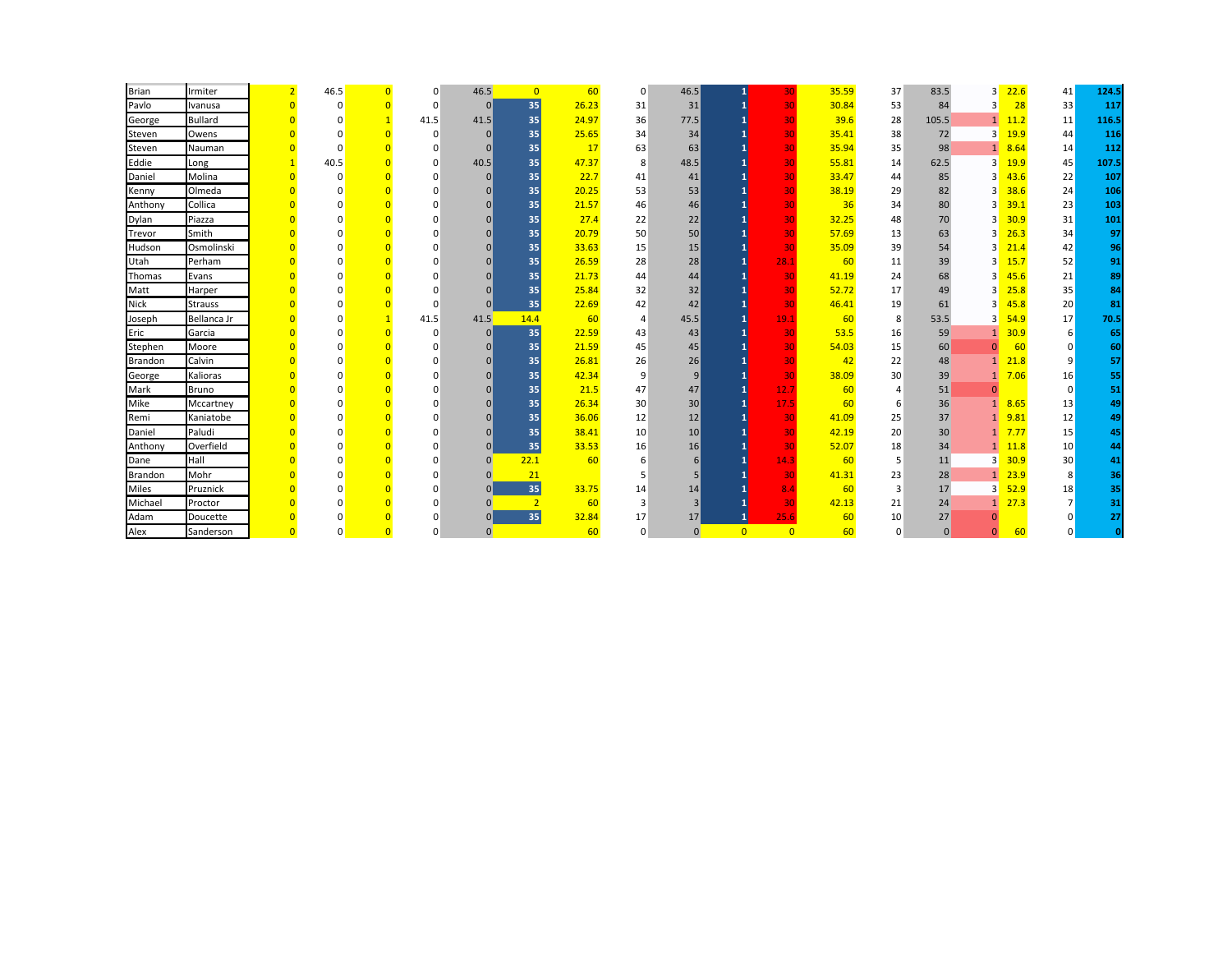| Division: |                    |                     | <b>Change yellow</b>             |                  |                                  |                                             |            | Distance Time  |                     |                      |                 |                | Distance Time   |                      |                |           |                                      |                 |              |  |
|-----------|--------------------|---------------------|----------------------------------|------------------|----------------------------------|---------------------------------------------|------------|----------------|---------------------|----------------------|-----------------|----------------|-----------------|----------------------|----------------|-----------|--------------------------------------|-----------------|--------------|--|
| Class:    |                    |                     |                                  |                  |                                  |                                             | Set These: | 80             | 60                  |                      | Set These:      |                | 30              | 60                   |                |           |                                      |                 |              |  |
|           |                    | Athlete             |                                  | <b>Dumbbell</b>  |                                  | <b>Car Deadlift</b>                         |            |                | <b>Arm Over Arm</b> |                      |                 |                |                 | <b>Flip and Drag</b> |                |           |                                      | <b>Stone</b>    |              |  |
| 242       |                    |                     |                                  | DB Reps BD Score | <b>DL Reps</b>                   | DL Score Sub Total                          |            | Distance Time  |                     | Score                | Sub Total       | <b>Flips</b>   | <b>Distance</b> | Time                 | Score          | Sub Total | # Stones Time Score                  |                 | <b>TOTAL</b> |  |
|           | Darin              | Heltemes            |                                  | 12               | $6 \overline{6}$                 | 15                                          | 27         | 62.9           | 60                  | 13                   | 40              |                |                 | 23.75                | 14             | 54        | 3 <sup>1</sup><br>15                 | 13              | 67           |  |
|           | Jake               | Webb                | $\mathbf{1}$                     | 10               | $\overline{5}$                   | 14                                          | 24         | 48             | 60                  | $11\,$               | 35              |                | 30              | 25.31                | 8 <sup>1</sup> | 43        | 41<br>$\mathbf{A}$                   | 15              | 58           |  |
|           | Andrew             | Jimenez             |                                  | 10               | $\overline{1}$                   | 13                                          | 23         | 34.3           | 60                  | $\overline{4}$       | 27              |                | 30              | 25.25                | 9              | 36        | $\overline{3}$<br>23                 | 12              | 48           |  |
|           | Joey               | Szatmary            |                                  | 15               | $\overline{0}$                   | $\mathbf 0$                                 | 15         | 36.8           | 60                  | 6                    | 21              |                | 30              | 24.88                | 11             | 32        | 48                                   | 14              | 46           |  |
|           | Bryan              | Spakowicz           |                                  | 10               | $\overline{0}$                   | $\mathbf{0}$                                | 10         | 41.5           | 60                  | 10                   | 20              |                | 30              | 22.94                | 15             | 35        | 24<br>$\overline{3}$                 | 11              | 46           |  |
|           | David              | Fritsch             | 3                                | 13.5             | $\overline{0}$                   | $\mathbf 0$                                 | 13.5       | 35.3           | 60                  | 5                    | 18.5            |                | 30              | 25.5                 | $\overline{7}$ | 25.5      | 10<br>2                              | 10 <sup>°</sup> | 35.5         |  |
|           | Thomas             | Block               | $\overline{0}$                   | C                | $\overline{0}$<br>$\overline{0}$ | $\Omega$<br>$\Omega$                        |            | 64.95          | 60                  | 14                   | 14              |                | 30              | 23.78                | 13             | 27        | 17<br>2<br>$\overline{2}$            | 6.5             | 33.5         |  |
|           | Cameron            | Day                 | $\overline{0}$<br>$\overline{0}$ |                  | $\overline{0}$                   | $\Omega$                                    |            | 40.9           | 60<br>60            | 8.5                  | 8.5<br>12       |                | 30              | 24.69<br>29.5        | 12             | 20.5      | 12<br>$\overline{2}$                 | 9<br>8          | 29.5         |  |
|           | Zane<br>Damian     | Alcantara<br>Hollis | $\Omega$                         |                  | $\overline{0}$                   | $\Omega$                                    |            | 55<br>21       | 60                  | 12<br>$\overline{2}$ | $\overline{z}$  |                | 30<br>30        | 25.03                | 6<br>10        | 18<br>12  | 14<br>33<br>$\overline{2}$           |                 | 26<br>16     |  |
|           | Kiel               | Fields              | $\overline{0}$                   |                  | $\overline{0}$                   | $\Omega$                                    |            | 37             | 60                  | $\overline{7}$       |                 |                | 30              | 45.44                | $\overline{a}$ | 11        | 21<br>$\overline{2}$                 |                 | 16           |  |
|           | Brandon            | Danowski            | $\overline{0}$                   |                  | $\overline{0}$                   | $\mathbf 0$                                 |            | 33.9           | 60                  | 3                    |                 |                | จิด             | 32.5                 | 5              |           | 17<br>$\overline{2}$                 | 6.5             | 14.5         |  |
|           | Jake               | Harmon              | $\overline{3}$                   | 13.5             | $\Omega$                         | $\mathbf 0$                                 | 13.5       | $\overline{0}$ | 60                  | $\mathbf 0$          | 13.5            | $\overline{0}$ | $\overline{0}$  | 60                   | $\Omega$       | 13.5      | 60<br>$\Omega$                       | $\overline{0}$  | 13.5         |  |
|           | Taylor             | Tibbitts            | $\Omega$                         | C                | $\Omega$                         | $\Omega$                                    |            | 40.9           | 60                  | 8.5                  | 8.5             | $\overline{0}$ | $\overline{0}$  | 60                   | $\Omega$       | 8.5       | 60<br>$\overline{0}$                 | $\Omega$        | 8.5          |  |
|           | Robbie             | Smith               | $\Omega$                         |                  | $\Omega$                         | $\Omega$                                    |            | 14             | 60                  | 1.5                  | 1.5             | $\mathbf{1}$   | 26.8            | 60                   | $\mathbf{3}$   | 4.5       | 60<br>$\mathbf{0}$                   | $\Omega$        | 4.5          |  |
|           |                    |                     |                                  |                  |                                  |                                             |            |                |                     |                      |                 |                |                 |                      |                |           |                                      |                 |              |  |
|           |                    |                     |                                  | <b>Dumbbell</b>  |                                  | <b>Car Deadlift</b>                         |            |                | <b>Arm Over Arm</b> |                      |                 |                |                 | <b>Flip and Drag</b> |                |           |                                      | <b>Stone</b>    |              |  |
| 275       |                    |                     |                                  |                  |                                  | DB Reps BD Score DL Reps DL Score Sub Total |            | Distance Time  |                     | Score                | Sub Total Flips |                | Distance Time   |                      | Score          |           | Sub Total # Stones Time Score        |                 | <b>TOTAL</b> |  |
|           | onathan            | Cotton              | $\overline{2}$                   | 20.5             | $\mathbf{1}$                     | 20.5                                        | 41         | 69.6           | 60                  | 26                   | 67              |                | 30              | 25.84                | 17             | 84        | 51                                   | 25.5            | 109.5        |  |
|           | Tyler              | Cotton              | 6                                | 26.5             | 6                                | 26.5                                        | 53         | 41.8           | 60                  | 6                    | 59              |                | 30              | 23.59                | 22             | 81        | 25                                   | 27              | 108          |  |
|           | <b>Brandon</b>     | Darmstadter         | 6                                | 26.5             | $6\overline{6}$                  | 26.5                                        | 53         | 47.6           | 60                  | 12                   | 65              |                | 30              | 22.65                | 24             | 89        | $\overline{2}$<br>18                 | 13              | 102          |  |
|           | Taylor             | Gohn                | Δ                                | 25               | $\overline{0}$                   | $\mathbf 0$                                 | 25         | 56.2           | 60                  | 17                   | 42              |                | 30              | 24.43                | 19             | 61        | 51<br>$\overline{a}$                 | 25.5            | 86.5         |  |
|           | Nate               | Locke               | $\overline{2}$                   | 20.5             | $\overline{0}$                   | $\mathbf 0$                                 | 20.5       | 58.6           | 60                  | 19                   | 39.5            |                | 30              | 22                   | 26             | 65.5      | 28<br>$\overline{3}$                 | 19.5            | 85           |  |
|           | Dylan              | Schmidt             | $\overline{0}$                   | $\mathsf{C}$     | $\mathbf{1}$                     | 20.5                                        | 20.5       | 68.8           | 60                  | 24                   | 44.5            |                | 30              | 23.43                | 23             | 67.5      | 35<br>$\overline{3}$                 | 17.5            | 85           |  |
|           | Brian              | Gray                | $\overline{0}$                   |                  | $\mathbf{1}$                     | 20.5                                        | 20.5       | 57             | 60                  | 18                   | 38.5            |                | 30              | 23.78                | 21             | 59.5      | 26<br>$\overline{3}$                 | 21              | 80.5         |  |
|           | Sumner             | Haye                | $\overline{2}$                   | 20.5             | $\overline{0}$                   | $\mathbf 0$                                 | 20.5       | 51             | 60                  | 15                   | 35.5            |                | 30              | 22.56                | 25             | 60.5      | 28<br>3                              | 19.5            | 80           |  |
|           | Shawn              | Ustunel             |                                  | 18               | $\overline{0}$                   | $\mathbf 0$                                 | 18         | 69             | 60                  | 25                   | 43              |                | 30              | 27.34                | 12             | 55        | 53                                   | 24              | 79           |  |
|           | Tyler              | Calabrese           | $\overline{3}$                   | 23.5             | $\overline{3}$                   | 24                                          | 47.5       | 38             | 60                  | 5                    | 52.5            |                | 30              | 26.37                | 15             | 67.5      | $2^{\prime}$<br>20.2                 | 11              | 78.5         |  |
|           | Kenny              | Blanton             | $\overline{0}$                   | c                | $\overline{2}$                   | 23                                          | 23         | 68.1           | 60                  | 23                   | 46              |                | 30              | 27.06                | 13             | 59        | 3 <sup>1</sup><br>39                 | 16              | 75           |  |
|           | Samuel             | Grammer             | $\overline{2}$                   | 20.5             | $\overline{0}$                   | $\mathbf{0}$                                | 20.5       | 48             | 60                  | 13.5                 | 34              |                | 30              | 26.16                | 16             | 50        | 18<br>$\overline{3}$                 | 23              | 73           |  |
|           | Justin             | Grigg               | $\overline{3}$                   | 23.5             | $\overline{0}$                   | $\mathbf 0$                                 | 23.5       | 35.8           | 60                  | $\overline{4}$       | 27.5            |                | 30              | 26.66                | 14             | 41.5      | 3<br>24                              | 22              | 63.5         |  |
|           | Derek              | Bailey              | $\overline{0}$                   |                  | $\overline{0}$                   | $\Omega$                                    |            | 61             | 60                  | 21                   | 21              |                | 30              | 21.72                | 27             | 48        | 13<br>$\overline{2}$                 | 15              | 63           |  |
|           | Vinny              | Maglione            | $\overline{0}$                   |                  | $\overline{0}$                   | $\Omega$                                    |            | 67.9           | 60                  | 22                   | 22              |                | 30              | 24.22                | 20             | 42        | 17<br>$\overline{2}$                 | 14              | 56           |  |
|           | Kemal              | Carmon              | $\overline{0}$                   |                  | $\overline{\mathbf{0}}$          | $\mathbf 0$                                 |            | 70.7           | 60                  | 27                   | 27              |                | 30              | 24.53                | 18             | 45        | 22<br>$\overline{2}$                 | 9               | 54           |  |
|           | Francis            | Provenzano          | $\overline{0}$                   |                  | $\overline{\mathbf{5}}$          | 25                                          | 25         | 48             | 60                  | 13.5                 | 38.5            |                | 30              | 29.68                | 8              | 46.5      | 24<br>2                              | $\overline{7}$  | 53.5         |  |
|           | Anthony            | Esquerdo            | $\overline{0}$                   |                  | $\mathbf{1}$                     | 20.5                                        | 20.5       | 46             | 60                  | 9                    | 29.5            |                | 30              | 29.25                | 9              | 38.5      | 23<br>2                              | 8               | 46.5         |  |
|           | Alexander          | Choiniere           | $\overline{0}$                   |                  | $\overline{0}$                   | $\mathbf 0$                                 |            | 59             | 60                  | 20                   | 20              |                | 30              | 29.72                | $\overline{7}$ | 27        | $\overline{2}$<br>20                 | 12              | 39           |  |
|           | Rick               | Hoole               | $\overline{0}$                   |                  | $\overline{0}$                   | $\mathbf 0$                                 |            | 47.2           | 60                  | 11                   | 11              |                | 30              | 28.44                | 10             | 21        | $\overline{3}$<br>35                 | 17.5            | 38.5         |  |
|           | Alfred             | Hunt                | $\overline{0}$                   |                  | $\overline{0}$                   | $\Omega$                                    |            | 56             | 60                  | 16                   | 16              |                | 30              | 30.69                | 6              | 22        | 47<br>2                              | 5               | 27           |  |
|           | Brendan            | Hofler              | $\overline{0}$                   |                  | $\overline{0}$                   | $\Omega$                                    |            | 34.9           | 60                  | $\overline{3}$       | $\overline{3}$  |                | 30              | 27.46                | 11             | 14        | 21<br>$\overline{2}$                 | 10              | 24           |  |
|           | Christopher        | <b>Betts</b>        | $\Omega$                         |                  | $\overline{0}$                   | $\Omega$                                    |            | 46.2           | 60                  | 10                   | 10              |                | 30              | 42.47                | 3              | 13        | 39<br>$\overline{2}$                 | 6               | 19           |  |
|           | Bill               | desRosiers          | $\overline{0}$                   |                  | $\overline{0}$                   | O                                           |            | 42.5           | 60                  | $\overline{7}$       |                 |                | 30              | 35.78                | 4              | 11        | 17<br>$\mathbf{1}$                   | $\overline{2}$  | 13           |  |
|           | lustin             | Myers               | $\overline{0}$                   |                  | $\Omega$                         | $\Omega$                                    |            | 43.1           | 60                  | 8                    |                 |                | 30              | 53.57                | $\overline{2}$ | 10        | $\mathbf{1}$<br>12                   | 3               | 13           |  |
|           | Christopher Zeller |                     | $\Omega$                         |                  | $\Omega$                         | $\Omega$                                    |            | 34.2           | 60                  | $\overline{2}$       |                 |                | ٩O              | 32.84                | 5              |           | 10<br>$\mathbf{1}$                   |                 | 11           |  |
|           | David              | Watkins             | $\overline{0}$                   |                  | $\Omega$                         | $\Omega$                                    |            | $\overline{0}$ | 60                  | $\Omega$             | $\Omega$        | $\overline{0}$ | $\overline{0}$  | 60                   | $\Omega$       | $\Omega$  | $\Omega$                             | $\Omega$        |              |  |
|           |                    |                     |                                  |                  |                                  |                                             |            |                |                     |                      |                 |                |                 |                      |                |           |                                      |                 |              |  |
|           |                    |                     |                                  | <b>Dumbbell</b>  |                                  | <b>Car Deadlift</b>                         |            |                | <b>Arm Over Arm</b> |                      |                 |                |                 | <b>Flip and Drag</b> |                |           |                                      | <b>Stone</b>    |              |  |
| Overall   |                    |                     |                                  | DB Reps BD Score |                                  | DL Reps DL Score Sub Total                  |            | Distance Time  |                     | Score                | Sub Total       | <b>Flips</b>   | Distance Time   |                      | Score          |           | Sub Total # Stones Time Score        |                 | <b>TOTAL</b> |  |
|           | Darin              | Heltemes            |                                  | 32               | 6                                | 41                                          | 73         | 62.9           | 60                  | 35                   | 108             |                | 30              | 23.75                | 35             | 143       | $\overline{\mathbf{3}}$<br><b>15</b> | 36              | 179          |  |
|           | Tyler              | Cotton              | $6\overline{6}$                  | 41.5             | 6                                | 41                                          | 82.5       | 41.8           | 60                  | 17                   | 99.5            |                | 30              | 23.59                | 36             | 135.5     | 25                                   | 42              | 177.5        |  |
|           | Jonathan           | Cotton              | $\overline{2}$                   | 32               | $\mathbf{1}$                     | 33                                          | 65         | 69.6           | 60                  | 41                   | 106             |                | 30              | 25.84                | 23             | 129       | 51                                   | 38.5            | 167.5        |  |
|           | Brandon            | Darmstadter         | $6\overline{6}$                  | 41.5             | 6                                | 41                                          | 82.5       | 47.6           | 60                  | 23                   | 105.5           |                | 30              | 22.65                | 39             | 144.5     | $\overline{2}$<br>18                 | 18              | 162.5        |  |
|           | Jake               | Webb                |                                  | 27.5             | $\overline{\mathbf{5}}$          | 38.5                                        | 66         | 48             | 60                  | 25                   | 91              |                | 30              | 25.31                | 25             | 116       | 41                                   | 41              | 157          |  |
|           | Taylor             | Gohn                | $\overline{4}$                   | 39.5             | $\overline{0}$                   | $\mathbf 0$                                 | 39.5       | 56.2           | 60                  | 30                   | 69.5            |                | 30              | 24.43                | 31             | 100.5     | 51                                   | 38.5            | 139          |  |
|           | Dylan              | Schmidt             | $\overline{0}$                   | $\Omega$         | $\overline{1}$                   | 33                                          | 33         | 68.8           | 60                  | 39                   | 72              |                | 30              | 23.43                | 37             | 109       | 3 <sup>1</sup><br>35                 | 27.5            | 136.5        |  |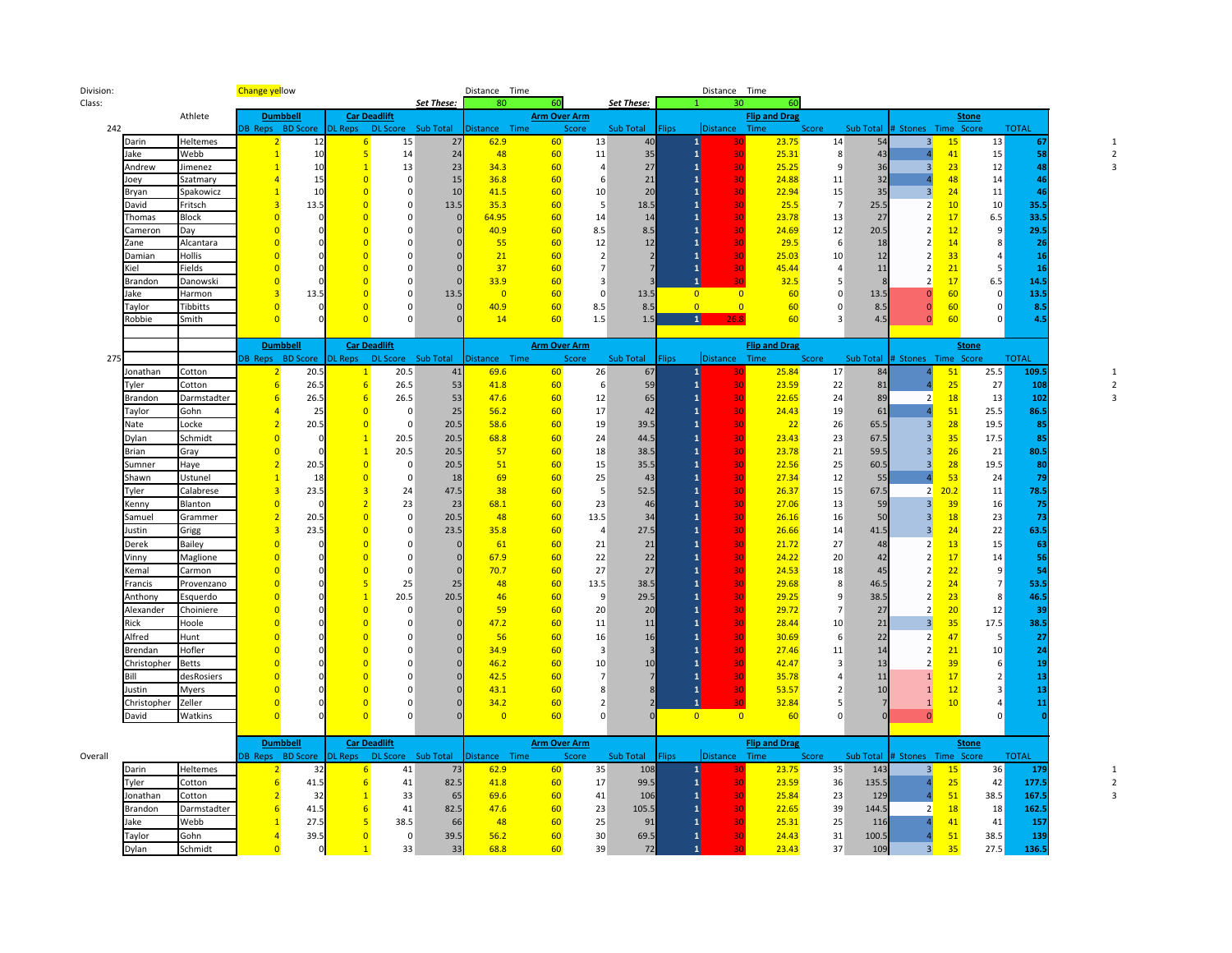| Nate         | Locke           | $\overline{2}$          | 32       | $\Omega$ | 32   | 58.6           | 60 | 32             | 64           |                | 30             | 22             | 41             | 105      | 3                       | 28   | 29.5            | 134.5 |
|--------------|-----------------|-------------------------|----------|----------|------|----------------|----|----------------|--------------|----------------|----------------|----------------|----------------|----------|-------------------------|------|-----------------|-------|
| <b>Brian</b> | Gray            | $\overline{0}$          | $\Omega$ | 33       | 33   | 57             | 60 | 31             | 64           |                | 30             | 23.78          | 33.5           | 97.5     | $\overline{\mathbf{3}}$ | 26   | 31              | 128.5 |
| Sumner       | Haye            |                         | 32       | $\Omega$ | 32   | 51             | 60 | 27             | 59           |                | 30             | 22.56          | 40             | 99       | $\overline{3}$          | 28   | 29.5            | 128.5 |
| Andrew       | Jimenez         |                         | 27.5     | 33       | 60.5 | 34.3           | 60 | $\overline{7}$ | 67.5         |                | 30             | 25.25          | 26             | 93.5     | $\overline{\mathbf{3}}$ | 23   | 34              | 127.5 |
| Tyler        | Calabrese       | $\overline{\mathbf{3}}$ | 36.5     | 37       | 73.5 | 38             | 60 | 13             | 86.5         |                | 30             | 26.37          | 21             | 107.5    | $\overline{2}$          | 20.2 | 16              | 123.5 |
| Shawn        | Ustunel         | $\mathbf{1}$            | 27.5     | $\Omega$ | 27.5 | 69             | 60 | 40             | 67.5         |                | 30             | 27.34          | 18             | 85.5     | $\mathbf{A}$            | 53   | 37              | 122.5 |
| Kenny        | <b>Blanton</b>  | $\overline{0}$          | $\Omega$ | 36       | 36   | 68.1           | 60 | 38             | 74           |                | 30             | 27.06          | 19             | 93       | $\overline{3}$          | 39   | 26              | 119   |
| Joey         | Szatmary        | $\overline{4}$          | 39.5     | $\Omega$ | 39.5 | 36.8           | 60 | 11             | 50.5         |                | 30             | 24.88          | 28             | 78.5     | $\mathbf{A}$            | 48   | 40              | 118.5 |
| Bryan        | Spakowicz       | $\mathbf{1}$            | 27.5     |          | 27.5 | 41.5           | 60 | 16             | 43.5         |                | 30             | 22.94          | 38             | 81.5     | $\overline{3}$          | 24   | 32.5            | 114   |
| Samuel       | Grammer         | $\overline{2}$          | 32       |          | 32   | 48             | 60 | 25             | 57           |                | 30             | 26.16          | 22             | 79       | $\overline{\mathbf{3}}$ | 18   | 35              | 114   |
| Justin       | Grigg           | $\overline{3}$          | 36.5     |          | 36.5 | 35.8           | 60 | 10             | 46.5         |                | 30             | 26.66          | 20             | 66.5     | $\overline{\mathbf{3}}$ | 24   | 32.5            | 99    |
| Derek        | <b>Bailey</b>   | $\overline{0}$          |          |          |      | 61             | 60 | 34             | 34           |                | 30             | 21.72          | 42             | 76       | $\overline{2}$          | 13   | 23              | 99    |
| David        | Fritsch         | $\overline{\mathbf{3}}$ | 36.5     | n        | 36.5 | 35.3           | 60 | 9              | 45.5         |                | 30             | 25.5           | 24             | 69.5     | $\overline{2}$          | 10   | 25              | 94.5  |
| Thomas       | <b>Block</b>    | $\overline{0}$          | $\Omega$ |          |      | 64.95          | 60 | 36             | 36           |                | 30             | 23.78          | 33.5           | 69.5     | $\overline{2}$          | 17   | 20              | 89.5  |
| Vinny        | Maglione        |                         |          | $\Omega$ |      | 67.9           | 60 | 37             | 37           |                | 30             | 24.22          | 32             | 69       | $\overline{2}$          | 17   | 20              | 89    |
| Francis      | Provenzano      | $\overline{0}$          |          | 38.5     | 38.5 | 48             | 60 | 25             | 63.5         |                | 30             | 29.68          | 13             | 76.5     | $\overline{2}$          | 24   | 11              | 87.5  |
| Kemal        | Carmon          | $\overline{0}$          |          | $\Omega$ |      | 70.7           | 60 | 42             | 42           |                | 30             | 24.53          | 30             | 72       | $\overline{2}$          | 22   | 13              | 85    |
| Anthony      | Esquerdo        | $\Omega$                |          | 33       | 33   | 46             | 60 | 20             | 53           |                | 30             | 29.25          | 15             | 68       | $\overline{2}$          | 23   | 12              | 80    |
| Cameron      | Day             | $\Omega$                |          | $\Omega$ |      | 40.9           | 60 | 14.5           | 14.5         |                | 30             | 24.69          | 29             | 43.5     | $\overline{2}$          | 12   | 24              | 67.5  |
| Rick         | Hoole           |                         |          |          |      | 47.2           | 60 | 22             | 22           |                | 30             | 28.44          | 16             | 38       | $\overline{3}$          | 35   | 27.5            | 65.5  |
| Zane         | Alcantara       |                         |          |          |      | 55             | 60 | 28             | 28           |                | 30             | 29.5           | 14             | 42       | $\overline{2}$          | 14   | 22              | 64    |
| Alexander    | Choiniere       |                         |          |          |      | 59             | 60 | 33             | 33           |                | 30             | 29.72          | 12             | 45       | $\overline{2}$          | 20   | 17              | 62    |
| Alfred       | Hunt            |                         |          |          |      | 56             | 60 | 29             | 29           |                | 30             | 30.69          | 11             | 40       | $\overline{2}$          | 47   | 8               | 48    |
| Damian       | Hollis          |                         |          |          |      | 21             | 60 | Δ              |              |                | 30             | 25.03          | 27             | 31       | $\overline{2}$          | 33   | 10 <sup>°</sup> | 41    |
| Brendan      | Hofler          | $\overline{0}$          |          |          |      | 34.9           | 60 | 8              |              |                | 30             | 27.46          | 17             | 25       | $\overline{2}$          | 21   | 14.5            | 39.5  |
| Christopher  | <b>Betts</b>    | $\overline{0}$          |          |          |      | 46.2           | 60 | 21             | 21           |                | 30             | 42.47          | $\overline{7}$ | 28       | $\overline{2}$          | 39   | 9               | 37    |
| Jake         | Harmon          | 3                       | 36.5     |          | 36.5 | $\Omega$       | 60 | $\Omega$       | 36.5         | $\overline{0}$ | $\overline{0}$ | $\overline{0}$ | $\overline{0}$ | 36.5     | $\Omega$                | 60   | $\Omega$        | 36.5  |
| Brandon      | Danowski        | $\overline{0}$          |          |          |      | 33.9           | 60 | 5              |              | $\mathbf{1}$   | 30             | 32.5           | 10             | 15       | $\overline{2}$          | 17   | 20              | 35    |
| Kiel         | Fields          |                         |          |          |      | 37             | 60 | 12             | 12           |                | 30             | 45.44          | 6              | 18       | $\overline{2}$          | 21   | 14.5            | 32.5  |
| Bill         | desRosiers      |                         |          |          |      | 42.5           | 60 | 18             | 18           |                | 30             | 35.78          | 8              | 26       |                         | 17   | 5               | 31    |
| Justin       | Myers           |                         |          |          |      | 43.1           | 60 | 19             | 19           |                | 30             | 53.57          | 5              | 24       |                         | 12   | 6               | 30    |
| Christopher  | Zeller          |                         |          |          |      | 34.2           | 60 | 6              |              | $\mathbf{1}$   | 30             | 32.84          | 9              | 15       |                         | 10   | 7 <sup>1</sup>  | 22    |
| Taylor       | <b>Tibbitts</b> |                         |          |          |      | 40.9           | 60 | 14.5           | 14.5         | $\overline{0}$ | $\overline{0}$ | 60             | $\Omega$       | 14.5     |                         | 60   | $\Omega$        | 14.5  |
| Robbie       | Smith           |                         |          |          |      | 14             | 60 | 3              |              | $\mathbf{1}$   | 26.8           | 60             | Δ              |          |                         | 60   |                 |       |
| David        | Watkins         |                         |          | n        |      | $\overline{0}$ | 60 | $\Omega$       | $\mathbf{0}$ | $\overline{0}$ | $\overline{0}$ | 60             | 0              | $\Omega$ | $\Omega$                | 60   |                 |       |

then time if needed

Enter Distance First, Enter Number of Stones, then time.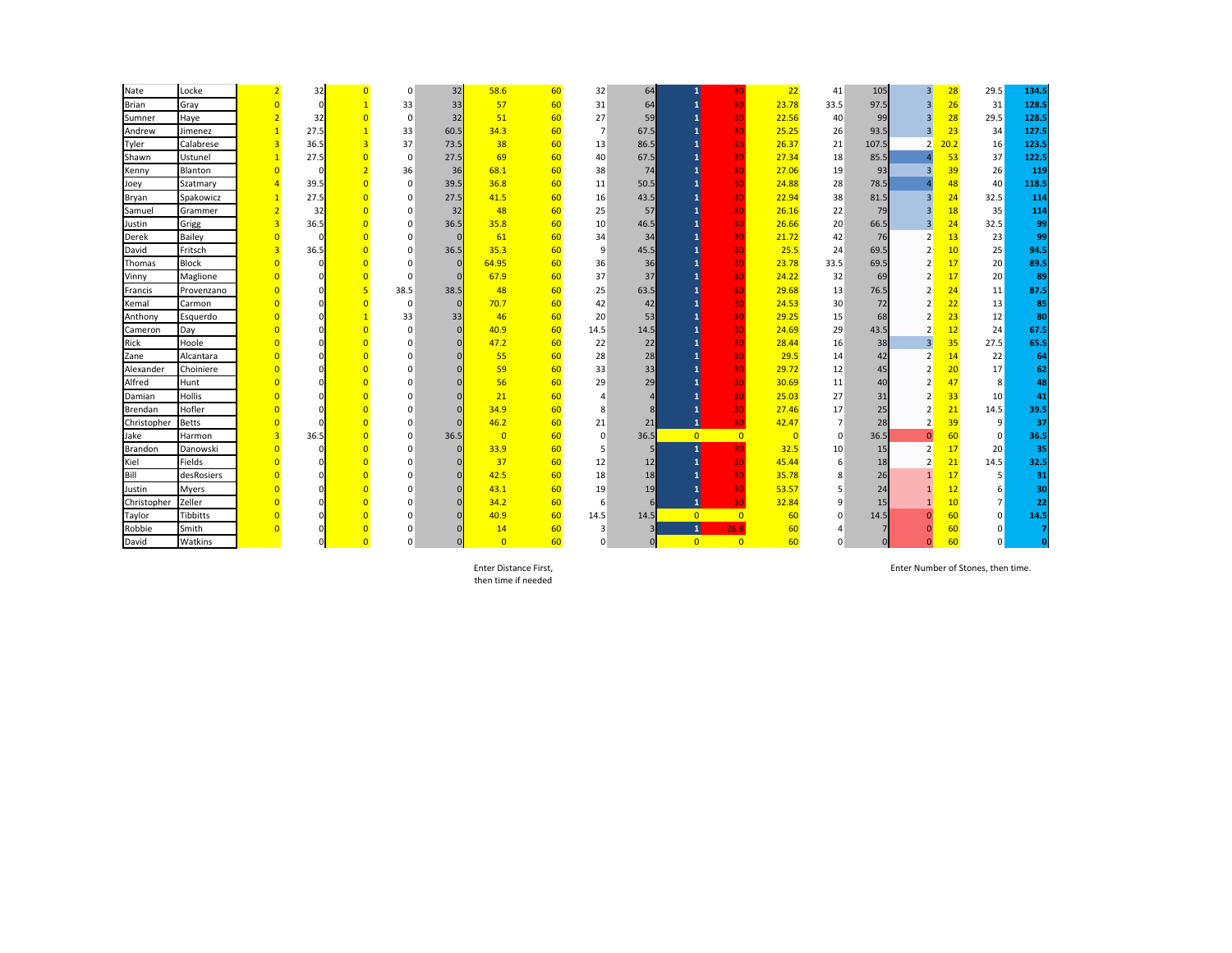| Division:   |                              |                | <b>Change yellow</b> |                          |                     |                      |            | Distance Time  |                     |                |              |              | Distance Time          |                                              |                      |           |                               |              |                      |              |
|-------------|------------------------------|----------------|----------------------|--------------------------|---------------------|----------------------|------------|----------------|---------------------|----------------|--------------|--------------|------------------------|----------------------------------------------|----------------------|-----------|-------------------------------|--------------|----------------------|--------------|
| Class:      | Athlete<br>Andrew<br>Clayton |                |                      |                          |                     |                      | Set These: | 80             | 60                  |                | Set These:   |              |                        | 30<br>60                                     |                      |           |                               |              |                      |              |
|             |                              |                |                      | <b>Dumbbell</b>          | <b>Car Deadlift</b> |                      |            |                | <b>Arm Over Arm</b> |                |              |              |                        | <b>Flip and Drag</b>                         |                      |           |                               | <b>Stone</b> |                      |              |
| 308-        |                              |                |                      | DB Reps BD Score DL Reps |                     | DL Score Sub Total   |            | Distance       | Time                | Score          | Sub Total    | <b>Flips</b> | <b>Distance</b>        | Time                                         | Score                | Sub Total | # Stones Time Score           |              |                      | <b>TOTAL</b> |
|             |                              |                | 6                    | 12                       | 5                   | 12                   | 24         | 80             | 35.63               | 12             | 36           |              | 30                     | 29.79                                        | 12                   | 48        | 4                             | 28.6         | 12                   | 60           |
|             | Reece                        | James          | $\overline{1}$       | 10.5                     | $\overline{0}$      | 0                    | 10.5       | 80             | 42.03               | 11             | 21.5         |              |                        | 51.28<br>30                                  | 8                    | 29.5      | 1                             | 9.43         | 5                    | 34.5         |
|             | ustin                        | Legere         | $\overline{1}$       | 10.5                     | $\Omega$            | $\Omega$             | 10.5       | 80             | 57.9                | 8              | 18.5         |              | 7.7                    | 60                                           | $\overline{7}$       | 25.5      | 2                             | 40.1         | 8                    | 33.5         |
|             | Chris                        | Alitz          | $\Omega$             |                          | $\Omega$            | 0                    |            | 80             | 51.19               | 10             | 10           |              |                        | 40.38<br>30                                  | 11                   | 21        | 3 <sup>1</sup>                | 48.9         | 11                   | 32           |
|             | Andrew                       | Sullivan       | $\Omega$             | $\Omega$                 | $\Omega$            | $\Omega$             |            | 80             | 58.28               | $\overline{7}$ | 7            |              |                        | 30<br>48.38                                  | -9                   | 16        | 2                             | 20.3         | 10 <sup>°</sup>      | 26           |
|             | Matthew                      | Webb           |                      |                          | $\overline{0}$      | $\mathbf 0$          |            | 68             | 60                  | $\overline{a}$ |              |              | $\mathbf{1}$           | 30<br>43.9                                   | 10                   | 14        | 2                             | 35.4         | 9                    | 23           |
|             | Adam                         | Shankle        |                      |                          | $\Omega$            | 0                    |            | 80             | 53.54               | 9              | q            |              | $\overline{0}$         | $\overline{0}$<br>60                         | $\Omega$             |           | 1                             | 7.33         | 7                    | 16           |
|             | David                        | Watkins        |                      |                          | $\Omega$            | $\Omega$             |            | 78             | 60                  |                |              |              | $\Omega$               | $\overline{0}$<br>60                         | $\Omega$             |           | 1                             | 8.92         | 6                    | 12           |
|             | Sean                         | Redmond        |                      |                          | $\Omega$            | $\Omega$             |            | 77<br>57.5     | 60                  |                |              |              | $\Omega$               | $\overline{0}$<br>60                         | n                    |           |                               | 31.3         | 4                    |              |
|             | Gary                         | Westrope       |                      |                          | $\Omega$            | $\Omega$             |            |                | 60                  |                |              |              | $\overline{0}$         | $\overline{0}$<br>60                         | $\Omega$             |           | $\bf{0}$                      | 60           | $\mathbf 0$          |              |
|             | Jame                         | Wilson         |                      |                          | $\overline{0}$      | $\Omega$<br>$\Omega$ |            | 41<br>39       | 60                  |                |              |              | $\Omega$<br>$\Omega$   | $\overline{0}$<br>60<br>$\overline{0}$<br>60 | $\Omega$<br>$\Omega$ |           | $\Omega$                      | 60<br>60     | $\Omega$<br>$\Omega$ |              |
|             | Rob                          | Ploth          |                      |                          |                     |                      |            |                | 60                  |                |              |              |                        |                                              |                      |           | $\overline{0}$                |              |                      |              |
|             |                              |                |                      | <b>Dumbbell</b>          | <b>Car Deadlift</b> |                      |            |                | <b>Arm Over Arm</b> |                |              |              |                        | <b>Flip and Drag</b>                         |                      |           |                               |              |                      |              |
| $308+$      |                              |                |                      | DB Reps BD Score DL Reps |                     | DL Score Sub Total   |            | Distance Time  |                     | Score          | Sub Total    | Flips        | <b>Distance</b>        | Time                                         | Score                |           | Sub Total # Stones Time Score | <b>Stone</b> |                      | <b>TOTAL</b> |
|             | Michael                      | Payne          | 0                    |                          |                     | 13                   | 13         | 80             | 37.35               | 16             | 29           |              |                        | 47.37                                        | 11                   | 40        | 3 <sup>1</sup>                | 30.5         | 16                   | 56           |
|             | Nill                         | Saybe          |                      | 16                       |                     | 13                   | 29         | 80             | 46.03               | 12             | 41           |              | 7.4                    | 60                                           | 6                    | 47        | 2                             | 25.7         | 9                    | 56           |
|             | Nick                         | Davis          | $\Omega$             |                          | -6                  | 16                   | 16         | 69             | 60                  | -6             | 22           |              |                        | 30<br>46                                     | 13                   | 35        | 2                             | 23.6         | 11                   | 46           |
|             | Frank                        | Quartucci      | $\Omega$             | $\Omega$                 | $\Omega$            | $\Omega$             | $\Omega$   | 80             | 42.49               | 14             | 14           |              |                        | 30<br>34.03                                  | 15.5                 | 29.5      | 2 <sup>1</sup>                | 19.1         | 12                   | 41.5         |
|             | <b>Nick</b>                  | Corgiat        | O                    | O                        | $\overline{0}$      | $\Omega$             |            | 80             | 49                  | 11             | 11           |              |                        | 30<br>36.65                                  | 15                   | 26        | 3 <sup>1</sup>                | 35.6         | 14                   | 40           |
|             | Mitch                        | Hughes         |                      | $\Omega$                 | $\overline{0}$      | $\Omega$             | $\sqrt{ }$ | 80             | 50.09               | 9              | 9            |              |                        | 30<br>47.16                                  | 12                   | 21        | 3 <sup>1</sup>                | 35           | 15                   | 36           |
|             | Xavier                       | Colter-Mosiman | n                    | O                        | $\overline{2}$      | 15                   | 15         | 63.2           | 60                  | $\Delta$       | 19           |              |                        | 30<br>55.6                                   | 8                    | 27        | $\mathbf{1}$                  | 6.9          | 8                    | 35           |
|             | Charles (Joe)                | Henderson      |                      |                          | $\overline{0}$      | $\mathbf 0$          | $\epsilon$ | 80             | 42.13               | 15             | 15           |              |                        | 39.4<br>30                                   | 14                   | 29        | $\mathbf{1}$                  | 33.2         | 5                    | 34           |
|             | ucas.                        | <b>Brum</b>    |                      |                          | $\Omega$            | $\Omega$             | $\Omega$   | 80             | 54.12               | 8              | $\mathsf{R}$ |              |                        | 48.12<br>30                                  | 10                   | 18        | $\overline{2}$                | 17.3         | 13                   | 31           |
|             | Adam                         | Turner         |                      |                          | $\Omega$            | $\Omega$             |            | 80             | 49.09               | 10             | 10           |              | 1                      | 30<br>55.4                                   | 9                    | 19        | 1                             | 7.89         | $\overline{7}$       | 26           |
|             | Jeremy                       | Gonzales       |                      |                          | $\Omega$            | $\Omega$             | $\Omega$   | 71.2           | 60                  | $\overline{7}$ |              |              | $\overline{1}$<br>24.8 | 60                                           | $7\overline{ }$      | 14        | 2 <sup>1</sup>                | 23.7         | 10 <sup>°</sup>      | 24           |
|             | ake                          | Pickett        |                      |                          |                     | 13                   | 13         | 51.3           | 60                  | $\overline{2}$ | 15           |              |                        | $\overline{0}$<br>60                         | $\Omega$             | 15        | $\Omega$                      | 60           | $\overline{0}$       | 15           |
|             | Shawn                        | Schellenger    |                      |                          | $\overline{0}$      | $\Omega$             |            | 80             | 44.59               | 13             | 13           |              | $\Omega$               | $\overline{0}$<br>60                         | $\Omega$             | 13        | $\Omega$                      | 60           | $\overline{0}$       | 13           |
|             | Tim                          | Downey         |                      |                          | $\overline{0}$      | $\Omega$             | $\Omega$   | 65.8           | 60                  | .5             |              |              | $\overline{0}$         | $\overline{0}$<br>60                         | $\Omega$             |           | 1                             | 13.2         | 6                    | 11           |
|             | Kevin                        | Creighton      |                      |                          | $\overline{0}$      | $\Omega$             |            | 58.2           | 60                  | 3              |              |              | $\overline{0}$         | $\overline{0}$<br>60                         | $\Omega$             |           | 1                             | 33.3         |                      |              |
|             | Chad                         | Oakland        | $\Omega$             |                          | $\Omega$            | $\mathbf 0$          |            | $\overline{0}$ | 60                  | $\Omega$       |              |              | $\overline{0}$         | $\overline{0}$<br>60                         | $\mathbf 0$          |           | $\overline{0}$                | 60           | $\Omega$             |              |
|             |                              |                |                      |                          |                     |                      |            |                |                     |                |              |              |                        |                                              |                      |           |                               |              |                      |              |
|             |                              |                |                      | <b>Dumbbell</b>          |                     | <b>Car Deadlift</b>  |            |                | <b>Arm Over Arm</b> |                |              |              |                        | <b>Flip and Drag</b>                         |                      |           |                               | <b>Stone</b> |                      |              |
| Overall SHW |                              |                |                      | DB Reps BD Score DL Reps |                     | DL Score Sub Total   |            | Distance Time  |                     | Score          | Sub Total    | <b>Flips</b> | <b>Distance</b>        | Time                                         | Score                |           | Sub Total # Stones Time Score |              |                      | <b>TOTAL</b> |
|             | Andrew                       | Clayton        | 6                    | 28                       | 5                   | 27                   | 55         | 80             | 35.63               | 28             | 83           |              | 30                     | 29.79                                        | 28                   | 111       | 4 <sup>1</sup>                | 28.6         | 28                   | 139          |
|             | Nill                         | Saybe          |                      | 26                       |                     | 24                   | 50         | 80             | 46.03               | 22             | 72           |              | 7.4                    | 60                                           | 12                   | 84        | 2 <sup>1</sup>                | 25.7         | 18                   | 102          |
|             | Michael                      | Payne          |                      | 0                        |                     | 24                   | 24         | 80             | 37.35               | 27             | 51           |              |                        | 47.37<br>30                                  | 20                   | 71        | 3 <sup>1</sup>                | 30.5         | 27                   | 98           |
|             | Nick                         | Davis          | $\Omega$             | O                        | -6                  | 28                   | 28         | 69             | 60                  | 10             | 38           |              |                        | 30<br>46                                     | 22                   | 60        | 2 <sup>1</sup>                | 9.14         | 23                   | 83           |
|             | Reece                        | James          |                      | 26                       | $\Omega$            | $\Omega$             | 26         | 80             | 42.03               | 26             | 52           |              |                        | 30<br>51.28                                  | 17                   | 69        | 1                             | 9.43         | 11                   | 80           |
|             | <b>Nick</b>                  | Corgiat        |                      | $\Omega$                 | $\overline{0}$      | $\Omega$             | -0         | 80             | 49                  | 21             | 21           |              |                        | 36.65<br>30                                  | 26                   | 47        | 3                             | 35.6         | 25                   | 72           |
|             | <sup>:</sup> rank            | Quartucci      |                      |                          | $\overline{0}$      | $\Omega$             |            | 80             | 42.49               | 24             | 24           |              |                        | 34.03<br>30                                  | 27                   | 51        | 2                             | 19.1         | 21                   | 72           |
|             | Justin                       | Legere         |                      | 26                       | $\Omega$            | $\Omega$             | 26         | 80             | 57.9                | 15             | 41           |              | 7.7                    | 60                                           | 13                   | 54        | $\overline{2}$                | 40.1         | 16                   | 70           |
|             | Chris                        | Alitz          |                      |                          | $\overline{0}$      | $\Omega$             | $\Omega$   | 80             | 51.19               | 18             | 18           |              |                        | 30<br>40.38                                  | 24                   | 42        | 3                             | 48.9         | 24                   | 66           |
|             | Mitch                        | Hughes         |                      |                          | $\overline{0}$      | $\mathbf 0$          | $\sqrt{ }$ | 80             | 50.09               | 19             | 19           |              |                        | 47.16<br>30                                  | 21                   | 40        | $\overline{3}$                | 35           | 26                   | 66           |
|             | Xavier                       | Colter-Mosiman |                      | $\Omega$                 | $\overline{2}$      | 26                   | 26         | 63.2           | 60                  | $\overline{7}$ | 33           |              |                        | 30<br>55.6                                   | 15                   | 48        | $\mathbf{1}$                  | 6.9          | 15                   | 63           |
|             | Charles (Joe)                | Henderson      |                      |                          | $\overline{0}$      | $\Omega$             |            | 80             | 42.13               | 25             | 25           |              |                        | 39.4<br>30                                   | 25                   | 50        | $\mathbf{1}$                  | 33.2         | 8                    | 58           |
|             | ucas                         | <b>Brum</b>    |                      |                          | $\overline{0}$      | $\Omega$             | $\Omega$   | 80             | 54.12               | 16             | 16           |              |                        | 48.12<br>30                                  | 19                   | 35        | 2                             | 17.3         | 22                   | 57           |
|             | Andrew                       | Sullivan       |                      |                          | $\Omega$            | $\Omega$             | $\sqrt{ }$ | 80             | 58.28               | 14             | 14           |              |                        | 30<br>48.38                                  | 18                   | 32        | 2                             | 20.3         | 20                   | 52           |
|             | Matthew                      | Webb           |                      |                          | $\Omega$            | $\Omega$             | $\Omega$   | 68             | 60                  | 9              | 9            |              |                        | 43.9<br>30                                   | 23                   | 32        | 2 <sup>1</sup>                | 35.4         | 17                   | 49           |
|             | Adam                         | Turner         |                      |                          | $\Omega$            | $\Omega$             |            | 80             | 49.09               | 20             | 20           |              |                        | 55.4<br>30                                   | 16                   | 36        | $\mathbf{1}$                  | 7.89         | 13                   | 49           |
|             | leremy                       | Gonzales       |                      |                          |                     | $\Omega$             |            | 71.2           | 60                  | 11             | 11           |              | $\mathbf{1}$<br>24.8   | 60                                           | 14                   | 25        | $\overline{2}$                | 23.7         | 19                   | 44           |
|             | Adam                         | Shankle        |                      |                          | $\Omega$            | $\Omega$             |            | 80             | 53.54               | 17             | 17           |              | $\overline{0}$         | $\overline{0}$<br>60                         | $\Omega$             | 17        | 1                             | 7.33         | 14                   | 31           |
|             | ake                          | Pickett        | 0                    | 0                        |                     | 24                   | 24         | 51.3           | 60                  | $\Delta$       | 28           |              | $\overline{0}$         | $\overline{0}$<br>60                         | $\Omega$             | 28        | $\mathbf{0}$                  | 60           | $\overline{0}$       | 28           |
|             | David                        | Watkins        | $\overline{0}$       | 0                        | $\Omega$            | $\Omega$             | $\Omega$   | 78             | 60                  | 13             | 13           |              | $\overline{0}$         | $\overline{0}$<br>60                         | $\overline{0}$       | 13        | 1                             | 8.92         | 12                   | 25           |
|             |                              |                |                      |                          |                     |                      |            |                |                     |                |              |              |                        |                                              |                      |           |                               |              |                      |              |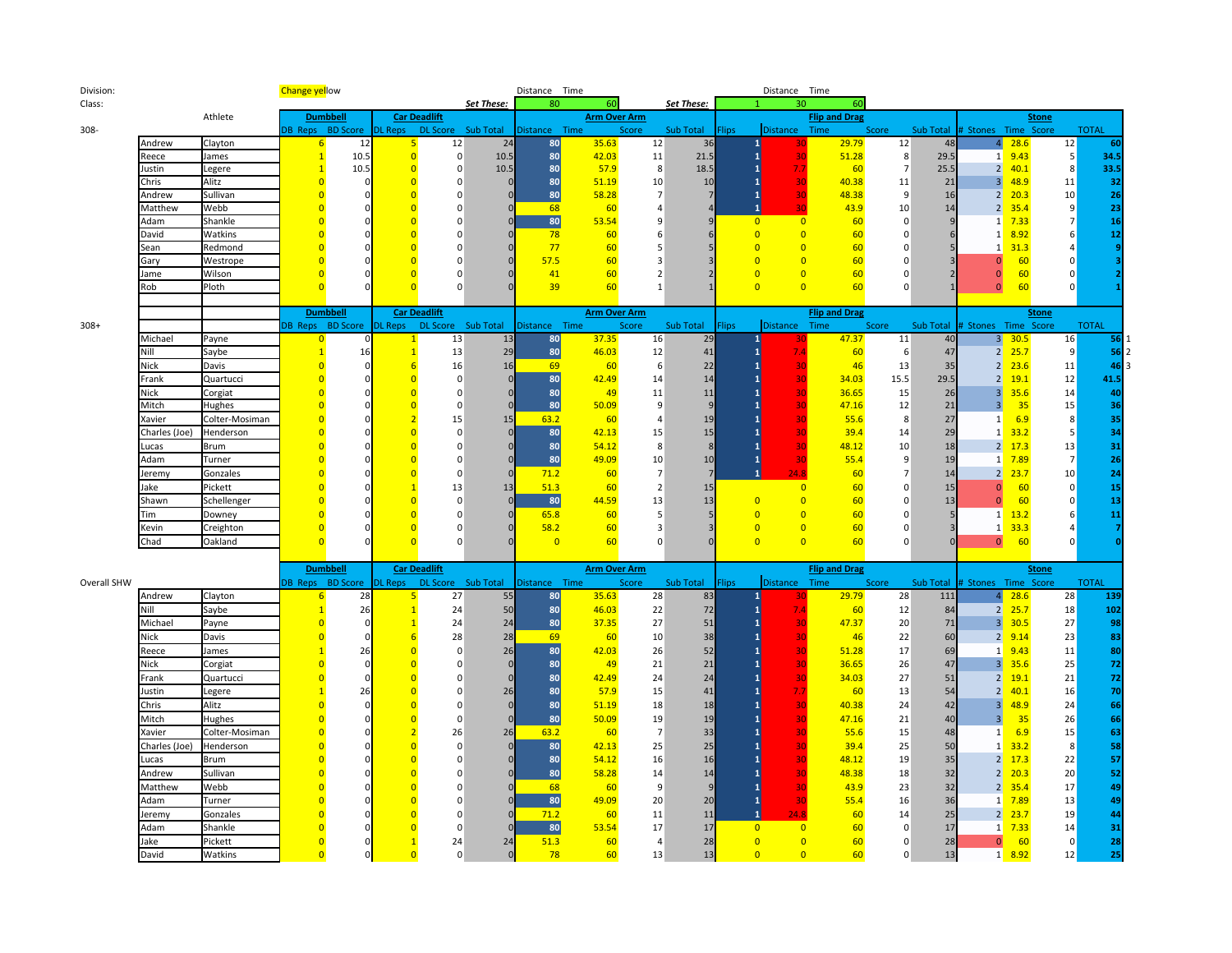| Shawn | Schellenger |  |  |               | 44.59 | 23 | 23 |  |  | 23              |      |    |    |
|-------|-------------|--|--|---------------|-------|----|----|--|--|-----------------|------|----|----|
| Sean  | Redmond     |  |  |               |       | ∸  |    |  |  | 12 <sup>1</sup> | 31.3 |    |    |
| Tim   | Downey      |  |  | $5.8^{\circ}$ |       |    |    |  |  |                 | 13.2 | ⊥∪ | 18 |
| Kevin | Creighton   |  |  | 58.2          |       |    |    |  |  |                 | 33.3 |    |    |
| Gary  | Westrope    |  |  | <u>57.5</u>   |       |    |    |  |  |                 |      |    |    |
| Jame  | Wilson      |  |  |               |       |    |    |  |  |                 |      |    |    |
| Rob   | Ploth       |  |  |               |       |    |    |  |  |                 |      |    |    |
| Chad  | Oakland     |  |  |               |       |    |    |  |  |                 |      |    |    |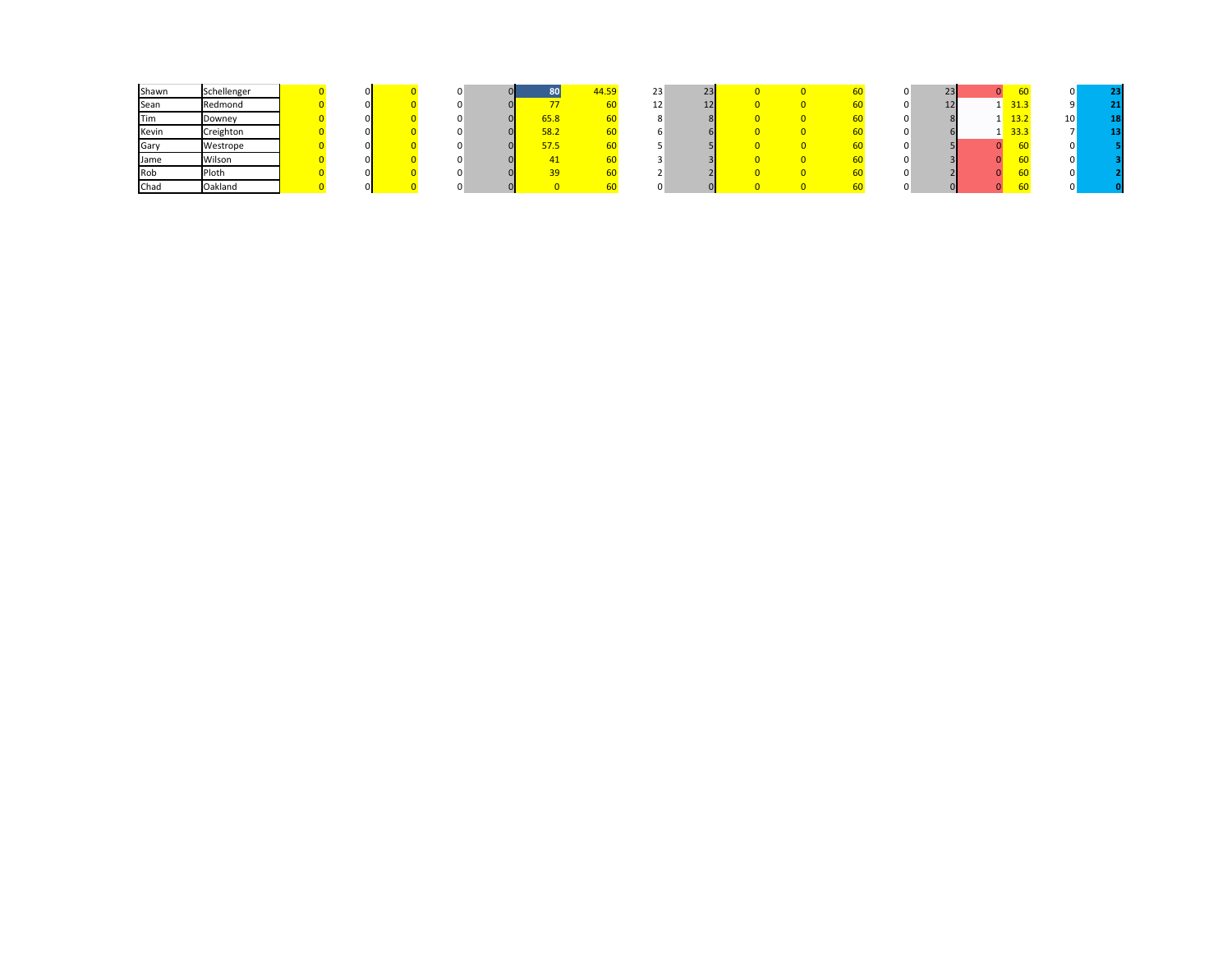| Division:       |               |              | <b>Change yellow</b> |                          |                     |                     |            | Distance Time |                     |                |            |              | Distance Time      |                      |                         |                  |                               |      |                         |              |
|-----------------|---------------|--------------|----------------------|--------------------------|---------------------|---------------------|------------|---------------|---------------------|----------------|------------|--------------|--------------------|----------------------|-------------------------|------------------|-------------------------------|------|-------------------------|--------------|
| Class:          |               |              |                      |                          |                     |                     | Set These: | 80            | 60                  |                | Set These: |              | 30                 | 60                   |                         |                  |                               |      |                         |              |
|                 |               | Athlete      |                      | <b>Dumbbell</b>          |                     | <b>Car Deadlift</b> |            |               | <b>Arm Over Arm</b> |                |            |              |                    | <b>Flip and Drag</b> |                         |                  |                               |      | <b>Stone</b>            |              |
| 50+ LW Mstr     |               |              |                      | DB Reps BD Score         | <b>DL Reps</b>      | DL Score Sub Total  |            | Distance Time |                     | Score          | Sub Total  | Flips        | <b>Distance</b>    | Time                 | Score                   | <b>Sub Total</b> | # Stones Time Score           |      |                         | <b>TOTAL</b> |
|                 | Michael       | Tomlin       | $\overline{a}$       |                          | 12                  | 1                   |            | 80            | 56.6                | 1              |            |              |                    | 1:00                 | $\overline{3}$          |                  | 3 <sup>1</sup>                | 44.9 | 3                       | 11           |
|                 | Bryon         | Keim         | $\overline{3}$       | $\overline{2}$           | 13                  | $2.5\,$             | 4.5        | 80            | 50.5                | $\overline{2}$ | 6.5        |              | 30<br>$\mathbf{1}$ | 1:12                 | $\overline{2}$          | 8.5              | $2 \mid$                      | 30.4 | $\overline{2}$          | $10.5\,$     |
|                 | Mike          | Roberts      | $\overline{2}$       | $\mathbf{1}$             | 13                  | 2.5                 | 3.5        | 80            | 39.4                | 3              | 6.5        |              |                    | 1:26                 | $\vert$ 1               | 7.5              | $\Omega$                      | 60   | $\Omega$                | 7.5          |
|                 |               |              |                      |                          |                     |                     |            |               |                     |                |            |              |                    |                      |                         |                  |                               |      |                         |              |
|                 |               |              |                      | <b>Dumbbell</b>          |                     | <b>Car Deadlift</b> |            |               | <b>Arm Over Arm</b> |                |            |              |                    | <b>Flip and Drag</b> |                         |                  |                               |      | <b>Stone</b>            |              |
| 198             |               |              |                      | DB Reps BD Score DL Reps |                     | DL Score Sub Total  |            | Distance Time |                     | Score          | Sub Total  | <b>Flips</b> | <b>Distance</b>    | Time                 | Score                   |                  | Sub Total # Stones Time Score |      |                         | <b>TOTAL</b> |
|                 | Ben           | Lambousis    | 9                    |                          | 10                  | 5.5                 | 11.5       | 75.3          | 60                  | 5              | 16.5       |              | 30                 | 30.6                 | 5 <sup>1</sup>          | 21.5             |                               | 30.1 | 6                       | 27.5         |
|                 | Robert        | Fuciarelli   | 3                    | 4.5                      | 10                  | 5.5                 | 10         | 67            | 60                  | 3              | 13         |              | 30                 | 31.71                | $\overline{4}$          | 17               |                               | 44   | 5                       | 22           |
|                 | John          | Edmondson    |                      | 4.5                      | $\overline{0}$      | 0                   | 4.5        | 65            | 60                  |                | 6.5        |              | 30                 | 30.22                | 6                       | 12.5             |                               | 54   | $\overline{4}$          | 16.5         |
|                 | Jermaine      | Loughney     |                      |                          |                     | $\overline{4}$      |            | 80            | 58                  | 6              | 13         |              | 30                 | 44                   | 3                       | 16               | 0                             | 60   | $\mathbf 0$             | 16           |
|                 | Curtis        | Johns        |                      |                          | $\Omega$            | 0                   |            | 72            | 60                  | 4              |            |              | 30                 | 47.81                | $\overline{2}$          |                  | $\mathbf{1}$                  | 15.5 | 3                       |              |
|                 | Douglas       | Newman       |                      |                          |                     | $\Omega$            |            | 59.2          | 60                  | $\mathbf{1}$   |            |              |                    | 49.12                | $\mathbf{1}$            |                  | $\mathbf{0}$                  | 60   | $\Omega$                |              |
|                 |               |              |                      |                          |                     |                     |            |               |                     |                |            |              |                    |                      |                         |                  |                               |      |                         |              |
|                 |               |              |                      | <b>Dumbbell</b>          |                     | <b>Car Deadlift</b> |            |               | <b>Arm Over Arm</b> |                |            |              |                    | <b>Flip and Drag</b> |                         |                  |                               |      | <b>Stone</b>            |              |
| 220             |               |              |                      | DB Reps BD Score         | <b>DL Reps</b>      | DL Score Sub Total  |            | Distance Time |                     | Score          | Sub Total  | <b>Flips</b> | <b>Distance</b>    | Time                 | Score                   | Sub Total        | # Stones Time Score           |      |                         | <b>TOTAL</b> |
|                 | Tv            | Roberts      | 11                   | 19                       | -7                  | 12                  | 31         | 80            | 51.09               | 15             | 46         |              | 1<br>30            | 25.87                | 19                      | 65               |                               | 16.2 | 19                      | 84           |
|                 | Paul          | Laudenslager | 9                    | 18                       | 6                   | $11\,$              | 29         | 80            | 46.25               | 18             | 47         |              | 30                 | 26.07                | 18                      | 65               |                               | 21.2 | 17                      | 82           |
|                 | Tony          | Kalisz       |                      | 16                       | $\overline{q}$      | 13.5                | 29.5       | 80            | 59.6                | 8              | 37.5       |              | 30                 | 30.75                | 17                      | 54.5             |                               | 17.7 | 18                      | 72.5         |
|                 | Cory          | Brown        |                      | 16                       | 13                  | 17.5                | 33.5       | 80            | 55.94               | 11             | 44.5       |              | 30                 | 34.16                | 11                      | 55.5             |                               | 37.8 | 12                      | 67.5         |
|                 | Matt          | Timmons      |                      | 10.5                     |                     | 9                   | 19.5       | 80            | 43.22               | 19             | 38.5       |              | 30                 | 31.69                | 14                      | 52.5             |                               | 40.9 | 11                      | 63.5         |
|                 | Thad          | Bowersock    |                      | 10.5                     | 11                  | 15.5                | 26         | 70.4          | 60                  | -5             | 31         |              | 30                 | 32.57                | 13                      | 44               |                               | 22.7 | 16                      | 60           |
|                 | Christopher   | Brown        |                      | $\overline{7}$           | 3                   | $\overline{7}$      | 14         | 80            | 53.84               | 13             | 27         |              | 30                 | 30.81                | 16                      | 43               |                               | 27.5 | 15                      | 58           |
|                 | Kurt          | Hessenbruch  |                      | $\overline{4}$           | 13                  | 17.5                | 21.5       | 80            | 55.87               | 12             | 33.5       |              | 30                 | 46.19                | 5                       | 38.5             |                               | 32.4 | 13                      | 51.5         |
|                 | Matt          | Tripp        |                      | 16                       | $\overline{9}$      | 13.5                | 29.5       | 78            | 60                  | $\overline{7}$ | 36.5       |              | 30 <sup>2</sup>    | 46.22                | $\overline{a}$          | 40.5             | 3                             | 21.1 | 10 <sup>°</sup>         | 50.5         |
|                 | Chad          | <b>Bates</b> |                      | $\Delta$                 | 11                  | 15.5                | 19.5       | 80            | 57.31               | 10             | 29.5       |              | 30                 | 49.88                | $\overline{\mathbf{3}}$ | 32.5             | 4                             | 28.7 | 14                      | 46.5         |
|                 | Robert        | Pensari      |                      | 10.5                     |                     | 7.5                 | 18         | 80            | 57.59               | 9              | 27         |              | 30                 | 34.69                | 10                      | 37               | 3 <sup>1</sup>                | 27.1 | 8                       | 45           |
|                 | Dave          | Memont       |                      | 10.5                     | $\Omega$            | 0                   | 10.5       | 80            | 52.56               | 14             | 24.5       |              | 30                 | 31.59                | 15                      | 39.5             | 3                             | 44.5 | $\overline{\mathbf{5}}$ | 44.5         |
|                 | Eric          | Pantaleone   |                      | 8                        | 17                  | 19                  | 27         | 62.4          | 60                  | $\overline{2}$ | 29         |              | 30                 | 33.12                | 12                      | 41               | $\mathbf{1}$                  | 12.6 | $\overline{2}$          | 43           |
|                 | Robert        | Chaisson     |                      | 13                       |                     | 7.5                 | 20.5       | 70            | 60                  | $\overline{4}$ | 24.5       |              | 30                 | 37.16                | 9                       | 33.5             | 3                             | 33.4 | 7                       | 40.5         |
|                 | Thad          | Forehand     |                      |                          |                     | 4.5                 | 8.5        | 80            | 48.25               | 17             | 25.5       |              | 30                 | 52.07                | $\overline{2}$          | 27.5             | 3                             | 26.3 | 9                       | 36.5         |
|                 | Greg          | Case         |                      |                          |                     | 4.5                 | 8.5        | 80            | 49.56               | 16             | 24.5       |              | 30                 | 57.81                | $\mathbf{1}$            | 25.5             | 2 <sup>1</sup>                | 32.4 | $\overline{4}$          | 29.5         |
|                 | Clarke        | Atwell       |                      |                          |                     | 10                  | 10         | 72.9          | 60                  | 6              | 16         |              | 30                 | 40.75                | $\overline{7}$          | 23               | 3                             | 44.2 | 6                       | 29           |
|                 | Sean          | Coffey       |                      | 14                       | $\Omega$            | $\mathbf 0$         | 14         | 67.3          | 60                  | 3              | 17         |              | 30                 | 38.65                | 8                       | 25               | $\mathbf{1}$                  | 12.6 | 3                       | 28           |
|                 | <b>Brasos</b> | Mason        |                      |                          |                     | $\Omega$            |            | 59.4          | 60                  |                |            |              | 30                 | 42.38                | 6                       | 11               | 1                             | 15.6 | $\mathbf{1}$            | 12           |
|                 |               |              |                      |                          |                     |                     |            |               |                     |                |            |              |                    |                      |                         |                  |                               |      |                         |              |
|                 |               |              |                      | <b>Dumbbell</b>          | <b>Car Deadlift</b> |                     |            |               | <b>Arm Over Arm</b> |                |            |              |                    | <b>Flip and Drag</b> |                         |                  |                               |      | <b>Stone</b>            |              |
| Overall MW Mstr |               |              |                      | B Reps BD Score          | <b>DL Reps</b>      | DL Score Sub Total  |            | Distance Time |                     | Score          | Sub Total  | <b>Flips</b> | Distance Time      |                      | Score                   | Sub Total        | # Stones Time Score           |      |                         | <b>TOTAL</b> |
|                 | Ty            | Roberts      | 11                   | 25                       |                     | 16                  | 41         | 80            | 51.09               | 21             | 62         |              |                    | 25.87                | 25                      | 87               |                               | 16.2 | 25                      | 112          |
|                 | Paul          | Laudenslager | 9                    | 23.5                     | $6\overline{6}$     | 15                  | 38.5       | 80            | 46.25               | 24             | 62.5       |              | 30 <sup>2</sup>    | 26.07                | 24                      | 86.5             |                               | 21.2 | 23                      | 109.5        |
|                 | Tony          | Kalisz       | $\overline{8}$       | 21                       | $\overline{9}$      | 17.5                | 38.5       | 80            | 59.6                | 13             | 51.5       |              | 30                 | 30.75                | 21                      | 72.5             |                               | 17.7 | 24                      | 96.5         |
|                 | Ben           | Lambousis    |                      | 23.5                     | 10                  | 19.5                | 43         | 75.3          | 60                  | 11             | 54         |              | 30                 | 30.6                 | 22                      | 76               |                               | 30.1 | 19                      | 95           |
|                 | Cory          | Brown        |                      | 21                       | 13                  | 23.5                | 44.5       | 80            | 55.94               | 17             | 61.5       |              | 30                 | 34.16                | 14                      | 75.5             |                               | 37.8 | 17                      | 92.5         |
|                 | Matt          | Timmons      |                      | 15.5                     | $\overline{A}$      | 12                  | 27.5       | 80            | 43.22               | 25             | 52.5       |              | 30                 | 31.69                | 18                      | 70.5             |                               | 40.9 | 16                      | 86.5         |
|                 | Thad          | Bowersock    |                      | 15.5                     | 11                  | 21.5                | 37         | 70.4          | 60                  | 8              | 45         |              | 30                 | 32.57                | 16                      | 61               |                               | 22.7 | 22                      | 83           |
|                 | Christopher   | Brown        |                      | 10                       | 3                   | 10                  | 20         | 80            | 53.84               | 19             | 39         |              | 30                 | 30.81                | 20                      | 59               |                               | 27.5 | 21                      | 80           |
|                 | Kurt          | Hessenbruch  |                      | 6.5                      | 13                  | 23.5                | 30         | 80            | 55.87               | 18             | 48         |              | 30                 | 46.19                | $\overline{7}$          | 55               |                               | 32.4 | <b>18</b>               | 73           |
|                 | Matt          | Tripp        |                      | 21                       | $\overline{9}$      | 17.5                | 38.5       | 78            | 60                  | 12             | 50.5       |              | 30                 | 46.22                | 6                       | 56.5             | 3 <sup>1</sup>                | 21.1 | 13                      | 69.5         |
|                 | Robert        | Fuciarelli   |                      | 12                       | 10                  | 19.5                | 31.5       | 67            | 60                  | 5              | 36.5       |              | 30                 | 31.71                | 17                      | 53.5             |                               | 44   | 15                      | 68.5         |
|                 | Chad          | <b>Bates</b> |                      | 6.5                      | 11                  | 21.5                | 28         | 80            | 57.31               | 16             | 44         |              | 30                 | 49.88                | 3                       | 47               |                               | 28.7 | 20                      | 67           |
|                 | Robert        | Pensari      |                      | 15.5                     | 3                   | 10                  | 25.5       | 80            | 57.59               | 15             | 40.5       |              | 30                 | 34.69                | 13                      | 53.5             | 3                             | 27.1 | 11                      | 64.5         |
|                 | Dave          | Memont       |                      | 15.5                     | $\overline{0}$      | $\mathbf 0$         | 15.5       | 80            | 52.56               | 20             | 35.5       |              | 30                 | 31.59                | 19                      | 54.5             | 3                             | 44.5 | 8                       | 62.5         |
|                 | Eric          | Pantaleone   |                      | 12                       | 17                  | 25                  | 37         | 62.4          | 60                  | $\overline{3}$ | 40         |              | 30                 | 33.12                | 15                      | 55               | $\mathbf{1}$                  | 12.6 | 5                       | 60           |
|                 | Robert        | Chaisson     |                      | 18                       |                     | 10                  | 28         | 70            | 60                  | $\overline{ }$ | 35         |              | 30                 | 37.16                | 12                      | 47               | 3                             | 33.4 | 10 <sup>°</sup>         | 57           |
|                 | John          | Edmondson    |                      | 12                       | $\overline{0}$      | $\mathbf 0$         | 12         | 65            | 60                  | Δ              | 16         |              | 30                 | 30.22                | 23                      | 39               |                               | 54   | 14                      | 53           |
|                 | Thad          | Forehand     |                      | 6.5                      |                     | 7.5                 | 14         | 80            | 48.25               | 23             | 37         |              | 30                 | 52.07                | $\overline{2}$          | 39               | 3 <sup>1</sup>                | 26.3 | 12                      | 51           |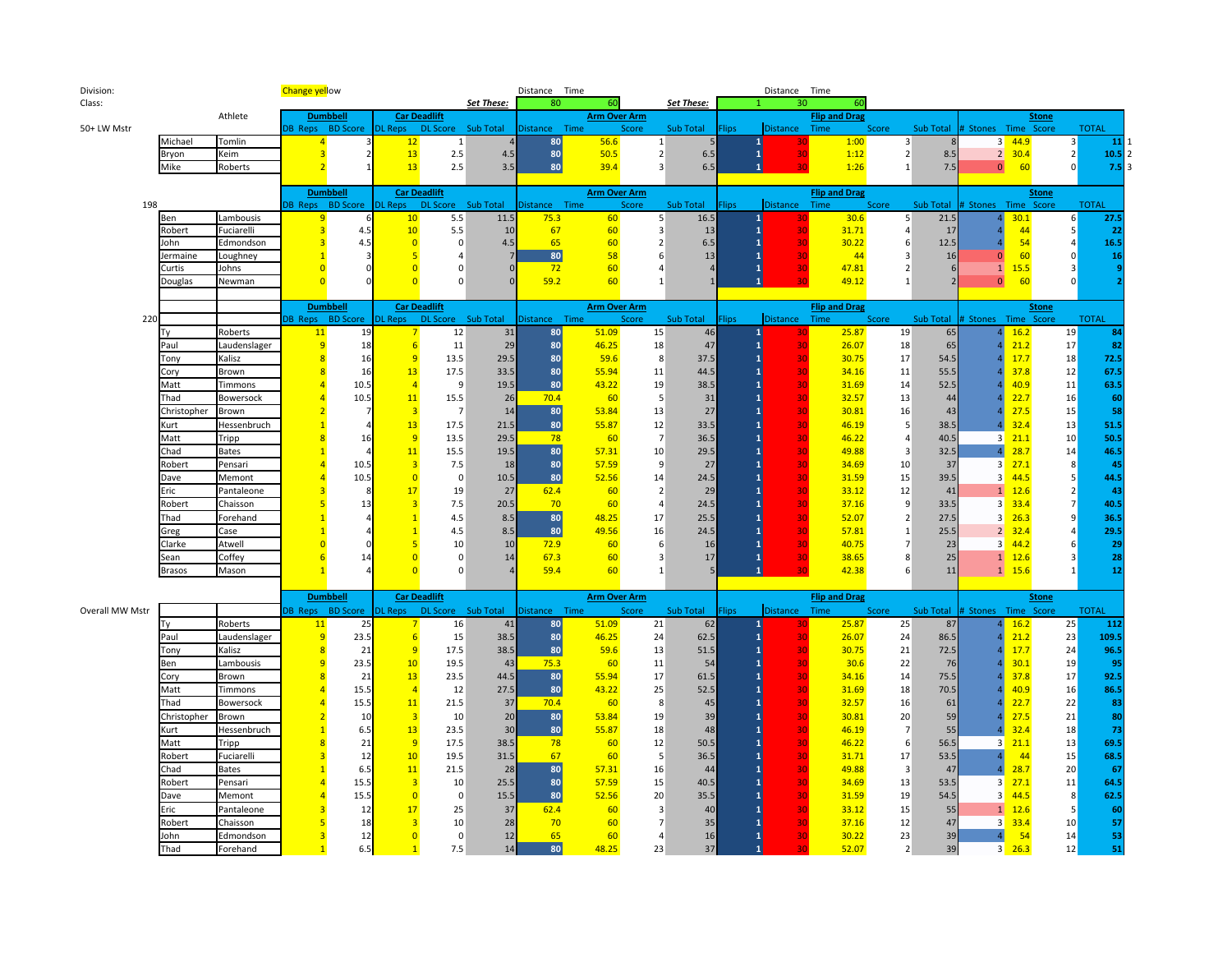| Greg          | Case     | 6.5 | ر. ، |      |      | 19.5 <sub>b</sub> | 22 | $\sim$<br>36 |  | 57.81 |     |      | 32.4           |      |
|---------------|----------|-----|------|------|------|-------------------|----|--------------|--|-------|-----|------|----------------|------|
| Clarke        | Atwell   |     | 13.5 | 13.5 | 72.9 |                   | 10 | 23.5         |  | 40.75 | 10  | 33.5 | $-44.2$        | 42.5 |
| Jermaine      | Loughney | 6.5 | 13.5 | 20   |      |                   | ÷. | 34           |  |       |     |      |                |      |
| Sean          | Coffey   | 19  |      |      | 67.3 |                   |    | $\sim$<br>25 |  | 38.65 | . . |      | $\sim$<br>12.6 |      |
| <b>Brasos</b> | Mason    | 6.5 |      | D.J  | 59.4 |                   |    | 8.5          |  | 42.38 |     | 17.5 | 15.6           | 20.5 |
| Curtis        | Johns    |     |      |      |      |                   |    |              |  | 47.81 |     |      | 15.5           |      |
| Douglas       | Newman   |     |      |      |      |                   |    |              |  | 49.1  |     |      |                |      |

Enter Number of Stones, then time.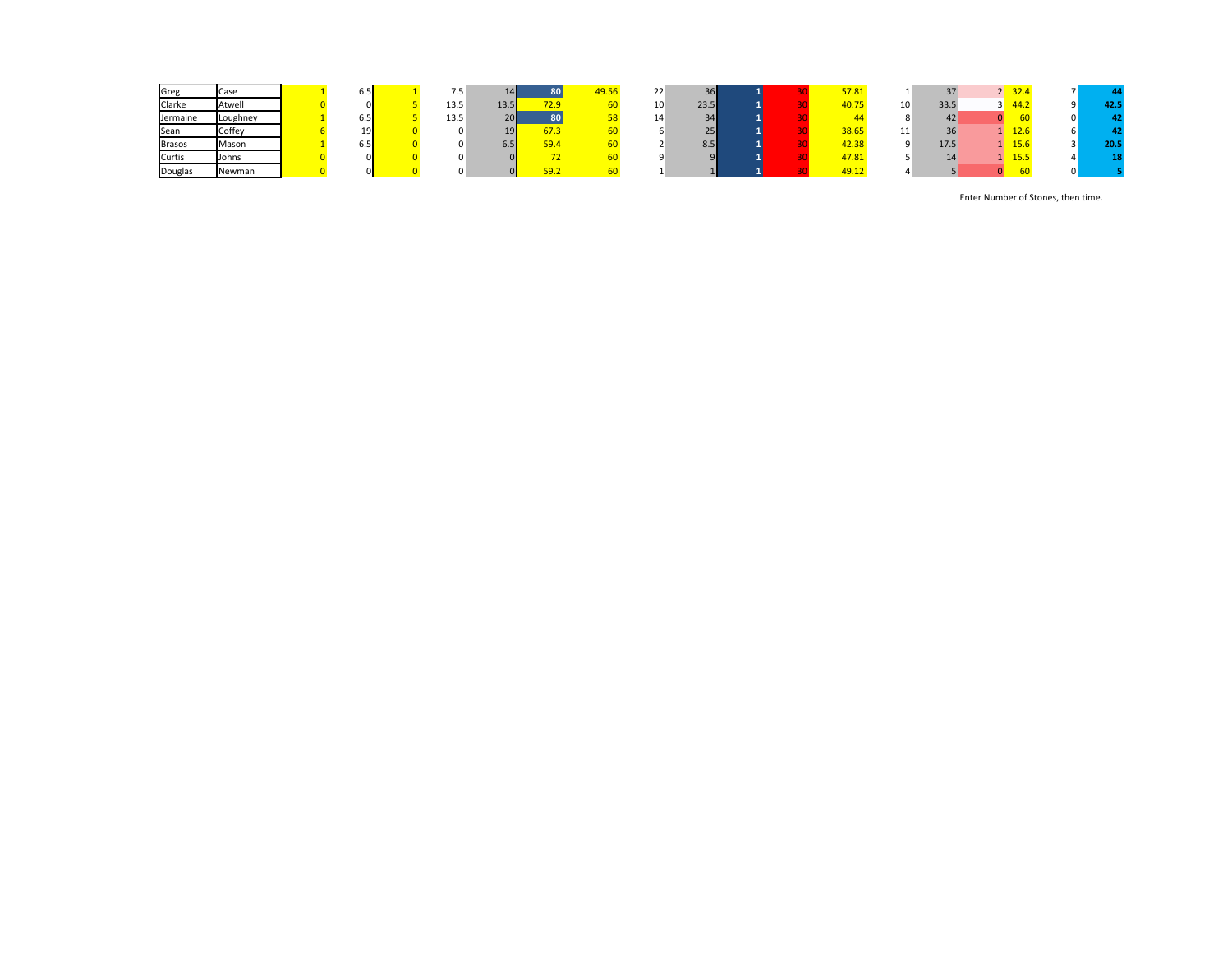|                 |              |                | <b>Change yellow</b> |                         |                 |                                             | <b>Set These:</b> | Distance Time<br>80 | 60                  |                | Set These:      |              | Distance Time<br>30                                    | 60                      |                |           |                                        |              |                         |
|-----------------|--------------|----------------|----------------------|-------------------------|-----------------|---------------------------------------------|-------------------|---------------------|---------------------|----------------|-----------------|--------------|--------------------------------------------------------|-------------------------|----------------|-----------|----------------------------------------|--------------|-------------------------|
| Class:          |              | Athlete        |                      | <b>Dumbbell</b>         |                 | <b>Car Deadlift</b>                         |                   |                     | <b>Arm Over Arm</b> |                |                 |              |                                                        | <b>Flip and Drag</b>    |                |           |                                        | <b>Stone</b> |                         |
| $50+$           |              |                |                      | DB Reps BD Score        |                 | DL Reps DL Score Sub Total                  |                   | Distance Time       |                     | <b>Score</b>   | Sub Total Flips |              | Distance Time                                          |                         | Score          | Sub Total | # Stones Time Score                    |              | <b>TOTAL</b>            |
|                 | Wade         | Johnson        | $\mathbf{1}$         |                         | 10              | 3                                           |                   | 45.5                | 60                  | 1              |                 |              | 16.6<br>1                                              | 60                      | $\vert$ 1      |           | $1 \quad 44.2$                         |              | 2                       |
|                 | Mel          | Young          | $\overline{0}$       |                         | 9               | 2                                           |                   | 80                  | 59.87               | 3              |                 |              | 30                                                     | 46.96                   | $\overline{3}$ |           | $\mathbf{0}$                           |              |                         |
|                 | Mike         | <b>Beyers</b>  | $\overline{0}$       |                         | 6               | $\mathbf{1}$                                |                   | 74.2                | 60                  | $\overline{2}$ |                 |              | 30                                                     | 51.9                    | $\overline{2}$ |           | 2<br>30                                |              |                         |
|                 |              |                |                      |                         |                 |                                             |                   |                     |                     |                |                 |              |                                                        |                         |                |           |                                        |              |                         |
|                 |              |                |                      | <b>Dumbbell</b>         |                 | <b>Car Deadlift</b>                         |                   |                     | <b>Arm Over Arm</b> |                |                 |              |                                                        | <b>Flip and Drag</b>    |                |           |                                        | <b>Stone</b> |                         |
| $242 -$         |              |                |                      | DB Reps BD Score        |                 | DL Reps  DL Score  Sub Total                |                   | Distance Time       |                     | Score          | Sub Total       | <b>Flips</b> | Distance                                               | Time                    | Score          | Sub Total | # Stones Time Score                    |              | <b>TOTAL</b>            |
|                 | Robert       | Casalnova      | $\mathbf{1}$         |                         | 6               | 6 <sup>1</sup>                              | 12                | 59.4                | 60                  | 6              | 18              |              | 30                                                     | 34.53                   | 5.5            | 23.5      | 4 <sup>1</sup><br>31.8                 |              | 29.5<br>$6 \mid$        |
|                 | Paul         | May            | $\Omega$             |                         | $\Omega$        | $\overline{0}$                              |                   | 49                  | 60                  | $\Delta$       |                 |              | 30                                                     | 48.25                   | 5              |           | 2<br>20                                |              | 13                      |
|                 | Mike         | Craig          | $\Omega$             |                         | $\Omega$        | $\Omega$                                    |                   | 49.9                | 60                  | 5              | 5               |              | 30                                                     | 57.41                   | $\Delta$       |           | 2<br>27.3                              |              | 12<br>$\mathbf{R}$      |
|                 | Hans         | Pirman         |                      |                         | $\Omega$        | $\Omega$                                    |                   | 46                  | 60                  | 3              |                 |              | $\overline{0}$                                         | $\overline{0}$          | $\overline{2}$ |           | 2<br>19.7                              |              | 10<br>-5                |
|                 | Roy          | Adams          |                      |                         | $\Omega$        | $\Omega$                                    |                   | 45.4                | 60                  | $\overline{2}$ | 2               |              | 16.4                                                   | 60                      | 3              |           | 9.33<br>$1\overline{ }$                |              | $\overline{2}$          |
|                 | Jim          | Morris         |                      |                         |                 | $\Omega$                                    |                   | $\overline{0}$      | 60                  | $\Omega$       | $\Omega$        |              | $\overline{0}$                                         | 60                      | $\Omega$       |           | $\overline{0}$                         | 60           |                         |
|                 |              |                |                      |                         |                 |                                             |                   |                     |                     |                |                 |              |                                                        |                         |                |           |                                        |              |                         |
|                 |              |                |                      | <b>Dumbbell</b>         |                 | <b>Car Deadlift</b>                         |                   |                     | <b>Arm Over Arm</b> |                |                 |              |                                                        | <b>Flip and Drag</b>    |                |           |                                        | <b>Stone</b> |                         |
| $242+$          |              |                |                      | <b>DB</b> Reps BD Score |                 | DL Reps  DL Score  Sub Total                |                   | <b>Distance</b>     |                     | Score          | Sub Total       | <b>Flips</b> | <b>Distance</b>                                        | Time                    | Score          | Sub Total | # Stones Time Score                    |              | <b>TOTAL</b>            |
|                 | Troy         | Bennett        | 6                    | 17                      | 10              | 17                                          | 34                | 56                  | 60                  | 13             | 47              |              | $\mathbf{1}$                                           | 33.47                   | 15             | 62        | 54.8<br>4 <sup>1</sup>                 |              | 14                      |
|                 | Darren       | Zola           |                      | 15                      | $\overline{8}$  | 16                                          | 31                | 58.3                | 60                  | 15             | 46              |              | 30                                                     | 23.1                    | 17             | 63        | 3 <sup>1</sup><br>27.7                 |              | 13<br>76                |
|                 | Tom          | Masters        |                      | 16                      |                 | 6                                           | 22                | 66.8                | 60                  | 17             | 39              |              | 19.5<br>$\mathbf{1}$                                   | 60                      | $\overline{2}$ | 41        | 48.7<br>$\overline{3}$                 |              | 12<br>53                |
|                 | Matt         | Krulic         | $\Omega$             | $\Omega$                | $5\overline{5}$ | 11.5                                        | 11.5              | 63.3                | 60                  | 16             | 27.5            |              | $\mathbf{1}$<br>30                                     | 47.94                   | 9              | 36.5      | 2<br>13.1                              |              | 11<br>47.5              |
|                 | Ed           | Stefany        | $\Omega$             |                         | $\overline{2}$  | 8.5                                         | 8.5               | 47.4                | 60                  | 11             | 19.5            |              | $\mathbf{1}$<br>30                                     | 46.97                   | 10             | 29.5      | 42.3                                   |              | 17<br>46.5              |
|                 | Michael      | Fortress       |                      |                         | 5               | $11.5\,$                                    | 11.5              | 44                  | 60                  | 6              | 17.5            |              | $\overline{1}$<br>30                                   | 39.96                   | 13             | 30.5      | 45.9                                   |              | 16<br>46.5              |
|                 | Mike         | Lohman         | $\Omega$             |                         | $\overline{1}$  | 6                                           |                   | 58                  | 60                  | 14             | 20              |              | 30<br>$\mathbf{1}$                                     | 33.25                   | 16             | 36        | 2<br>17.2                              |              | $\overline{7}$<br>43    |
|                 | James        | Campbell       |                      |                         | $\overline{2}$  | 8.5                                         | 8.5               | 50.4                | 60                  | 12             | 20.5            |              | $\mathbf{1}$<br>30                                     | 50                      | -6             | 26.5      | 46.6<br>$\overline{a}$                 |              | 41.5<br>15              |
|                 | Chris        | Vachio         |                      |                         |                 | 14.5                                        | 14.5              | 26.8                | 60                  | $\overline{2}$ | 16.5            |              | 30                                                     | 46.84                   | 11             | 27.5      | 13.2<br>2                              |              | 10<br>37.5              |
|                 | Jason        | Glasch         |                      |                         | 5               | 11.5                                        | 11.5              | 44.3                | 60                  | 8              | 19.5            |              | 30                                                     | 48.34                   | 8              | 27.5      | 13.8<br>2                              |              | 35.5<br>8               |
|                 | Chris        | Porter         |                      |                         | $\overline{1}$  | 6                                           |                   | 40.8                | 60                  | $\overline{3}$ | <b>c</b>        |              | $\mathbf{1}$<br>30                                     | 38.07                   | 14             | 23        | 2<br>13.3                              |              | 32<br>9                 |
|                 | Samuel       | Gissing        |                      |                         |                 | 14.5                                        | 14.5              | 46.8                | 60                  | 9              | 23.5            |              | $\overline{1}$<br>30                                   | 60                      | $\overline{3}$ | 26.5      | 43.8<br>2                              |              | 31.5<br>5               |
|                 | Charlie      | Rice           |                      |                         | $\Omega$        | $\mathbf 0$                                 |                   | 44.2                | 60                  | $\overline{7}$ | 7               |              | 30<br>$\mathbf{1}$                                     | 42.34                   | 12             | 19        | 22.9<br>2                              |              | 25<br>6                 |
|                 | William      | Fateiger       |                      |                         | $\overline{0}$  | 0                                           |                   | 47.1                | 60                  | 10             | 10              |              | 30<br>$\mathbf{1}$                                     | 52.22                   | $\overline{4}$ | 14        | $1 \quad 35.1$                         |              | 17<br>3                 |
|                 | Matt         | Rich           |                      |                         | $\overline{0}$  | $\Omega$                                    |                   | 41.5                | 60                  | $\overline{4}$ |                 |              | $\mathbf{1}$<br>30                                     | 49.66                   | $\overline{7}$ | 11        | 9.43<br>1                              |              | 15                      |
|                 |              |                |                      |                         | 5               | 11.5                                        |                   |                     |                     |                | 11.5            |              | $\overline{0}$<br>$\overline{0}$                       | 60                      |                |           |                                        |              | 11.5                    |
|                 | Ryan         | McDillon       |                      |                         |                 |                                             | 11.5              | $\overline{0}$      | 60                  | $\mathbf 0$    |                 |              |                                                        |                         | $\Omega$       | 11.5      | $\overline{0}$                         |              |                         |
|                 | Pete         | Marcoff        |                      |                         |                 | $\Omega$                                    |                   | 43                  | 60                  | 5              |                 |              | $\vert 1 \vert$<br>30                                  | 51.12                   | 5              | 10        | $\mathbf{0}$                           |              | 10                      |
|                 |              |                |                      |                         |                 |                                             |                   |                     |                     |                |                 |              |                                                        |                         |                |           |                                        |              |                         |
|                 |              |                |                      | <b>Dumbbell</b>         |                 | <b>Car Deadlift</b>                         |                   |                     | <b>Arm Over Arm</b> |                |                 |              |                                                        | <b>Flip and Drag</b>    |                |           |                                        | <b>Stone</b> |                         |
| Overall HW Mstr |              |                |                      |                         |                 | DB Reps BD Score DL Reps DL Score Sub Total |                   | Distance Time       |                     | Score          | Sub Total       | <b>Flips</b> | Distance Time                                          |                         | Score          |           | Sub Total # Stones Time Score          |              | <b>TOTAL</b>            |
|                 | Troy         | Bennett        | $6 \overline{6}$     | 23                      | 10              | 23                                          | 46                | 56                  | 60                  | 18             | 64              |              | 30 <sup>°</sup><br>$\mathbf{1}$                        | 33.47                   | 21             | 85        | $4\overline{54.8}$                     |              | 19<br>104               |
|                 | Darren       | Zola           | $\mathbf{1}$         | 20.5                    | 8               | 22                                          | 42.5              | 58.3                | 60                  | 20             | 62.5            |              | 30                                                     | 23.1                    | 23             | 85.5      | 3 <sup>1</sup><br>27.7<br>$\mathbf{A}$ |              | 103.5<br>18             |
|                 | Robert       | Casalnova      |                      | 20.5                    |                 | $6 \overline{6}$<br>19                      | 39.5              | 59.4                | 60                  | 21             | 60.5            |              | 30                                                     | 34.53                   | 20             | 80.5      | 31.8                                   |              | 23<br>103.5             |
|                 | Tom          | Masters        |                      | 22                      |                 | 11                                          | 33                | 66.8                | 60                  | 23             | 56              |              | 19.5                                                   | 60                      | -5             | 61        | 3 <sup>l</sup><br>48.7                 |              | 17<br>78                |
|                 | Matt         | Krulic         | $\Omega$             |                         | 5               | 16.5                                        | 16.5              | 63.3                | 60                  | 22             | 38.5            |              | 30                                                     | 47.94                   | 14             | 52.5      | 2<br>13.1                              |              | 68.5<br>16              |
|                 | Ed           | Stefany        |                      |                         | $\overline{2}$  | 13.5                                        | 13.5              | 47.4                | 60                  | 14             | 27.5            |              | 30                                                     | 46.97                   | 15             | 42.5      | 42.3<br>$\overline{4}$                 |              | 22<br>64.5              |
|                 | Mike         | Lohman         |                      |                         | $\overline{1}$  | 11                                          | 11                | 58                  | 60                  | 19             | 30              |              | 30                                                     | 33.25                   | 22             | 52        | 17.2<br>2<br>$\Lambda$                 |              | 12<br>64                |
|                 | Michael      | Fortress       |                      |                         | 5               | 16.5                                        | 16.5              | 44                  | 60                  | $\overline{7}$ | 23.5            |              | 30<br>$\overline{1}$                                   | 39.96                   | 18             | 41.5      | 45.9                                   |              | $21\,$<br>62.5          |
|                 | James        | Campbell       |                      |                         | $\overline{2}$  | 13.5                                        | 13.5              | 50.4                | 60                  | 17             | 30.5            |              | $\mathbf{1}$<br>30                                     | 50                      | 10             | 40.5      | 46.6                                   |              | 20<br>60.5              |
|                 | Chris        | Vachio         |                      |                         | $\overline{7}$  | 20.5                                        | 20.5              | 26.8                | 60                  | 3              | 23.5            |              | 30<br>$\overline{1}$                                   | 46.84                   | 16             | 39.5      | 2<br>13.2                              |              | 15<br>54.5              |
|                 | Jason        | Glasch         |                      |                         | 5               | 16.5                                        | 16.5              | 44.3                | 60                  | 9              | 25.5            |              | 30<br>$\mathbf{1}$                                     | 48.34                   | 12             | 37.5      | 13.8<br>2                              |              | 13<br>50.5              |
|                 | Chris        | Porter         |                      |                         | $\overline{1}$  | 11                                          | 11                | 40.8                | 60                  | $\overline{4}$ | 15              |              | 30                                                     | 38.07                   | 19             | 34        | 2<br>13.3                              |              | 14<br>48                |
|                 | Samuel       | Gissing        |                      |                         | $\overline{7}$  | 20.5                                        | 20.5              | 46.8                | 60                  | 12             | 32.5            |              | $\mathbf{1}$<br>30                                     | 60                      | -6             | 38.5      | 43.8<br>2                              |              | 45.5<br>$\overline{7}$  |
|                 | Paul         | May            |                      |                         | $\Omega$        | $\mathbf 0$                                 |                   | 49                  | 60                  | 15             | 15              |              | 30                                                     | 48.25                   | 13             | 28        | 2<br>$\overline{20}$                   |              | 10<br>38                |
|                 | Charlie      | Rice           |                      |                         | $\Omega$        | $\Omega$                                    |                   | 44.2                | 60                  | 8              | $\mathbf{8}$    |              | 30<br>$\mathbf{1}$                                     | 42.34                   | 17             | 25        | $2 \frac{22.9}{ }$                     |              | 34<br>9                 |
|                 | Mike         | Craig          |                      |                         | $\overline{0}$  | $\Omega$                                    |                   | 49.9                | 60                  | 16             | 16              |              | 30<br>1                                                | 57.41                   | $\overline{7}$ | 23        | $2 \frac{27.3}{ }$                     |              | 31<br>8                 |
|                 | William      | Fateiger       |                      |                         | $\Omega$        | $\Omega$                                    |                   | 47.1                | 60                  | 13             | 13              |              | $\mathbf{1}$<br>30                                     | 52.22                   | 8              | 21        | $1 \quad 35.1$                         |              | 25<br>$\overline{4}$    |
|                 | Hans<br>Matt | Pirman<br>Rich |                      |                         | $\overline{0}$  | $\Omega$<br>0                               |                   | 46<br>41.5          | 60<br>60            | 11<br>5        | 11              |              | $\overline{0}$<br>$\overline{0}$<br>$\mathbf{1}$<br>30 | $\overline{0}$<br>49.66 | $\Omega$<br>11 | 11<br>16  | 19.7<br>2<br>$1 \quad 9.43$            |              | 22<br>$11\,$<br>21<br>5 |